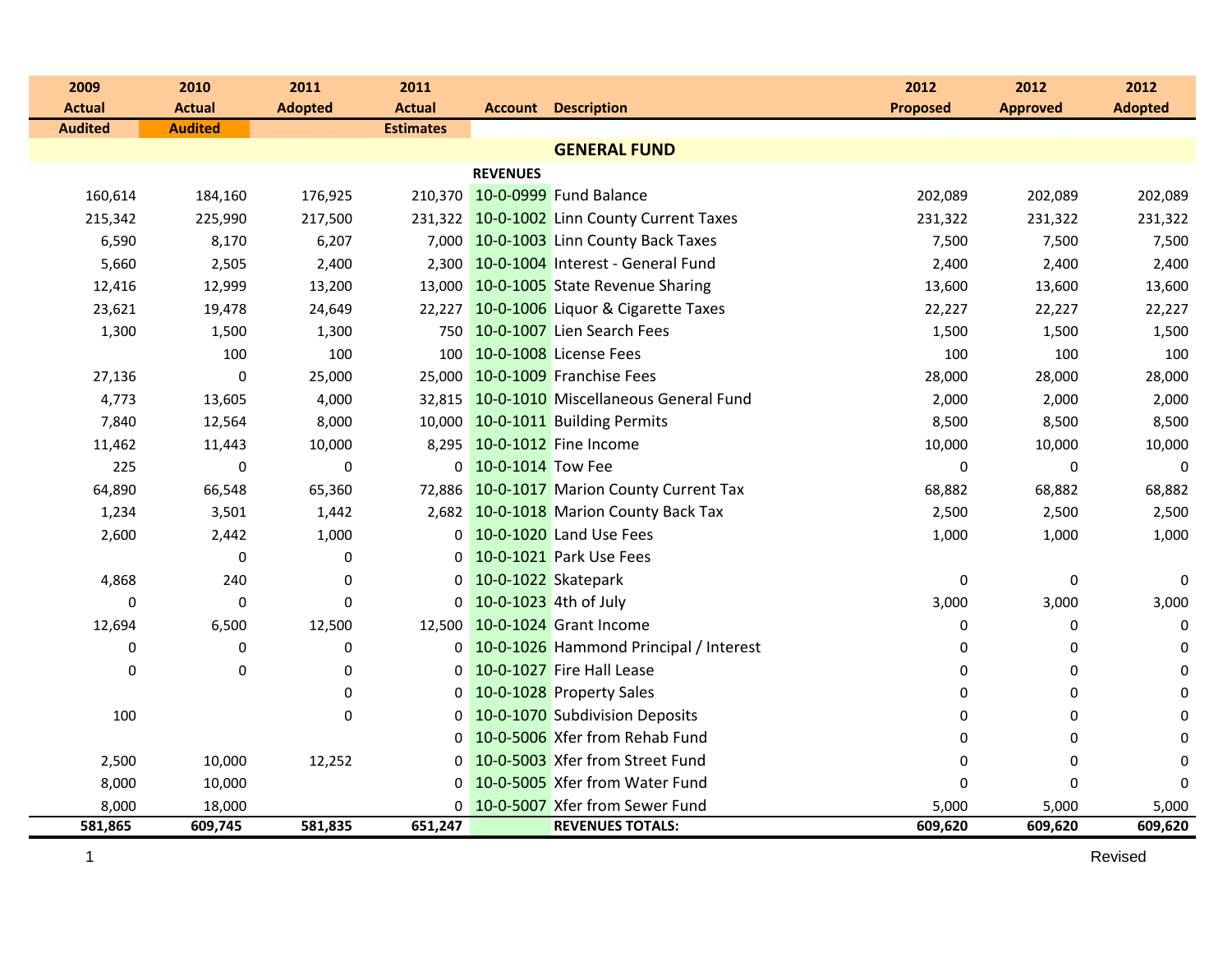| 2009           | 2010           | 2011             | 2011             |                           |                                                    | 2012            | 2012            | 2012             |
|----------------|----------------|------------------|------------------|---------------------------|----------------------------------------------------|-----------------|-----------------|------------------|
| <b>Actual</b>  | <b>Actual</b>  | <b>Adopted</b>   | <b>Actual</b>    |                           | <b>Account Description</b>                         | <b>Proposed</b> | <b>Approved</b> | <b>Adopted</b>   |
| <b>Audited</b> | <b>Audited</b> |                  | <b>Estimates</b> |                           |                                                    |                 |                 |                  |
|                |                |                  |                  | <b>EXPENDITURES</b>       |                                                    |                 |                 |                  |
| 8,153          | $\mathbf 0$    | $\boldsymbol{0}$ |                  |                           | 0 10-2-2001 City Administrator                     | 0               | 0               | 0                |
| 5,814          | 5,980          | 5,605            |                  |                           | 6,218 10-2-2002 Public Works Supervisor            | 6,061           | 6,061           | 6,061            |
| 9,070          | 9,252          | 10,008           |                  |                           | 7,651 10-2-2003 Clerk II - Finance                 | 12,581          | 12,581          | 12,581           |
| 7,474          | 0              | 12,459           |                  |                           | 12,549 10-2-2004 City Recorder                     | 18,138          | 18,138          | 18,138           |
| 8,342          | 8,342          | 8,343            |                  | 8,343 10-2-2005 Judge     |                                                    | 8,352           | 8,352           | 8,352            |
| 12,753         | 7,447          | 7,350            |                  | 6,800 10-2-2006 PERS      |                                                    | 10,256          | 10,256          | 10,256           |
| 982            | 1,616          | 1,856            |                  |                           | 1,300 10-2-2007 Worker's Comp & Benefit Assessment | 2,153           | 2,153           | 2,153            |
| 4,247          | 3,750          | 3,719            |                  | 3,100 10-2-2008 SS & MC   |                                                    | 3,359           | 3,359           | 3,359            |
| 14,206         | 12,592         | 14,025           |                  |                           | 13,700 10-2-2009 Employee Insurance                | 14,025          | 14,025          | 14,025           |
| 1,033          | 3,278          | 500              |                  |                           | 7,230 10-2-2010 Unemployment                       | 603             | 603             | 603              |
| 8,021          | 8,822          | 6,904            |                  |                           | 6,904 10-2-2013 Utility Maintenance Worker         | 9,305           | 9,305           | 9,305            |
|                | $\pmb{0}$      | $\mathbf 0$      |                  |                           | 0 10-2-2014 Secretary / Interns / Work Experience  | $\mathbf 0$     | 0               | $\boldsymbol{0}$ |
| 4,390          | 5,432          | 2,888            |                  |                           | 2,932 10-2-2015 Clerk I - UB / Court/Code Enf.     | 2,945           | 2,945           | 2,945            |
|                | 0              | 1,200            |                  | 0 10-2-2016 Overtime      |                                                    | 1,200           | 1,200           | 1,200            |
| 3,580          | 3,660          | 3,660            |                  |                           | 3,660 10-2-2017 Councilors & Mayor                 | 3,660           | 3,660           | 3,660            |
|                | 9,137          | 1,200            |                  | 1,200 10-2-2018 Part Time |                                                    | 1,200           | 1,200           | 1,200            |
| 88,065         | 79,308         | 79,717           | 81,586           |                           | PERSONAL SERV TOTALS:                              | 93,837          | 93,837          | 93,837           |
| 1,811          |                | 2,200            |                  |                           | 9,133 10-3-3001 Office Supplies                    | 2,700           | 2,700           | 2,700            |
| 175,831        | 181,187        | 188,350          |                  |                           | 188,350 10-3-3002 LCSO Contract                    | 197,768         | 197,768         | 197,768          |
| 13,841         | 24,411         | 40,500           |                  |                           | 31,000 10-3-3003 Planning/Admin Consult            | 28,000          | 28,000          | 28,000           |
| 817            | 0              | 5,000            |                  |                           | 260 10-3-3004 Engineering & Design                 | 1,500           | 1,500           | 1,500            |
|                |                | $\mathbf 0$      |                  |                           | 0 10-3-3005 A&E Services                           | 0               | 0               | $\boldsymbol{0}$ |
| 7,438          | 7,485          | 7,500            |                  | 5,852 10-3-3006 Audit     |                                                    | 7,500           | 7,500           | 7,500            |
| 205            | 1,015          | 500              |                  |                           | 300 10-3-3007 Court Appointed Legal                | 500             | 500             | 500              |
| 7,628          | 7,628          | 7,628            |                  |                           | 7,620 10-3-3008 Legal Retainer                     | 7,620           | 7,620           | 7,620            |
| 8,357          | 7,992          | 8,200            |                  |                           | 9,506 10-3-3009 Insurance / Personnel Bonds        | 10,000          | 10,000          | 10,000           |
| 3,750          | 3,855          | 3,900            |                  |                           | 5,103 10-3-3010 City Bldg Utilities                | 6,000           | 6,000           | 6,000            |
| 2,628          | 2,717          | 2,900            |                  |                           | 2,070 10-3-3011 City Hall Phones                   | 2,500           | 2,500           | 2,500            |
| 1,811          | 1,770          | $\mathbf 0$      |                  |                           | 0 10-3-3012 Old Office Supplies line / Accounting  | 0               | 0               | 0                |
| 232            | 1,196          | 800              |                  | 492 10-3-3013 Postage     |                                                    | 600             | 600             | 600              |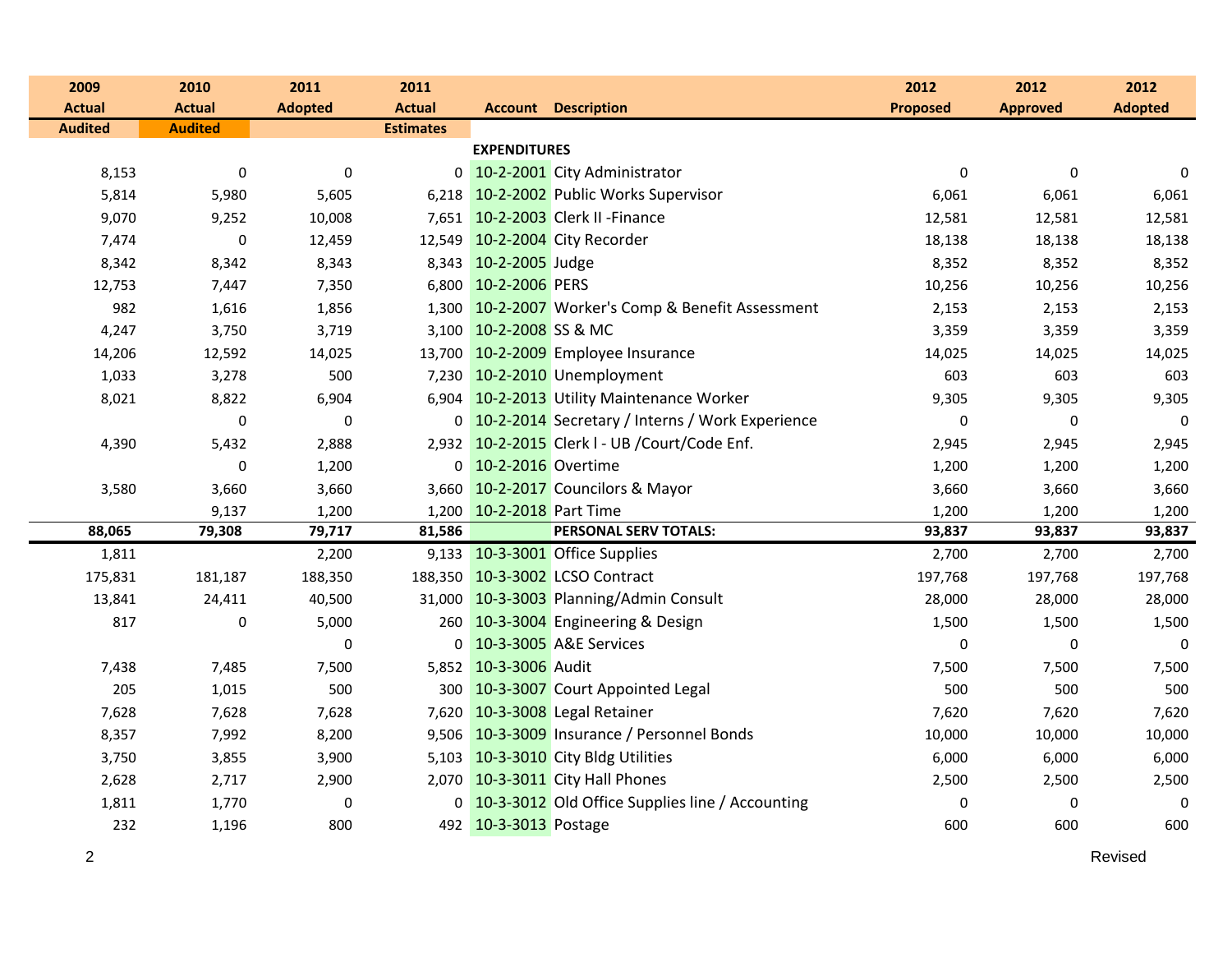| 2009             | 2010             | 2011             | 2011             |                         |                                                          | 2012             | 2012            | 2012           |
|------------------|------------------|------------------|------------------|-------------------------|----------------------------------------------------------|------------------|-----------------|----------------|
| <b>Actual</b>    | <b>Actual</b>    | <b>Adopted</b>   | <b>Actual</b>    |                         | <b>Account Description</b>                               | <b>Proposed</b>  | <b>Approved</b> | <b>Adopted</b> |
| <b>Audited</b>   | <b>Audited</b>   |                  | <b>Estimates</b> |                         |                                                          |                  |                 |                |
| 11,117           | 8,372            | 12,000           | 6,000            |                         | 10-3-3014 Parks Maintenance                              | 12,000           | 12,000          | 12,000         |
| 1,548            | 2,537            | 2,300            |                  |                         | 1,970 10-3-3015 Print & Publish                          | 2,500            | 2,500           | 2,500          |
| 1,000            | 1,000            | 1,000            |                  |                         | 1,000 10-3-3016 Senior Meals                             | 1,000            | 1,000           | 1,000          |
|                  | 2,456            | 1,500            |                  |                         | 4,190 10-3-3017 Computer Software & Maint                | 5,000            | 5,000           | 5,000          |
| 1,049            | 691              | 1,000            | 500              |                         | 10-3-3018 Planning Commission Expense                    | 1,000            | 1,000           | 1,000          |
| 2,114            | 2,252            | 2,200            | 2,084            |                         | 10-3-3019 Memberships                                    | 2,500            | 2,625           | 2,625          |
| 77               | 138              | 300              | 1,200            |                         | 10-3-3021 Equipment Operation                            | 1,000            | 1,000           | 1,000          |
| 50               | $\pmb{0}$        | 100              |                  | 0 10-3-3022 Elections   |                                                          | 100              | 100             | 100            |
| 1,529            | 406              | 1,500            | 10,000           |                         | 10-3-3023 Miscellaneous                                  | 3,500            | 3,500           | 3,500          |
| 200              | 200              | 200              |                  | 300 10-3-3024 Christmas |                                                          | 200              | 200             | 200            |
| 2,870            | 2,251            | 3,500            |                  |                         | 1,500 10-3-3025 City Hall/Fire Hall Maintenance          | 3,500            | 3,500           | 3,500          |
| 1,201            | 1,245            | 1,300            |                  |                         | 1,300 10-3-3027 Special Events (4th of July)             | 3,000            | 3,000           | 3,000          |
| 7,578            | 6,586            | 7,000            |                  |                         | 9,230 10-3-3028 Building Permits                         | 8,000            | 8,000           | 8,000          |
| 4,070            |                  | 5,000            |                  |                         | 5,000 10-3-3029 Court Expense/Fine Disbursement          | 5,100            | 5,100           | 5,100          |
| 1,858            | 1,571            | 2,120            | 2,120            |                         | 10-3-3030 Mileage & Schools                              | 3,300            | 3,300           | 3,300          |
| 5,202            | 2,125            | 4,000            | 869              |                         | 10-3-3032 City Attorney/Special Legal                    | 4,000            | 4,000           | 4,000          |
| 527              | 2,137            | 1,000            |                  |                         | 1,482 10-3-3033 Restroom Utilities & Maint               | 1,600            | 1,600           | 1,600          |
| 1,318            | 563              | 1,000            |                  |                         | 57 10-3-3040 Copy Machine Contract/Maint                 | 1,250            | 1,250           | 1,250          |
| 1,450            | $\boldsymbol{0}$ | 0                |                  |                         | 0 10-3-3044 Linn County GIS                              | 0                | 0               | $\mathbf 0$    |
| $\boldsymbol{0}$ | $\mathbf 0$      | $\boldsymbol{0}$ |                  |                         | 0 10-3-3045 Peer Court                                   | $\Omega$         | $\Omega$        | $\mathbf 0$    |
| 1,000            | 1,000            | 1,000            |                  |                         | 1,000 10-3-3046 Canyon Life Museum                       | 1,000            | 1,000           | 1,000          |
| 2,911            | 3,283            | 3,000            |                  |                         | 3,000 10-3-3047 Beautification incl. Spring Clean-up Day | 3,500            | 3,500           | 3,500          |
| 1,237            | 873              | 1,500            | 27               | 10-3-3048 Park Host     |                                                          | 100              | 100             | 100            |
|                  | 2,125            | $\boldsymbol{0}$ | 0                |                         | 10-3-3049 Legal / Special                                | $\pmb{0}$        | $\mathbf 0$     | $\mathbf 0$    |
|                  | 1,000            | 1,500            | 1,625            |                         | 10-3-3052 N. Santiam Chamber                             | 1,625            | 1,000           | 1,000          |
| $\boldsymbol{0}$ | $\boldsymbol{0}$ | 0                |                  |                         | 0 10-3-3053 Mill City/Gates Rec. Association             | 1,000            | 1,000           | 1,000          |
| $\boldsymbol{0}$ | 0                | $\boldsymbol{0}$ | $\Omega$         |                         | 10-3-3054 Canyon Hearts to Arts                          | 1,500            | 1,000           | 1,000          |
| 100              | 100              | 100              | 0                |                         | 10-3-3070 Subdivision Deposit Refunds                    | 100              | 100             | 100            |
|                  | $\mathbf 0$      | $\boldsymbol{0}$ |                  |                         | 0 10-3-3080 Linn County Urban Forestry Grant             | $\boldsymbol{0}$ | $\Omega$        | $\mathbf 0$    |
| 511              | 1,500            | 1,500            |                  |                         | 1,500 10-3-8081 Library Donation                         | 1,000            | 1,000           | 1,000          |
| 274,866          | 283,667          | 323,098          | 306,505          |                         | <b>MATERIALS &amp; SERV TOTALS:</b>                      | 330,363          | 329,363         | 329,363        |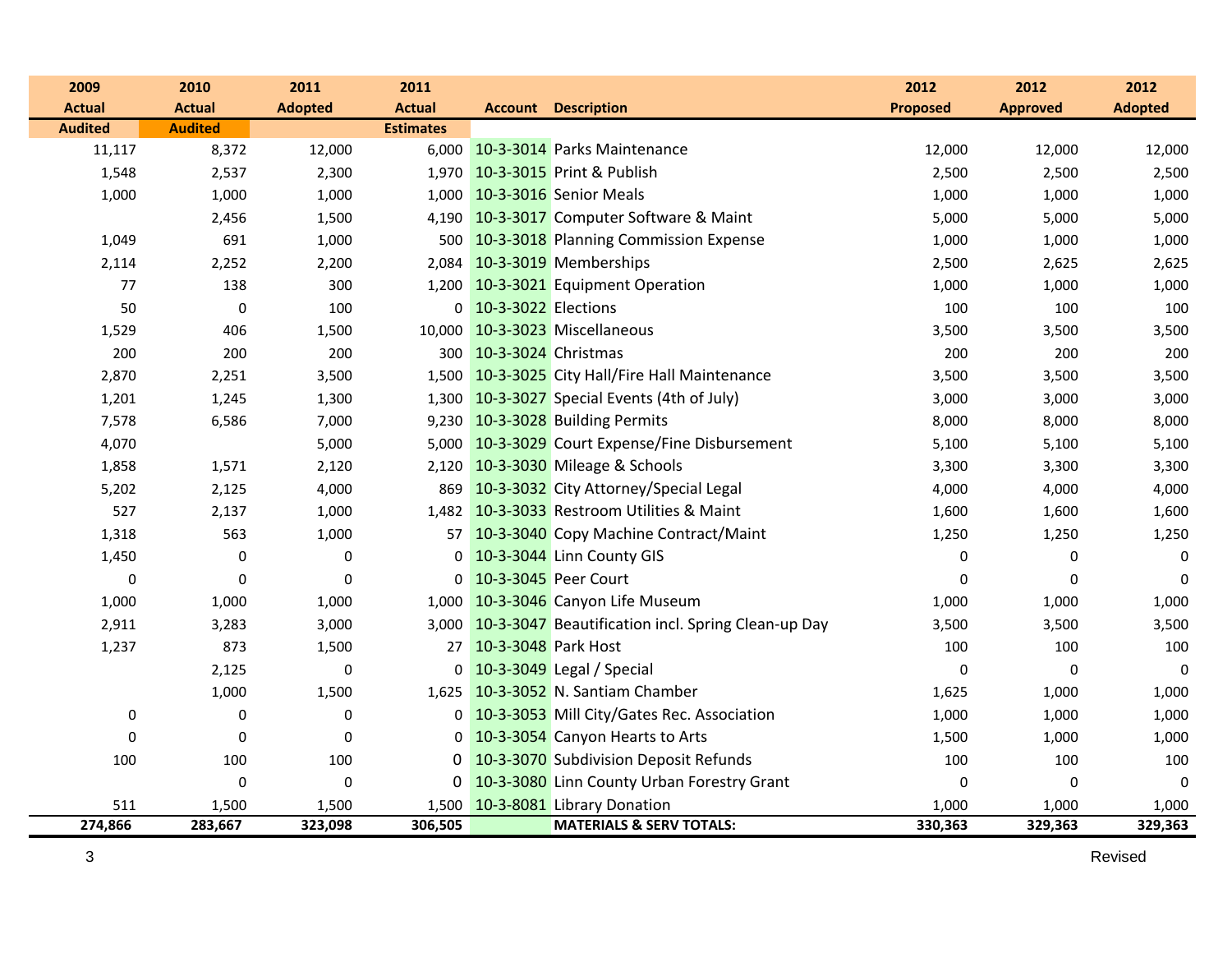| 2009             | 2010           | 2011           | 2011             |                           |                                                  | 2012            | 2012            | 2012           |
|------------------|----------------|----------------|------------------|---------------------------|--------------------------------------------------|-----------------|-----------------|----------------|
| <b>Actual</b>    | <b>Actual</b>  | <b>Adopted</b> | <b>Actual</b>    |                           | <b>Account Description</b>                       | <b>Proposed</b> | <b>Approved</b> | <b>Adopted</b> |
| <b>Audited</b>   | <b>Audited</b> |                | <b>Estimates</b> |                           |                                                  |                 |                 |                |
|                  |                |                |                  |                           |                                                  |                 |                 |                |
|                  |                |                |                  |                           |                                                  |                 |                 |                |
| 0                | 0              | 0              |                  |                           | 8,427 10-4-4001 Computer C/O Website             | 6,000           | 6,000           | 6,000          |
| $\boldsymbol{0}$ | 0              | 5,000          |                  |                           | 0 10-4-4002 Land Acquisition                     | 5,000           | 5,000           | 5,000          |
| 725              | $\mathbf 0$    | 1,000          | 13,387           |                           | 10-4-4006 Office Equipment C/O                   | 3,000           | 3,000           | 3,000          |
| $\mathbf 0$      | $\mathbf 0$    | $\mathbf 0$    |                  |                           | 0 10-4-4007 Miscellaneous C/O                    | 0               | 0               | $\mathbf 0$    |
| 29,049           | 9,740          | 10,700         |                  | 5,000 10-4-4008 Parks C/O |                                                  | 10,000          | 10,000          | 10,000         |
|                  |                |                |                  |                           | <b>Kimmel Park</b>                               |                 |                 |                |
|                  |                |                |                  |                           | Kimmel Park A & E                                |                 |                 |                |
|                  |                |                |                  |                           | <b>Hammond Park</b>                              |                 |                 |                |
|                  |                |                |                  |                           | Wayside Park                                     |                 |                 |                |
| $\pmb{0}$        | $\pmb{0}$      | 1,000          |                  |                           | 0 10-4-4009 City Hall & Buildings C/O            | 2,000           | 2,000           | 2,000          |
| $\mathbf 0$      | 7,300          | 1,700          |                  |                           | 0 10-4-4013 Signage Improvements                 | 2,500           | 2,500           | 2,500          |
| 29,774           | 17,040         | 19,400         | 26,814           |                           | <b>C/O TOTALS:</b>                               | 28,500          | 28,500          | 28,500         |
| 0                |                | 0              |                  |                           | 0 10-5-5006 Xfer to Street Reserve Fund          | 47,000          | 52,000          | 52,000         |
| $\pmb{0}$        | $\pmb{0}$      | $\pmb{0}$      |                  |                           | 0 10-5-5111 Xfer to Street Fund                  | 5,000           | 0               | 0              |
|                  |                |                |                  |                           | 10-5-5002 Xfer to Equipment Fund                 | 5,000           | $\Omega$        | $\Omega$       |
| 5,000            | 49,000         | 34,252         |                  |                           | 34,252 10-5-5003 Xfer to Gen Facilities Res Fund | 30,000          | 30,000          | 30,000         |
| 0                |                | $\pmb{0}$      |                  |                           | 0 10-5-5004 Xfer to St. Res for RR Bridge Maint  | 30,000          | 30,000          | 30,000         |
| 0                |                | 63,000         |                  |                           | 0 10-5-5005 Xfer to Canyon Journ Trail Fund      | 16,000          | 16,000          | 16,000         |
| 5,000            | 49,000         | 97,252         | 34,252           |                           | <b>TRANSFERS IN/OUT TOTALS:</b>                  | 133,000         | 128,000         | 128,000        |
|                  |                |                |                  |                           |                                                  |                 |                 |                |
| $\pmb{0}$        | $\pmb{0}$      | 28,761         |                  |                           | 0 10-6-6001 GF Contingency                       | 17,000          | 17,000          | 17,000         |
|                  |                |                |                  |                           |                                                  |                 |                 |                |
| 0                | $\pmb{0}$      | 33,607         |                  |                           | 0 10-9-9001 Unappropriated EFB                   | 6,919           | 12,919          | 12,919         |
|                  |                |                |                  |                           |                                                  |                 |                 |                |
| $\mathbf 0$      | $\mathbf 0$    | 62,368         | $\mathbf{0}$     |                           | <b>CONTING/UNAPP TOTALS:</b>                     | 23,919          | 29,919          | 29,919         |
| 581,865          | 609,745        | 581,835        | 651,247          |                           | <b>REVENUES TOTALS:</b>                          | 609,620         | 609,620         | 609,620        |
| 397,705          | 429,015        | 581,835        | 449,158          |                           | <b>EXPENDITURES TOTALS:</b>                      | 609,620         | 609,620         | 609,620        |
|                  |                |                |                  |                           | <b>GENERAL FUND TOTALS:</b>                      |                 |                 |                |
| 184,160          | 180,730        | $\mathbf{0}$   | 202,089          |                           |                                                  | (0)             | $\mathbf{0}$    | $\mathbf{0}$   |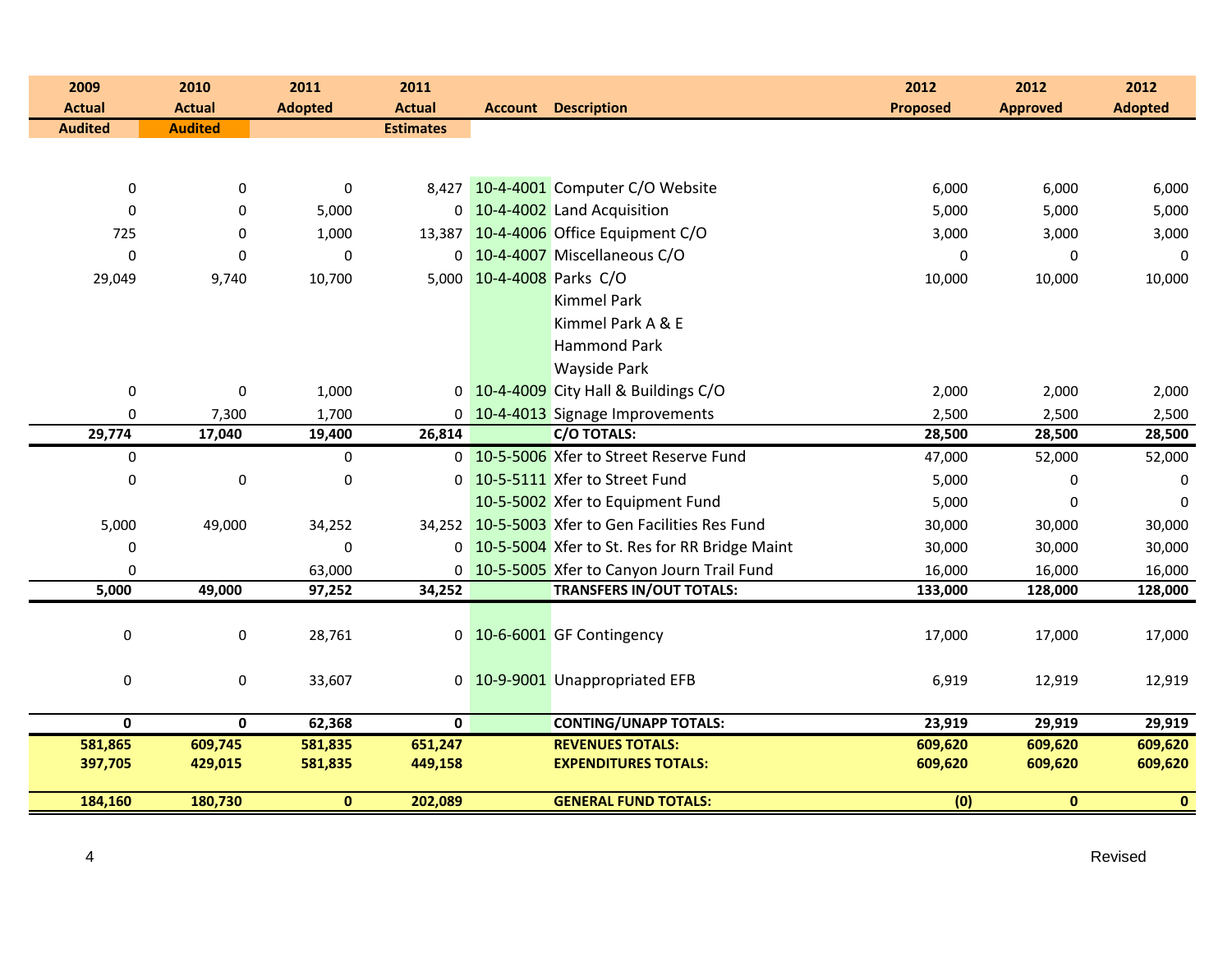| 2009<br><b>Actual</b> | 2010<br><b>Actual</b> | 2011<br><b>Adopted</b> | 2011<br><b>Actual</b> |                         | <b>Account Description</b>                         | 2012<br><b>Proposed</b> | 2012<br><b>Approved</b> | 2012<br><b>Adopted</b> |
|-----------------------|-----------------------|------------------------|-----------------------|-------------------------|----------------------------------------------------|-------------------------|-------------------------|------------------------|
| <b>Audited</b>        | <b>Audited</b>        |                        | <b>Estimates</b>      |                         |                                                    |                         |                         |                        |
|                       |                       |                        |                       |                         |                                                    |                         |                         |                        |
|                       |                       |                        |                       |                         |                                                    |                         |                         |                        |
|                       |                       |                        |                       | <b>REVENUES</b>         | <b>STREET FUND</b>                                 |                         |                         |                        |
|                       |                       | 80,237                 |                       |                         | 18,835 11-0-0999 Fund Balance                      | 1,040                   | 35,270                  |                        |
| 86,349<br>2,404       | 73,213<br>1,153       | 1,200                  |                       |                         | 1,000 11-0-1004 Interest / Streets                 |                         | 0                       | 40,270<br>$\mathbf 0$  |
|                       | 68,230                | 82,065                 |                       |                         | 70,411 11-0-1005 State Highway Tax                 |                         | 74,700                  |                        |
| 62,984                |                       |                        |                       |                         | 11-0-1006 Xfer from General Fund                   | 74,700<br>5,000         | 5,000                   | 74,700<br>$\Omega$     |
|                       | 57,452                |                        |                       |                         | 35,639 11-0-1012 PPL Franchise Tax                 | 35,000                  | 35,000                  | 35,000                 |
| 32,354<br>0           | 33,944                | 33,200<br>0            |                       |                         | 60,056 11-0-1013 ARRA Grant (3rd & Alder)          |                         |                         |                        |
| $\boldsymbol{0}$      | 1,553                 | $\pmb{0}$              |                       |                         | 395 11-0-1014 Miscellaneous                        | 1,000                   | 1,000                   | 1,000                  |
| 0                     | 0                     | 0                      |                       |                         | 16,000 11-0-1015 OMARC/Verizon Settlement          |                         |                         |                        |
|                       | $\mathbf 0$           | 0                      |                       |                         | 0 11-0-1024 Grant Income                           |                         |                         |                        |
| 25,000                | $\mathbf 0$           | $\mathbf 0$            |                       |                         | 0 11-0-1025 Street LID's                           |                         |                         |                        |
| 209,091               | 235,545               | 196,702                | 202,336               |                         | <b>REVENUES TOTALS:</b>                            | 116,740                 | 150,970                 | 150,970                |
|                       |                       |                        |                       |                         |                                                    |                         |                         |                        |
|                       |                       |                        |                       | <b>EXPENDITURES</b>     |                                                    |                         |                         |                        |
| 1,531                 | $\pmb{0}$             | $\pmb{0}$              |                       |                         | 0 11-2-2001 City Administrator                     | $\pmb{0}$               | $\mathbf 0$             | $\mathbf 0$            |
| 11,628                | 11,961                | 11,209                 |                       |                         | 11,209 11-2-2002 Public Works Supervisor           | 12,122                  | 12,122                  | 12,122                 |
| 1,814                 | 1,850                 | 2,002                  |                       |                         | 1,217 11-2-2003 Clerk II - Finance                 | 1,797                   | 1,797                   | 1,797                  |
| 393                   | $\mathbf 0$           | 2,492                  |                       |                         | 2,403 11-2-2004 City Recorder                      | 2,591                   | 2,591                   | 2,591                  |
|                       | $\mathbf 0$           | 1,200                  |                       | 0 11-2-2005 Overtime    |                                                    | 1,200                   | 1,200                   | 1,200                  |
| 3,394                 | 2,590                 | 3,775                  |                       | 3,000 11-2-2006 PERS    |                                                    | 4,518                   | 4,518                   | 4,518                  |
| 1,254                 | 1,212                 | 1,406                  |                       |                         | 1,400 11-2-2007 Worker's Comp & Benefit Assessment | 1,615                   | 1,614                   | 1,614                  |
| 1,485                 | 1,451                 | 1,910                  |                       | 1,900 11-2-2008 SS & MC |                                                    | 1,480                   | 1,480                   | 1,480                  |
| 4,638                 | 4,672                 | 4,909                  |                       |                         | 4,420 11-2-2009 Employee Insurance                 | 4,909                   | 4,909                   | 4,909                  |
| 642                   | 1,639                 | 500                    |                       |                         | 0 11-2-2010 Unemployment                           | 603                     | 603                     | 603                    |
| 4,813                 | 5,775                 | 5,178                  |                       |                         | 5,178 11-2-2013 Utility Maintenance Worker         | 5,583                   | 5,583                   | 5,583                  |
|                       | 0                     | 2,888                  |                       |                         | 2,088 11-2-2015 Clerk 1 - UB/Court/Code Enf.       | 2,945                   | 2,945                   | 2,945                  |
| 31,592                | 31,150                | 37,469                 | 32,815                |                         | PERSONAL SERV TOTALS:                              | 39,362                  | 39,362                  | 39,362                 |
|                       |                       |                        |                       |                         |                                                    |                         |                         |                        |
| 25,863                | 26,869                | 27,000                 |                       |                         | 27,000 11-3-3001 Street Lights                     | 30,000                  | 30,000                  | 30,000                 |
| 5                     |                       |                        |                       |                         |                                                    |                         |                         | Revised                |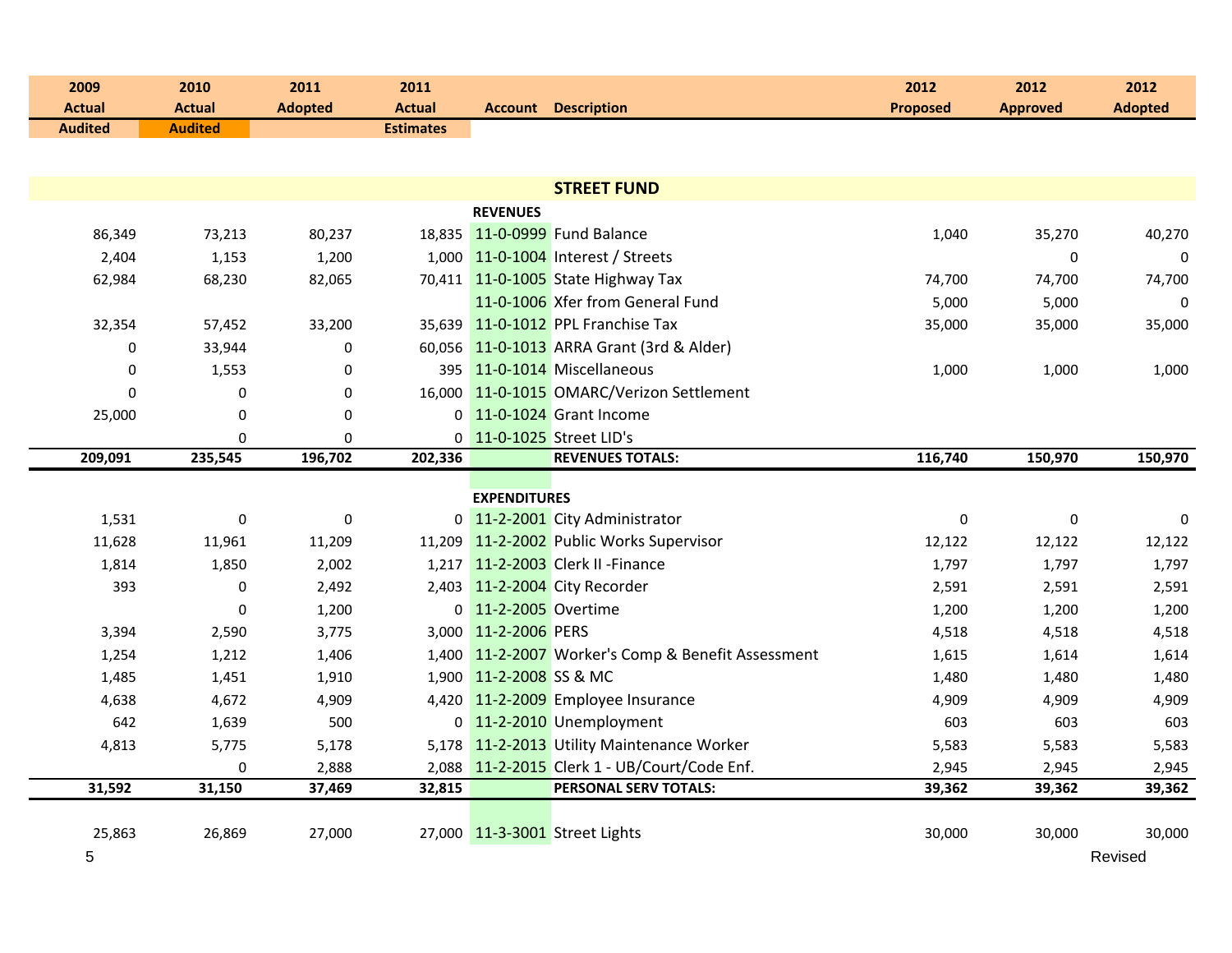| 2009                    | 2010                    | 2011           | 2011                    |                       |                                               | 2012            | 2012            | 2012           |
|-------------------------|-------------------------|----------------|-------------------------|-----------------------|-----------------------------------------------|-----------------|-----------------|----------------|
| <b>Actual</b>           | <b>Actual</b>           | <b>Adopted</b> | <b>Actual</b>           |                       | <b>Account Description</b>                    | <b>Proposed</b> | <b>Approved</b> | <b>Adopted</b> |
| <b>Audited</b>          | <b>Audited</b>          |                | <b>Estimates</b>        |                       |                                               |                 |                 |                |
| 2,827                   | 2,156                   | 2,600          |                         |                       | 1,655 11-3-3002 Equipment Operation/Fuel      | 2,600           | 2,600           | 2,600          |
| 2,522                   | $\Omega$                | $\mathbf 0$    |                         |                       | 0 11-3-3003 Consulting Services               |                 | $\Omega$        | $\Omega$       |
| 35                      | 227                     | 1,000          |                         | 0 11-3-3005 Signs     |                                               | 1,000           | 1,000           | 1,000          |
|                         | 1,622                   | 2,000          |                         |                       | 1,900 11-3-3006 Sidewalks & Trail Maintenance | 2,000           | 2,000           | 2,000          |
|                         | 0                       | 0              |                         |                       | 0 11-3-3010 Storm Drainage Facilities Plan    | 0               | $\mathbf 0$     | $\overline{0}$ |
| 1,628                   | 1,061                   | 10,000         |                         |                       | 1,000 11-3-3033 Patch & Maintenance           | 5,000           | 5,000           | 5,000          |
|                         | 43                      | 10,000         |                         |                       | 11-3-3034 RR Bridge Maintenance               | 10,000          | 10,000          | 10,000         |
| 684                     | $\mathbf 0$             | $\mathbf 0$    |                         | 0 11-3-3036 Engineers |                                               | 0               | 15,000          | 15,000         |
| 727                     | 2,582                   | 2,500          |                         |                       | 1,948 11-3-3038 Miscellaneous                 | 2,500           | 2,500           | 2,500          |
| 34,286                  | 34,560                  | 55,100         | 33,502                  |                       | <b>MATERIALS &amp; SERV TOTALS:</b>           | 53,100          | 68,100          | 68,100         |
|                         |                         |                |                         |                       |                                               |                 |                 |                |
| $\boldsymbol{0}$        | 0                       | $\pmb{0}$      |                         |                       | 0 11-4-4003 Miscellaneous C/O                 | 0               | 5,000           | 5,000          |
| 0                       | 0                       | 0              |                         |                       | 0 11-4-4004 C/O Marion County                 | 0               | 0               | $\mathbf 0$    |
| $\Omega$                | $\Omega$                | 0              |                         |                       | 0 11-4-4005 C/O Special Projects              | 0               | 0               | $\Omega$       |
| 25,000                  | $\Omega$                | $\Omega$       |                         |                       | 0 11-4-4006 C/O Citywide                      | <sup>0</sup>    | $\Omega$        | $\Omega$       |
| $\Omega$                | 0                       | 20,000         |                         |                       | 0 11-4-4007 C/O Storm Swr & drainage imp      | 20,000          | $\Omega$        | $\Omega$       |
| 15,000                  | $\Omega$                | 0              |                         |                       | 0 11-4-4008 C/O SCA Project                   | 0               | 0               | $\mathbf{0}$   |
|                         | 119,000                 | 0              |                         |                       | 59,935 11-4-4009 C/O 3rd & Alder              | $\Omega$        | 0               | $\mathbf 0$    |
| 40,000                  | 119,000                 | 20,000         | 59,935                  |                       | <b>C/O TOTALS:</b>                            | 20,000          | 5,000           | 5,000          |
|                         |                         |                |                         |                       |                                               |                 |                 |                |
| 2,500                   |                         | $\pmb{0}$      |                         |                       | 11-5-5002 Streets Res Fund/Bike paths         | 0               | 34,230          | 34,230         |
| 20,000                  | 12,000                  | 40,813         |                         |                       | 40,813 11-5-5004 Streets Res Fund/repair      | 0               | 0               | $\mathbf 0$    |
| 2,500                   | 10,000                  | 12,252         |                         |                       | 11-5-5005 Xfer to General Fund                | 0               | $\mathbf 0$     | $\mathbf 0$    |
| 5,000                   | 10,000                  | 0              |                         |                       | 11-5-5007 STF transfer to Equipment Fund      | 0               | $\mathbf 0$     | $\mathbf 0$    |
| 30,000                  | 32,000                  | 53,065         | 40,813                  |                       | <b>TRANSFERS IN/OUT TOTALS:</b>               | 0               | 34,230          | 34,230         |
|                         |                         |                |                         |                       |                                               |                 |                 |                |
| 0                       | 0                       | 16,068         |                         |                       | 0 11-6-6001 ST Contingency                    | 4,278           | 4,278           | 4,278          |
| 0                       | $\mathbf 0$             | 15,000         |                         |                       | 0 11-9-9001 Unappropriated EFB                |                 |                 |                |
| $\overline{\mathbf{0}}$ | $\overline{\mathbf{0}}$ | 31,068         | $\overline{\mathbf{0}}$ |                       | <b>CONTING/UNAPP TOTALS:</b>                  | 4,278           | 4,278           | 4,278          |
| 209,091                 | 235,545                 | 196,702        | 202,336                 |                       | <b>REVENUES TOTALS:</b>                       | 116,740         | 150,970         | 150,970        |
| 135,878                 | 216,710                 | 196,702        | 167,065                 |                       | <b>EXPENDITURES TOTALS:</b>                   | 116,740         | 150,970         | 150,970        |
| 73,213                  | 18,835                  | $\bf{0}$       | 35,270                  |                       | <b>STREET FUND TOTALS:</b>                    | $\mathbf{0}$    | $\mathbf{0}$    | $\bf{0}$       |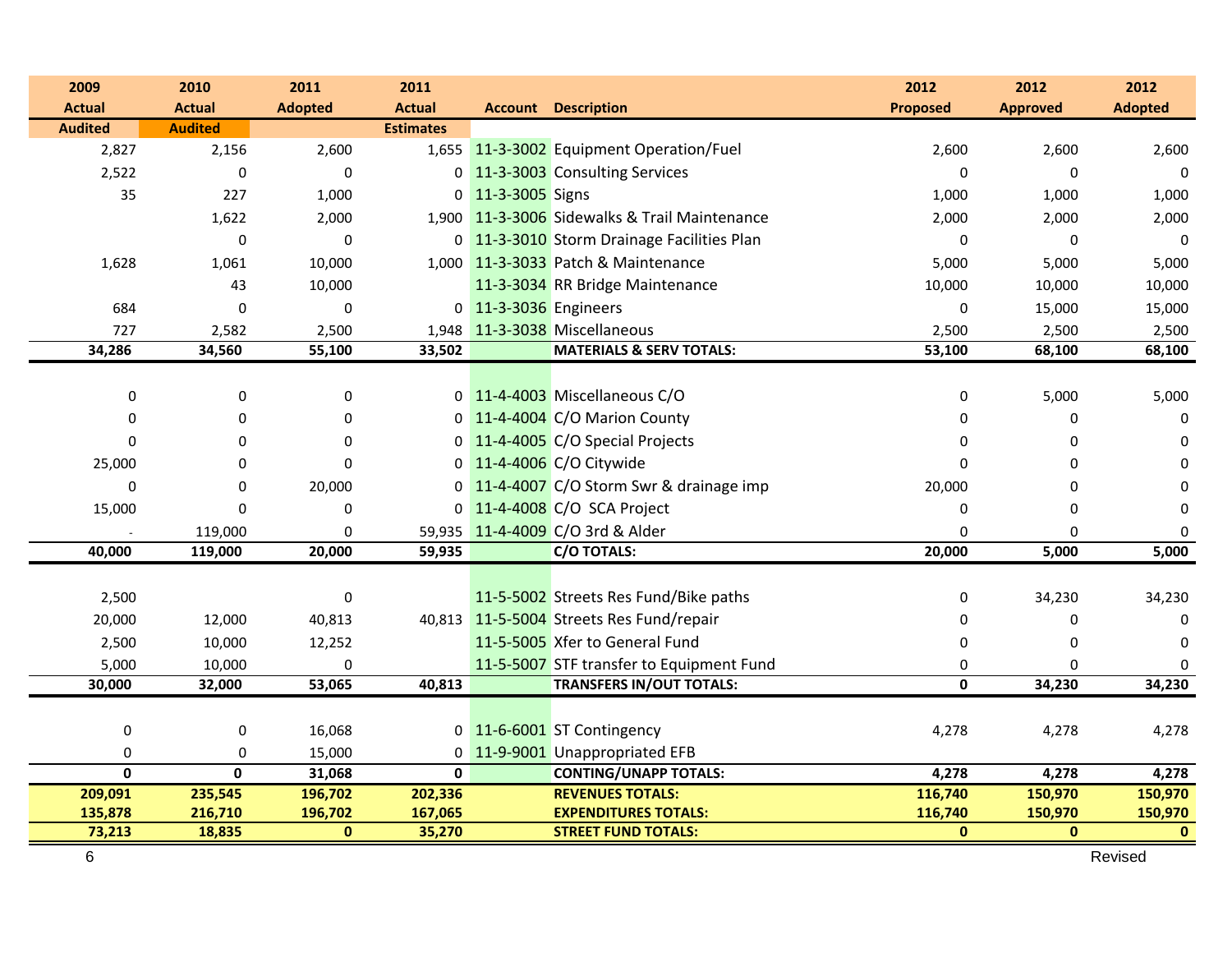| 2009           | 2010           | 2011           | 2011             |                        |                                         | 2012            | 2012            | 2012             |
|----------------|----------------|----------------|------------------|------------------------|-----------------------------------------|-----------------|-----------------|------------------|
| <b>Actual</b>  | <b>Actual</b>  | <b>Adopted</b> | <b>Actual</b>    |                        | <b>Account Description</b>              | <b>Proposed</b> | <b>Approved</b> | <b>Adopted</b>   |
| <b>Audited</b> | <b>Audited</b> |                | <b>Estimates</b> |                        |                                         |                 |                 |                  |
|                |                |                |                  |                        | <b>EQUIPMENT RESERVE FUND</b>           |                 |                 |                  |
|                |                |                |                  | <b>REVENUES</b>        |                                         |                 |                 |                  |
| 74,422         | 81,942         | 88,992         |                  |                        | 88,974 15-0-0999 Fund Balance           | 89,454          | 89,454          | 89,454           |
| 1,423          | 431            | 500            |                  | 480 15-0-1004 Interest |                                         | 500             | 500             | 500              |
|                | 1,600          | 0              |                  |                        | 0 15-0-1010 Sale of Equipment           | 0               | 0               | $\boldsymbol{0}$ |
|                | $\mathbf{0}$   | 0              |                  |                        | 0 15-0-5110 Transfer from General Fund  | 5,000           | 0               | 0                |
| 5,000          | 10,000         | 0              |                  |                        | 0 15-0-5111 Transfer from Street Fund   | 0               | 0               | 0                |
| 5,000          | 0              | 0              |                  |                        | 0 15-0-5119 Transfer from Water Fund    | 0               | $\Omega$        | $\mathbf 0$      |
| 5,000          | $\mathbf 0$    | 0              |                  |                        | 0 15-0-5131 Transfer from Sewer Fund    | 0               | 0               | $\pmb{0}$        |
|                |                |                |                  |                        |                                         |                 |                 |                  |
| 90,845         | 93,973         | 89,492         | 89,454           |                        | <b>REVENUE TOTALS:</b>                  | 94,954          | 89,954          | 89,954           |
|                |                |                |                  | <b>EXPENDITURES</b>    |                                         |                 |                 |                  |
| 7,680          | 4,999          | 52,560         |                  |                        | 0 15-4-4001 C/O Equipment: Public Works | 57,560          | 52,560          | 52,560           |
| 1,223          | 0              | 11,000         |                  |                        | 0 15-4-4002 C/O Equipment:Other         | 11,000          | 11,000          | 11,000           |
|                |                |                |                  |                        |                                         |                 |                 |                  |
| 8,903          | 4,999          | 63,560         | $\mathbf{0}$     |                        | <b>C/O TOTALS:</b>                      | 68,560          | 63,560          | 63,560           |
|                |                |                |                  |                        |                                         |                 |                 |                  |
| $\pmb{0}$      | 0              | 15,932         |                  |                        | 0 15-6-6001 Contingency                 | 16,394          | 16,394          |                  |
|                |                |                |                  |                        |                                         |                 |                 |                  |
| 0              | 0              | 10,000         |                  |                        | 0 15-7-7001 Unapprop/Future             | 10,000          | 10,000          | 26,394           |
|                |                |                |                  |                        |                                         |                 |                 |                  |
| $\mathbf 0$    | $\mathbf 0$    | 25,932         | $\mathbf 0$      |                        | <b>CONTING/UNAPP TOTALS:</b>            | 26,394          | 26,394          | 26,394           |
|                |                |                |                  |                        |                                         |                 |                 |                  |
| 90,845         | 93,973         | 89,492         | 89,454           |                        | <b>REVENUE TOTALS:</b>                  | 94,954          | 89,954          | 89,954           |
| 8,903          | 4,999          | 89,492         | $\mathbf{0}$     |                        | <b>EXPENDITURE TOTALS:</b>              | 94,954          | 89,954          | 89,954           |
| 81,942         | 88,974         | $\mathbf{0}$   | 89,454           |                        | <b>EQUIPMENT RESERVE TOTALS:</b>        | $\mathbf{0}$    | $\mathbf{0}$    | $\mathbf{0}$     |
|                |                |                |                  |                        |                                         |                 |                 |                  |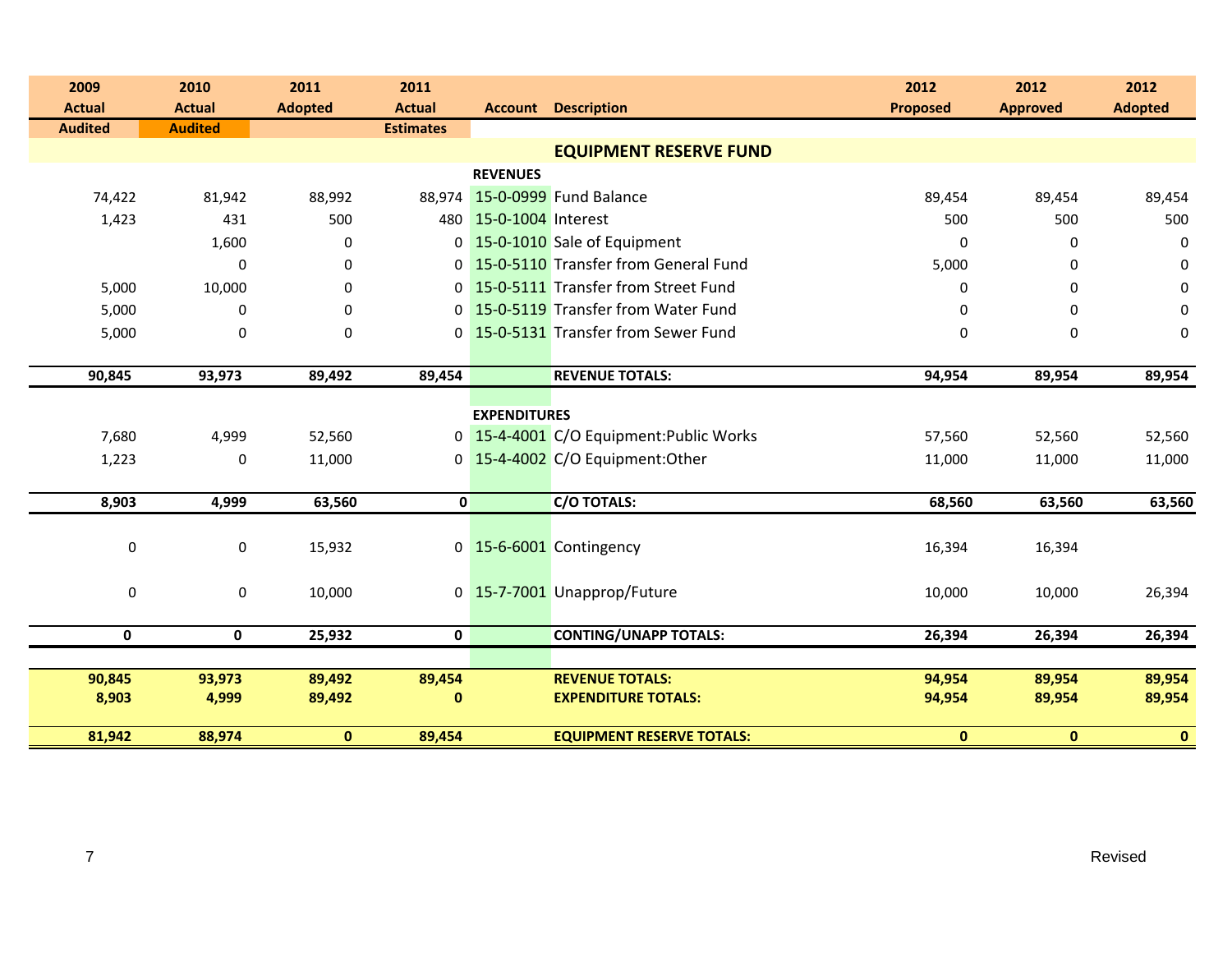| 2009           | 2010           | 2011           | 2011             |                           |                                                    | 2012            | 2012            | 2012           |  |
|----------------|----------------|----------------|------------------|---------------------------|----------------------------------------------------|-----------------|-----------------|----------------|--|
| <b>Actual</b>  | <b>Actual</b>  | <b>Adopted</b> | <b>Actual</b>    |                           | <b>Account Description</b>                         | <b>Proposed</b> | <b>Approved</b> | <b>Adopted</b> |  |
| <b>Audited</b> | <b>Audited</b> |                | <b>Estimates</b> |                           |                                                    |                 |                 |                |  |
|                |                |                |                  |                           | <b>WATER FUND</b>                                  |                 |                 |                |  |
|                |                |                |                  | <b>REVENUES</b>           |                                                    |                 |                 |                |  |
| 169,581        | 114,123        | 106,126        |                  |                           | 117,320 19-0-0999 Fund Balance                     | 127,044         | 127,044         | 127,044        |  |
| 294,140        | 301,529        | 320,000        |                  |                           | 330,000 19-0-1002 Water Monthly Chgs               | 330,000         | 330,000         | 330,000        |  |
| 998            | 232            | 500            |                  |                           | 1,500 19-0-1003 Water Hook ups                     | 500             | 500             | 500            |  |
| 3,038          | 99             | 100            |                  |                           | 78 19-0-1004 Interest / water                      | 100             | 100             | 100            |  |
| 4,064          | 7,152          | 4,000          |                  |                           | 76 19-0-1006 Miscellaneous Water                   | 2,000           | 2,000           | 2,000          |  |
| 1,704          | $\mathbf 0$    | $\bf{0}$       |                  |                           | 0 19-0-1007 Water Service Deposits                 |                 | $\mathbf 0$     | $\mathbf 0$    |  |
| 6,154          | 6,748          | 6,000          |                  |                           | 6,000 19-0-1008 Late Fees/Water                    | 6,000           | 6,000           | 6,000          |  |
|                | $\mathbf{0}$   | $\mathbf 0$    |                  |                           | 0 19-0-1010 Over/Short                             | 0               | $\mathbf 0$     | 0              |  |
|                | $\mathbf{0}$   | $\mathbf 0$    |                  |                           | 0 19-0-1025 Water LID's                            | $\Omega$        | $\Omega$        | 0              |  |
|                | 3,300          |                |                  |                           | 19-0-5111 Xfer from Water Reserve Fund             | 0               | 0               | 0              |  |
| 479,679        | 433,183        | 436,726        | 454,974          |                           | <b>REVENUE TOTALS:</b>                             | 465,644         | 465,644         | 465,644        |  |
|                |                |                |                  |                           |                                                    |                 |                 |                |  |
|                |                |                |                  | <b>EXPENDITURES</b>       |                                                    |                 |                 |                |  |
| 9,183          | 0              | $\bf{0}$       |                  |                           | 0 19-2-2001 City Administrator                     | $\mathbf 0$     | 0               | 0              |  |
| 14,535         | 14,951         | 14,011         |                  |                           | 14,011 19-2-2002 Public Works Supervisor           | 15,152          | 15,152          | 15,152         |  |
| 10,884         | 11,102         | 12,009         |                  |                           | 7,302 19-2-2003 Clerk II - Finance                 | 10,784          | 10,784          | 10,784         |  |
| 15,735         | 0              | 14,950         |                  |                           | 14,950 19-2-2004 City Recorder                     | 15,547          | 15,547          | 15,547         |  |
|                | 0              | 2,000          |                  | 0 19-2-2005 Overtime      |                                                    | 2,000           | 2,000           | 2,000          |  |
| 12,529         | 10,037         | 10,434         |                  | 10,300 19-2-2006 PERS     |                                                    | 12,146          | 12,146          | 12,146         |  |
| 1,595          | 1,012          | 1,125          |                  |                           | 1,100 19-2-2007 Worker's Comp & Benefit Assessment | 1,292           | 1,292           | 1,292          |  |
| 5,204          | 5,026          | 5,279          |                  | 5,100 19-2-2008 SS & MC   |                                                    | 3,978           | 3,978           | 3,978          |  |
| 23,519         | 22,107         | 24,543         |                  |                           | 22,091 19-2-2009 Employee Insurance                | 24,543          | 24,543          | 24,543         |  |
| 1,640          | 1,639          | 500            |                  |                           | 0 19-2-2010 Unemployment                           | 603             | 603             | 603            |  |
| 11,230         | 12,351         | 12,082         |                  |                           | 12,082 19-2-2013 Utility Maintenance Worker        | 13,027          | 13,027          | 13,027         |  |
| 8,776          | 30,101         | 11,554         |                  |                           | 11,554 19-2-2015 Clerk I - UB/Court                | 11,778          | 11,778          | 11,778         |  |
|                | 0              | 2,400          |                  | 2,400 19-2-2018 Part Time |                                                    | 2,400           | 2,400           | 2,400          |  |
| 114,830        | 108,326        | 110,887        | 100,890          |                           | PERSONAL SERVICE TOTALS:                           | 113,250         | 113,250         | 113,250        |  |
| 1,466          | 1,192          | 1,500          |                  |                           | 799 19-3-3001 Office Supplies                      | 1,200           | 1,200           | 1,200          |  |
| 2,104          | 2,120          | 2,500          |                  | 2,700 19-3-3002 Postage   |                                                    | 2,800           | 2,800           | 2,800          |  |

en die staatsland van die koningste verwys van die stadium van die stadium van die koningste verwys van die st<br>Die stadium van die stadium van die stadium van die stadium van die stadium van die stadium van die stadium va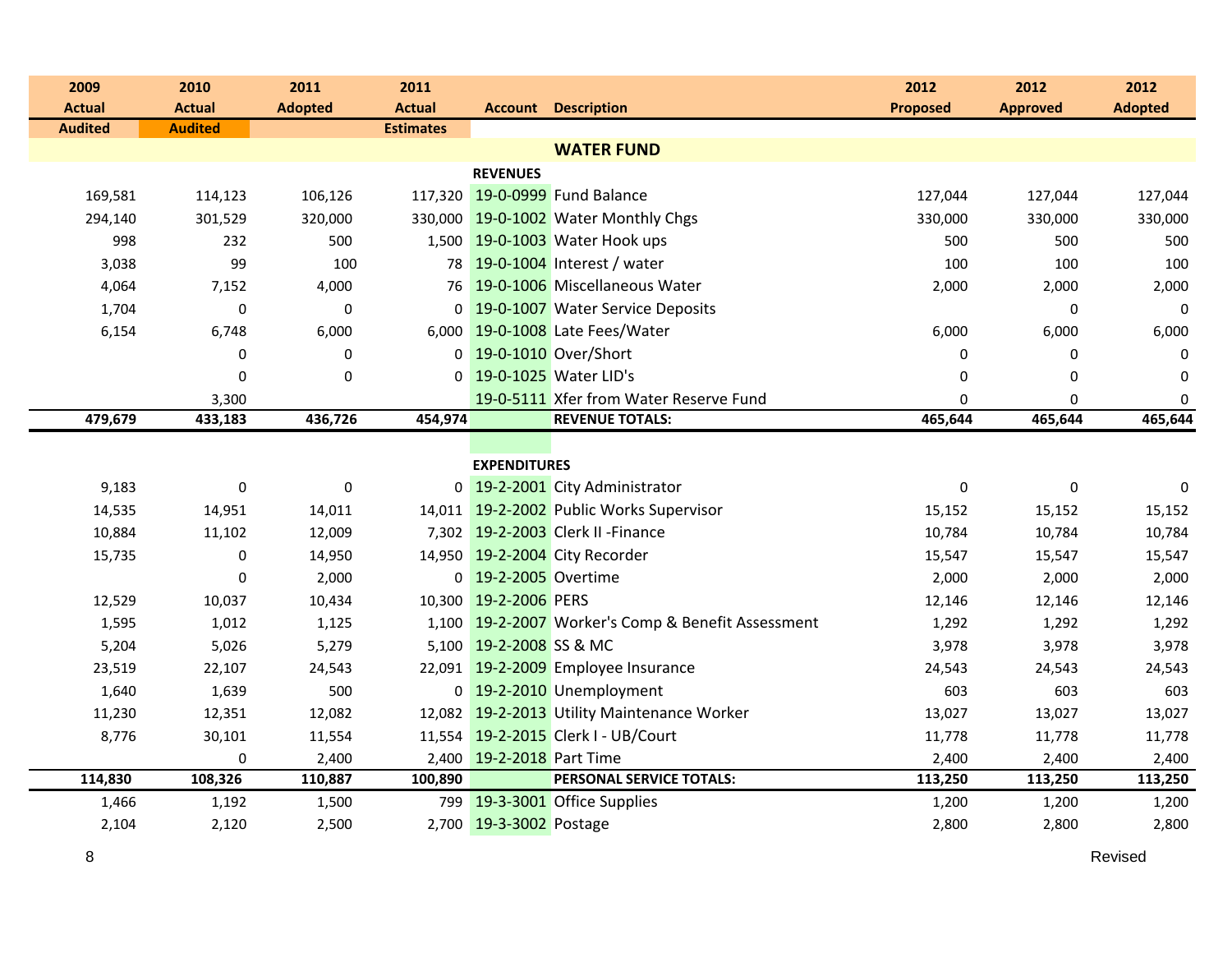| 2009           | 2010             | 2011             | 2011             |                              |                                              | 2012            | 2012            | 2012           |
|----------------|------------------|------------------|------------------|------------------------------|----------------------------------------------|-----------------|-----------------|----------------|
| <b>Actual</b>  | <b>Actual</b>    | <b>Adopted</b>   | <b>Actual</b>    |                              | <b>Account Description</b>                   | <b>Proposed</b> | <b>Approved</b> | <b>Adopted</b> |
| <b>Audited</b> | <b>Audited</b>   |                  | <b>Estimates</b> |                              |                                              |                 |                 |                |
| 2,134          | $\boldsymbol{0}$ | 2,120            |                  |                              | 2,120 19-3-3003 Schools & Training           | 3,300           | 3,300           | 3,300          |
| 225            | 495              | 1,000            |                  |                              | 1,007 19-3-3004 Miscellaneous                | 1,000           | 1,000           | 1,000          |
| 365            | $\boldsymbol{0}$ | 1,200            |                  |                              | 700 19-3-3005 Water Dept Refund              | 1,200           | 1,200           | 1,200          |
| $\mathbf 0$    | $\mathbf 0$      | 500              |                  | 466 19-3-3006 Legal          |                                              | 500             | 500             | 500            |
| 7,226          | 7,485            | 7,500            |                  | 7,135 19-3-3007 Audit        |                                              | 7,500           | 7,500           | 7,500          |
| 324            | $\pmb{0}$        | $\boldsymbol{0}$ |                  |                              | 0 19-3-3009 Consultants                      | $\pmb{0}$       | $\pmb{0}$       | $\mathbf 0$    |
| 11,032         | 11,051           | 11,500           |                  | 11,000 19-3-3010 Electricity |                                              | 11,000          | 11,000          | 11,000         |
| 1,010          | 787              | 900              |                  |                              | 1,884 19-3-3011 Telephones & Pagers          | 2,000           | 2,000           | 2,000          |
| 0              | $\boldsymbol{0}$ | 0                |                  |                              | 0 19-3-3012 Water Plant Phone                | 0               | $\pmb{0}$       | 0              |
| 0              | $\mathbf 0$      | $\boldsymbol{0}$ |                  |                              | 0 19-3-3013 Alarm System                     | 0               | 0               | $\Omega$       |
| 850            | 1,349            | 1,700            |                  |                              | 556 19-3-3014 Print & Publish                | 1,200           | 1,200           | 1,200          |
| 1,268          | 1,258            | 1,500            |                  | 374 19-3-3016 Chemicals      |                                              | 1,500           | 1,500           | 1,500          |
| 1,644          | 228              | 2,000            |                  |                              | 1,090 19-3-3017 Minor Parts & Repair         | 1,800           | 1,800           | 1,800          |
| 0              | 2,309            | 2,000            |                  |                              | 2,000 19-3-3018 Paving / Water Lines         | 2,000           | 2,000           | 2,000          |
| 542            | 1,935            | 1,500            |                  |                              | 780 19-3-3019 Water System Supplies          | 1,000           | 1,000           | 1,000          |
| 160            | 167              | 500              |                  |                              | 0 19-3-3020 Small Tools                      | 500             | 500             | 500            |
| 750            | 1,340            | 1,500            |                  | 5,724 19-3-3021 Lab Tests    |                                              | 6,000           | 6,000           | 6,000          |
| 2,585          | 2,431            | 1,400            |                  |                              | 2,406 19-3-3022 Computer & Software Expenses | 2,500           | 2,500           | 2,500          |
| 2,872          | 2,939            | 3,000            |                  |                              | 5,550 19-3-3024 Bonds / Insurance            | 4,000           | 4,000           | 4,000          |
|                | 1,174            | $\boldsymbol{0}$ |                  |                              | 0 19-3-3027 City Hall Phone                  | 0               | 0               | 0              |
| 3,317          | 2,871            | 3,500            |                  |                              | 2,346 19-3-3028 Equipment Operation          | 3,200           | 3,200           | 3,200          |
| 2,481          | 12,136           | 2,500            |                  |                              | 3,293 19-3-3029 Water Hookup expense         | 3,000           | 3,000           | 3,000          |
| $\pmb{0}$      | $\boldsymbol{0}$ | $\boldsymbol{0}$ |                  |                              | 0 19-3-3031 Hydrant Maintenance              | $\pmb{0}$       | $\pmb{0}$       | 0              |
| 1,197          | 1,270            | 2,200            |                  |                              | 1,011 19-3-3033 Water System General Maint   | 2,000           | 2,000           | 2,000          |
| 1,318          |                  | 1,000            |                  |                              | 99 19-3-3040 Copy Machine Contract           | 500             | 500             | 500            |
| 44,870         | 54,537           | 53,020           | 53,040           |                              | <b>MATERIAL &amp; SERV TOTALS:</b>           | 59,700          | 59,700          | 59,700         |
|                | $\pmb{0}$        | 30,000           |                  |                              | 0 19-4-4001 Water Plant C/O                  | 30,000          | 30,000          | 30,000         |
|                | 0                | 0                |                  |                              | 0 19-4-4003 C/O Hydrants                     |                 |                 |                |
|                | 0                | 0                |                  |                              | 0 19-4-4008 Water Lines C/O                  |                 |                 |                |
|                | $\mathbf 0$      | 0                | $\overline{0}$   |                              | 19-4-4010 Computer C/O                       |                 |                 |                |
|                | 0                | 0                |                  |                              | 0 19-4-4014 Miscellaneous C/O                |                 |                 |                |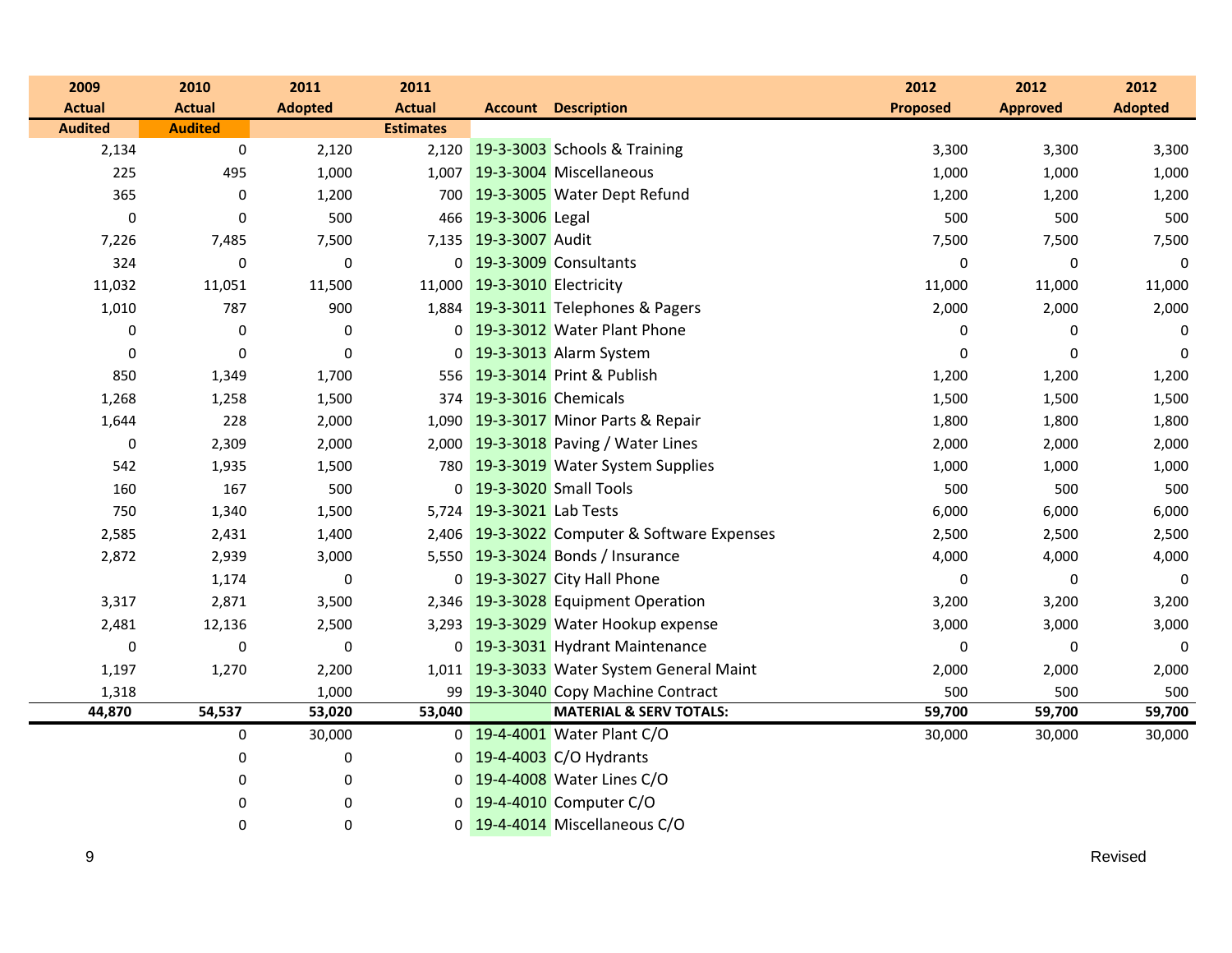| 2009           | 2010           | 2011           | 2011             |                |                                            | 2012            | 2012            | 2012           |
|----------------|----------------|----------------|------------------|----------------|--------------------------------------------|-----------------|-----------------|----------------|
| <b>Actual</b>  | <b>Actual</b>  | <b>Adopted</b> | <b>Actual</b>    | <b>Account</b> | <b>Description</b>                         | <b>Proposed</b> | <b>Approved</b> | <b>Adopted</b> |
| <b>Audited</b> | <b>Audited</b> |                | <b>Estimates</b> |                |                                            |                 |                 |                |
| 0              | 0              | 30,000         | 0                |                | <b>C/O TOTALS:</b>                         | 30,000          | 30,000          | 30,000         |
|                |                |                |                  |                |                                            |                 |                 |                |
| 155,000        | 130,000        | 136,000        | 136,000          |                | 19-5-5004 WTR transfer to Bonded Debt      | 143,000         | 143,000         | 143,000        |
| 8,000          | 10,000         | $\mathbf 0$    |                  |                | 19-5-5005 Xfer to General Fund             |                 |                 |                |
| 40,000         | 0              | 38,000         | 38,000           |                | 19-5-5006 WTR transfer to Wtr Reserve Fund | 38,669          | 0               | 0              |
| 5,000          |                | 0              |                  |                | 19-5-5007 WTR transfer to Equip Fund       |                 |                 |                |
|                | 13,000         | 0              |                  |                | 19-5-5008 Transfer to General Facilities   | 15,000          | 53,669          | 53,669         |
| 208,000        | 153,000        | 174,000        | 174,000          |                | <b>TRANSFERS IN/OUT TOTALS:</b>            | 196,669         | 196,669         | 196,669        |
|                |                |                |                  |                |                                            |                 |                 |                |
| $\mathbf 0$    | 0              | 35,000         |                  |                | 0 19-6-6001 WTR Contingency                | 35,000          | 35,000          | 35,000         |
| $\mathbf 0$    | 0              | 33,819         | $\mathbf{0}$     |                | 19-9-9001 Unappropriated EFB               | 31,025          | 31,025          | 31,025         |
|                |                |                |                  |                |                                            |                 |                 |                |
| 0              | 0              | 68,819         | 0                |                | <b>CONTING/UNAPP TOTALS:</b>               | 66,025          | 66,025          | 66,025         |
|                |                |                |                  |                |                                            |                 |                 |                |
| 479,679        | 433,183        | 436,726        | 454,974          |                | <b>REVENUE TOTALS:</b>                     | 465,644         | 465,644         | 465,644        |
| 367,700        | 315,863        | 436,726        | 327,930          |                | <b>EXPENDITURE TOTALS:</b>                 | 465,644         | 465,644         | 465,644        |
|                |                |                |                  |                |                                            |                 |                 |                |
| 111,979        | 117,320        | $\mathbf{0}$   | 127,044          |                | <b>WATER FUND TOTALS:</b>                  | $\mathbf{0}$    | $\mathbf{0}$    | $\mathbf{0}$   |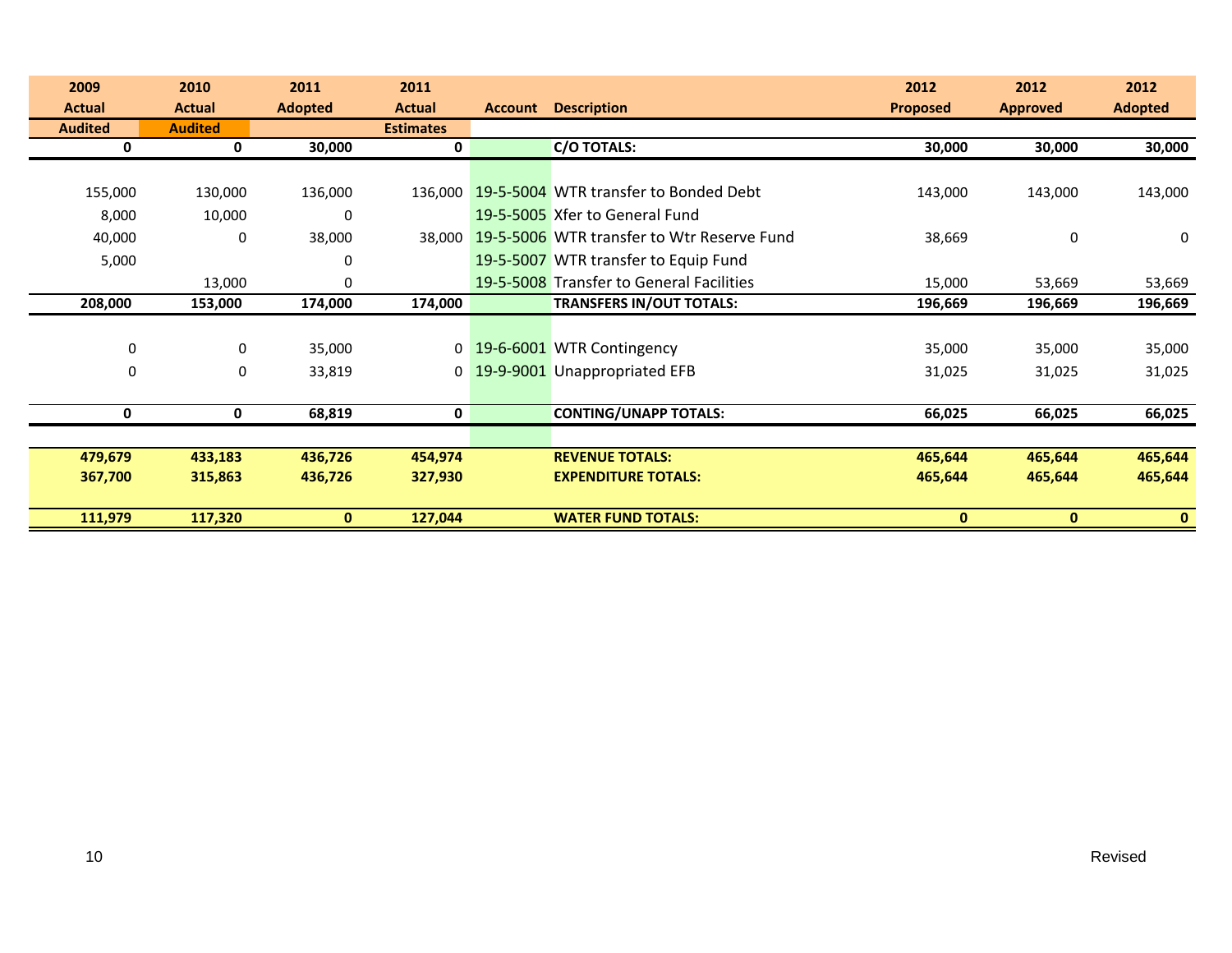| 2009<br><b>Actual</b> | 2010<br><b>Actual</b> | 2011<br><b>Adopted</b> | 2011<br><b>Actual</b> |                     | <b>Account Description</b>                       | 2012<br><b>Proposed</b> | 2012<br><b>Approved</b> | 2012<br><b>Adopted</b> |
|-----------------------|-----------------------|------------------------|-----------------------|---------------------|--------------------------------------------------|-------------------------|-------------------------|------------------------|
| <b>Audited</b>        | <b>Audited</b>        |                        | <b>Estimates</b>      |                     |                                                  |                         |                         |                        |
|                       |                       |                        |                       |                     | <b>BONDED DEBT SERVICE FUND</b>                  |                         |                         |                        |
|                       |                       |                        |                       | <b>REVENUES</b>     |                                                  |                         |                         |                        |
| 132,904               | 134,398               | 134,997                |                       |                     | 141,061 21-0-0999 Fund Balance                   | 119,123                 | 119,123                 | 119,123                |
| 1,274                 | 74                    | 50                     |                       |                     | 70 21-0-1004 Interest / Bonded Debt              | 100                     | 100                     | 100                    |
| 155,000               | 136,000               | 136,000                |                       |                     | 136,000 21-0-5119 Transfer from Water Fund       | 143,000                 | 143,000                 | 143,000                |
| 115,000               | 125,000               | 169,000                |                       |                     | 169,000 21-0-5131 Transfer from Sewer Fund       | 174,000                 | 174,000                 | 174,000                |
|                       | 10,000                | 0                      |                       |                     | 21-0-5132 Transfer from Sewer Reserve            |                         |                         |                        |
| 404,178               | 405,472               | 440,047                | 446,131               |                     | <b>REVENUE TOTALS:</b>                           | 436,223                 | 436,223                 | 436,223                |
|                       |                       |                        |                       |                     |                                                  |                         |                         |                        |
|                       |                       |                        |                       | <b>EXPENDITURES</b> |                                                  |                         |                         |                        |
| 55,324                | 54,163                | 52,944                 |                       |                     | 52,944 21-8-8003 Bond Int Sewer 1993-FmHA        | 51,664                  | 51,664                  | 51,664                 |
| 23,220                | 24,381                | 25,600                 |                       |                     | 25,600 21-8-8004 Bond Prin Sewer 1993-FmHA       | 26,880                  | 26,880                  | 26,880                 |
| 1,243                 | 0                     | $\bf{0}$               |                       |                     | 0 21-8-8010 Bond Int Sewer 1988                  | 0                       | $\mathbf 0$             | 0                      |
| 35,000                | $\mathbf 0$           | $\mathbf 0$            |                       |                     | 0 21-8-8011 Bond Prin Sewer 1988                 | 0                       | 0                       | $\mathbf 0$            |
| 37,689                | 36,516                | 35,331                 |                       |                     | 35,331 21-8-8012 Bond Int Water (OECDD - 2003)   | 34,134                  | 34,134                  | 34,134                 |
| 117,304               | 118,477               | 119,662                |                       |                     | 119,662 21-8-8013 Bond Prin Water (OECDD - 2003) | 120,858                 | 120,858                 | 120,858                |
|                       | $\Omega$              | $\mathbf 0$            |                       |                     | 0 21-8-8014 Bond Prin - Early payoff             | $\Omega$                | $\Omega$                | $\Omega$               |
|                       | 30,874                | 33,701                 |                       |                     | 27,946 21-8-8015 Bond Prin Sewer (OECDD - 2010)  | 29,237                  | 29,237                  | 29,237                 |
|                       | $\Omega$              | 52,734                 |                       |                     | 65,525 21-8-8016 Bond Int Sewer (OECDD - 2010)   | 57,198                  | 57,198                  | 57,198                 |
| 269,780               | 264,411               | 319,972                | 327,008               |                     | <b>BOND PAYMENT TOTALS:</b>                      | 319,971                 | 319,971                 | 319,971                |
|                       |                       |                        |                       |                     |                                                  |                         |                         |                        |
| $\pmb{0}$             |                       |                        |                       | 0 21-9-9001         |                                                  |                         |                         |                        |
| 0                     |                       | 120,075                |                       |                     | 0 21-9-9002 Unappropriated EFB                   | 116,252                 | 116,252                 | 116,252                |
| $\mathbf{0}$          | $\mathbf{0}$          | 120,075                | $\mathbf{0}$          |                     | <b>UNAPPROPRIATED TOTALS:</b>                    | 116,252                 | 116,252                 | 116,252                |
| 404,178               | 405,472               | 440,047                | 446,131               |                     | <b>REVENUE TOTALS:</b>                           | 436,223                 | 436,223                 | 436,223                |
| 269,780               | 264,411               | 440,047                | 327,008               |                     | <b>EXPENDITURE TOTALS:</b>                       | 436,223                 | 436,223                 | 436,223                |
| 134,398               | 141,061               | $\bf{0}$               | 119,123               |                     | <b>BONDED DEBT TOTALS:</b>                       | $\mathbf{0}$            | $\mathbf{0}$            | $\mathbf{0}$           |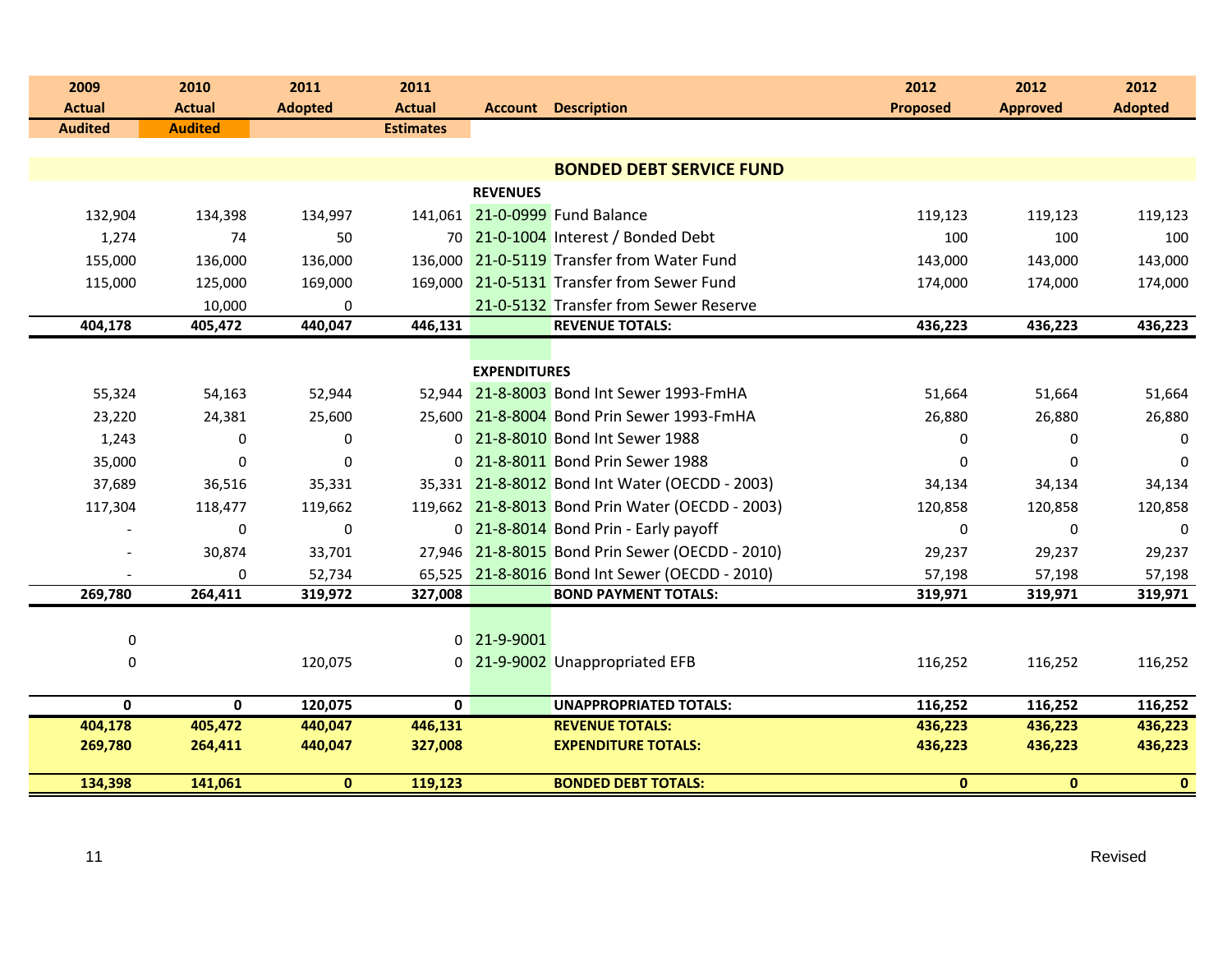| 2009                            | 2010                            | 2011                    | 2011                              |                     |                                                                            | 2012               | 2012              | 2012              |  |  |
|---------------------------------|---------------------------------|-------------------------|-----------------------------------|---------------------|----------------------------------------------------------------------------|--------------------|-------------------|-------------------|--|--|
| <b>Actual</b><br><b>Audited</b> | <b>Actual</b><br><b>Audited</b> | <b>Adopted</b>          | <b>Actual</b><br><b>Estimates</b> |                     | <b>Account Description</b>                                                 | <b>Proposed</b>    | <b>Approved</b>   | <b>Adopted</b>    |  |  |
|                                 |                                 |                         |                                   |                     |                                                                            |                    |                   |                   |  |  |
|                                 |                                 |                         |                                   |                     | <b>WATER SYSTEM RESERVE FUND</b>                                           |                    |                   |                   |  |  |
|                                 |                                 |                         |                                   | <b>REVENUES</b>     |                                                                            |                    |                   |                   |  |  |
| 48,978                          | 98,327                          | 105,777                 |                                   |                     | 109,881 23-0-0999 Fund Balance                                             | 152,131            | 152,131           | 152,131           |  |  |
| 936                             | 297                             | 300                     |                                   |                     | 250 23-0-1004 Interest / Water System Reserv                               | 300                | 300               | 300               |  |  |
|                                 | $\mathbf 0$                     | $\mathbf 0$             |                                   |                     | 0 23-0-1006 Interest / SDC Water                                           |                    |                   |                   |  |  |
| 9,900                           | 16,000                          | 4,500                   |                                   |                     | 4,000 23-0-1007 SDC Water                                                  | 9,000              | 9,000             | 9,000             |  |  |
|                                 | 0                               | 0                       |                                   |                     | 0 23-0-1009 Miscellaneous                                                  |                    |                   |                   |  |  |
|                                 | $\mathbf 0$                     | $\pmb{0}$               |                                   |                     | 0 23-0-4000 Safe Drinking Water Loan                                       |                    |                   |                   |  |  |
|                                 | $\mathbf 0$                     |                         |                                   |                     |                                                                            |                    |                   |                   |  |  |
| 40,000                          | $\mathbf 0$                     | 38,000                  |                                   |                     | 38,000 23-0-5119 Transfer from Water Fund                                  | 38,669             | $\mathbf 0$       | 0                 |  |  |
| 99,814                          | 114,624                         | 148,577                 | 152,131                           |                     | <b>REVENUE TOTALS:</b>                                                     | 200,100            | 161,431           | 161,431           |  |  |
|                                 |                                 |                         |                                   |                     |                                                                            |                    |                   |                   |  |  |
|                                 |                                 |                         |                                   | <b>EXPENDITURES</b> |                                                                            |                    |                   |                   |  |  |
|                                 | 0<br>$\overline{\mathbf{0}}$    | 100                     | 0                                 |                     | 23-3-3003 Administration                                                   | 100                | 100               | 100               |  |  |
| $\mathbf 0$                     |                                 | 100                     | $\mathbf 0$                       |                     | <b>MATERIALS &amp; SERV TOTALS:</b>                                        | 100                | 100               | 100               |  |  |
|                                 |                                 |                         |                                   |                     |                                                                            |                    |                   |                   |  |  |
| 1,487                           | 4,743                           | 73,477<br>$\mathbf 0$   |                                   |                     | 0 23-4-4001 Water Capital Outlay<br>0 23-4-4007 Old Water Plant Demolition | 45,000             | 73,477            | 73,477            |  |  |
|                                 |                                 |                         |                                   |                     |                                                                            |                    |                   |                   |  |  |
| 1,487                           | 4,743                           | 75,000<br>148,477       | 0                                 |                     | 0 23-4-4008 Automated Meter Reading<br><b>C/O TOTALS:</b>                  | 146,000<br>191,000 | 75,000<br>148,477 | 78,854<br>152,331 |  |  |
|                                 | 3,300                           | 0                       |                                   |                     | 0 23-5-5001 Transfer to Water Fund                                         |                    |                   |                   |  |  |
| 0                               | 3,300                           | $\mathbf 0$             | $\mathbf{0}$                      |                     | <b>TRANSFERS IN/OUT TOTALS:</b>                                            | $\mathbf 0$        | $\mathbf 0$       | $\mathbf 0$       |  |  |
|                                 |                                 |                         |                                   |                     |                                                                            |                    |                   |                   |  |  |
| $\pmb{0}$                       | $\pmb{0}$                       | $\pmb{0}$               |                                   |                     | 0 23-6-6001 WSR Contingency                                                | $\boldsymbol{0}$   | 3,854             | 0                 |  |  |
|                                 |                                 |                         |                                   |                     |                                                                            |                    |                   |                   |  |  |
| $\boldsymbol{0}$                | 0                               | $\pmb{0}$               |                                   |                     | 0 23-7-7001 Reserve Water                                                  | 9,000              | 9,000             | 9,000             |  |  |
| $\pmb{0}$                       | $\mathbf 0$                     | $\pmb{0}$               |                                   |                     | 0 23-7-7002 Reserve Water SDC                                              | $\Omega$           | 0                 | $\mathbf 0$       |  |  |
| $\overline{\mathbf{0}}$         | $\overline{\mathbf{0}}$         | $\overline{\mathbf{0}}$ | $\overline{\mathbf{0}}$           |                     | <b>CONTING/RESERVE TOTALS:</b>                                             | 9,000              | 12,854            | 9,000             |  |  |
| 99,814                          | 114,624                         | 148,577                 | 152,131                           |                     | <b>REVENUE TOTALS:</b>                                                     | 200,100            | 161,431           | 161,431           |  |  |
| 1,487                           | 4,743                           | 148,577                 | $\bf{0}$                          |                     | <b>EXPENDITURE TOTALS:</b>                                                 | 200,100            | 161,431           | 161,431           |  |  |
|                                 |                                 |                         |                                   |                     |                                                                            |                    |                   |                   |  |  |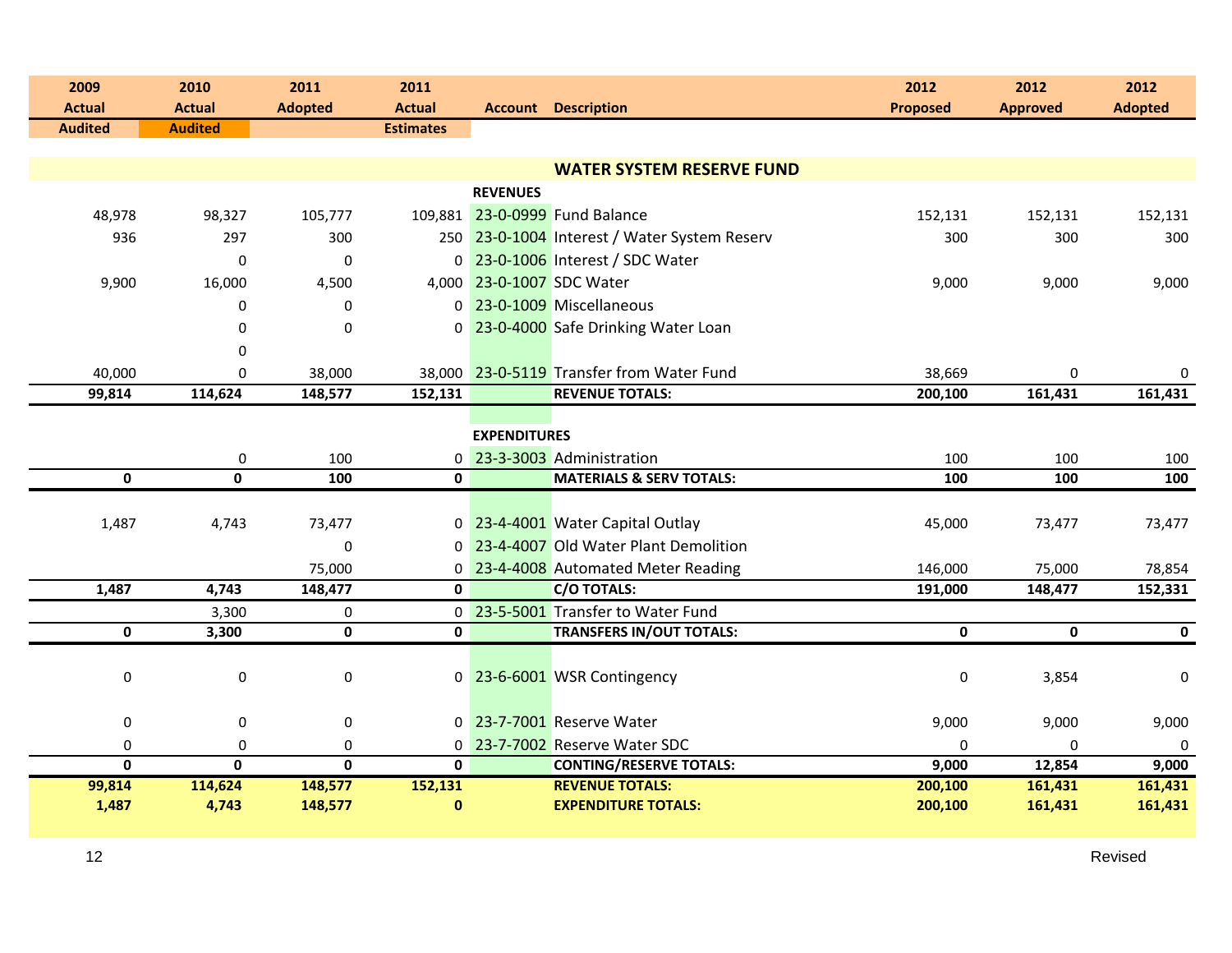| 2009<br><b>Actual</b> | 2010<br><b>Actual</b> | 2011<br><b>Adopted</b> | 2011<br><b>Actual</b> |                      | <b>Account Description</b>                 | 2012<br><b>Proposed</b> | 2012<br><b>Approved</b> | 2012<br><b>Adopted</b> |
|-----------------------|-----------------------|------------------------|-----------------------|----------------------|--------------------------------------------|-------------------------|-------------------------|------------------------|
| <b>Audited</b>        | <b>Audited</b>        |                        | <b>Estimates</b>      |                      |                                            |                         |                         |                        |
| 98,327                | 109,881               | $\mathbf{0}$           | 152,131               |                      | <b>WATER SYS RES TOTALS:</b>               | $\bf{0}$                | $\mathbf{0}$            | $\mathbf{0}$           |
|                       |                       |                        |                       |                      |                                            |                         |                         |                        |
|                       |                       |                        |                       |                      | <b>CANYON JOURNEYS TRAIL FUND</b>          |                         |                         |                        |
|                       |                       |                        |                       | <b>REVENUES</b>      |                                            |                         |                         |                        |
|                       |                       | $\mathbf 0$            |                       |                      | 0 24-0-0999 Fund Balance                   | 0                       | 0                       | 0                      |
|                       |                       | 100                    |                       | 0 24-0-1004 Interest |                                            |                         | 0                       | $\mathbf 0$            |
|                       |                       |                        |                       | 0 24-0-1005 TE Grant |                                            |                         |                         |                        |
|                       |                       | 550,000                |                       |                      |                                            | 550,000                 | 550,000                 | 550,000                |
|                       |                       | 80,250                 |                       |                      | 0 24-0-1006 Other Grants: OPRD, Foundation | 82,250                  | 82,250                  | 82,250                 |
|                       |                       |                        |                       |                      | 0 24-0-1007 Other Funding Sources          |                         |                         |                        |
|                       |                       | 63,000                 |                       |                      | 0 24-0-5031 Transfer from General Fund     | 16,000                  | 16,000                  | 16,000                 |
| $\mathbf 0$           | $\mathbf 0$           | 693,350                | $\mathbf 0$           |                      | <b>REVENUE TOTALS:</b>                     | 648,250                 | 648,250                 | 648,250                |
|                       |                       |                        |                       |                      |                                            |                         |                         |                        |
|                       |                       |                        |                       | <b>EXPENDITURES</b>  |                                            |                         |                         |                        |
|                       |                       | 78,680                 |                       |                      | 0 24-3-3010 Engineering                    | 73,500                  | 73,500                  | 73,500                 |
|                       |                       | 36,000                 |                       |                      | 0 24-3-3012 Administration                 | 25,250                  | 25,250                  | 25,250                 |
|                       |                       | 63,000                 |                       |                      | 0 24-3-3013 City Match                     | 16,000                  |                         |                        |
| $\mathbf 0$           | $\mathbf 0$           | 177,680                | $\mathbf 0$           |                      | <b>MATERIALS &amp; SERV TOTALS:</b>        | 114,750                 | 98,750                  | 98,750                 |
|                       |                       |                        |                       |                      |                                            |                         |                         |                        |
|                       |                       | 477,320                |                       |                      | 0 24-4-4011 C/O Construction               | 533,500                 | 549,500                 | 549,500                |
| $\mathbf 0$           | 0                     | 477,320                | $\mathbf 0$           |                      | <b>C/O TOTALS:</b>                         | 533,500                 | 549,500                 | 549,500                |
|                       |                       |                        |                       |                      |                                            |                         |                         |                        |
| $\pmb{0}$             | 0                     | 38,350                 |                       |                      | 0 24-6-6001 Contingency                    | 0                       |                         |                        |
| $\pmb{0}$             | $\mathbf 0$           | 38,350                 | $\mathbf 0$           |                      | <b>CONTING/RESERVE TOTALS:</b>             | $\mathbf 0$             | $\mathbf 0$             | $\mathbf 0$            |
| $\pmb{0}$             | $\pmb{0}$             | 693,350                | $\pmb{0}$             |                      | <b>REVENUE TOTALS:</b>                     | 648,250                 | 648,250                 | 648,250                |
| $\bf{0}$              | $\mathbf 0$           | 693,350                | $\mathbf{0}$          |                      | <b>EXPENDITURE TOTALS:</b>                 | 648,250                 | 648,250                 | 648,250                |
| $\bf{0}$              | $\bf{0}$              | $\mathbf{0}$           | $\mathbf{0}$          |                      | <b>CANYON JOURN. TRAILS TOTALS:</b>        | $\mathbf{0}$            | $\mathbf{0}$            | $\mathbf{0}$           |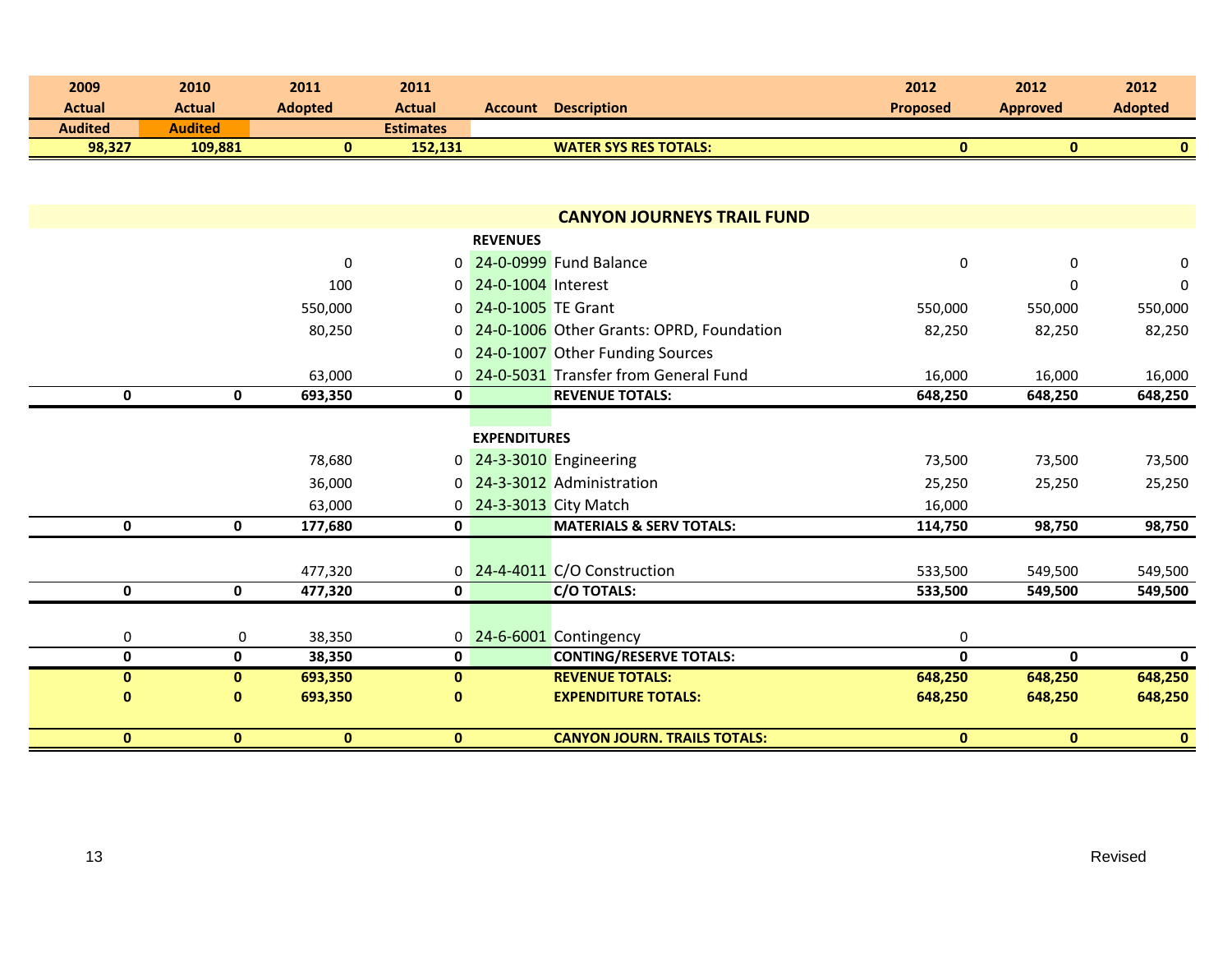| 2009<br><b>Actual</b> | 2010<br><b>Actual</b> | 2011<br><b>Adopted</b> | 2011<br><b>Actual</b> |                      | <b>Account Description</b>                    | 2012<br><b>Proposed</b> | 2012<br><b>Approved</b> | 2012<br><b>Adopted</b> |
|-----------------------|-----------------------|------------------------|-----------------------|----------------------|-----------------------------------------------|-------------------------|-------------------------|------------------------|
| <b>Audited</b>        | <b>Audited</b>        |                        | <b>Estimates</b>      |                      |                                               |                         |                         |                        |
|                       |                       |                        |                       |                      |                                               |                         |                         |                        |
|                       |                       |                        |                       |                      | <b>HIGHWAY 22 FUND</b>                        |                         |                         |                        |
|                       |                       |                        |                       | <b>REVENUES</b>      |                                               |                         |                         |                        |
|                       |                       | 0                      |                       |                      | 0 25-0-0999 Fund Balance                      | $\Omega$                | $\Omega$                | 0                      |
|                       |                       | 100                    |                       | 0 25-0-1004 Interest |                                               | 100                     | 100                     | 100                    |
|                       |                       | 400,000                |                       |                      | 65,480 25-0-1005 ODOT Grants                  | 334,520                 | 334,520                 | 334,520                |
|                       |                       |                        |                       |                      | 0 25-0-1006 Other Funding                     | 0                       | 0                       | $\mathbf{0}$           |
|                       |                       | 15,000                 |                       |                      | 15,000 25-0-5011 Transfer from Street Reserve | 0                       | 0                       | 0                      |
| $\mathbf 0$           | 0                     | 415,100                | 80,480                |                      | <b>REVENUE TOTALS:</b>                        | 334,620                 | 334,620                 | 334,620                |
|                       |                       |                        |                       | <b>EXPENDITURES</b>  |                                               |                         |                         |                        |
|                       |                       | 20,000                 | 480                   |                      | 25-3-3001 Administration                      | 11,520                  | 11,520                  | 11,520                 |
|                       |                       | 100,000                |                       |                      | 65,000 25-3-3002 Engineering                  | 35,000                  | 35,000                  | 35,000                 |
|                       |                       | 15,000                 | 15,000                |                      | 25-3-3003 City Match                          | 0                       | $\Omega$                | $\pmb{0}$              |
| 0                     | 0                     | 135,000                | 80,480                |                      | <b>MATERIALS &amp; SERV TOTALS:</b>           | 46,520                  | 46,520                  | 46,520                 |
|                       |                       |                        |                       |                      |                                               |                         |                         |                        |
|                       |                       | 280,100                |                       |                      | 0 25-4-4010 C/O Construction                  | 288,100                 | 288,100                 | 288,100                |
|                       |                       |                        |                       |                      |                                               |                         |                         |                        |
| $\mathbf 0$           | $\mathbf 0$           | 280,100                | 0                     |                      | <b>C/O TOTALS:</b>                            | 288,100                 | 288,100                 | 288,100                |
|                       |                       |                        | 0                     |                      |                                               |                         |                         |                        |
| 0                     | 0                     | 0                      |                       |                      | 0 25-6-6001 Contingency                       |                         |                         |                        |
| $\mathbf 0$           | 0                     | 0                      | $\mathbf 0$           |                      | <b>CONTING/RESERVE TOTALS:</b>                | $\mathbf 0$             | $\mathbf{0}$            | $\mathbf 0$            |
| $\bf{0}$              | $\mathbf{0}$          | 415,100                | 80,480                |                      | <b>REVENUE TOTALS:</b>                        | 334,620                 | 334,620                 | 334,620                |
| $\bf{0}$              | 0                     | 415,100                | 80,480                |                      | <b>EXPENDITURE TOTALS:</b>                    | 334,620                 | 334,620                 | 334,620                |
| $\bf{0}$              | $\mathbf{0}$          | $\mathbf{0}$           | $\mathbf 0$           |                      | <b>HWY 22 FUND TOTALS:</b>                    | $\mathbf{0}$            | $\mathbf{0}$            | $\mathbf{0}$           |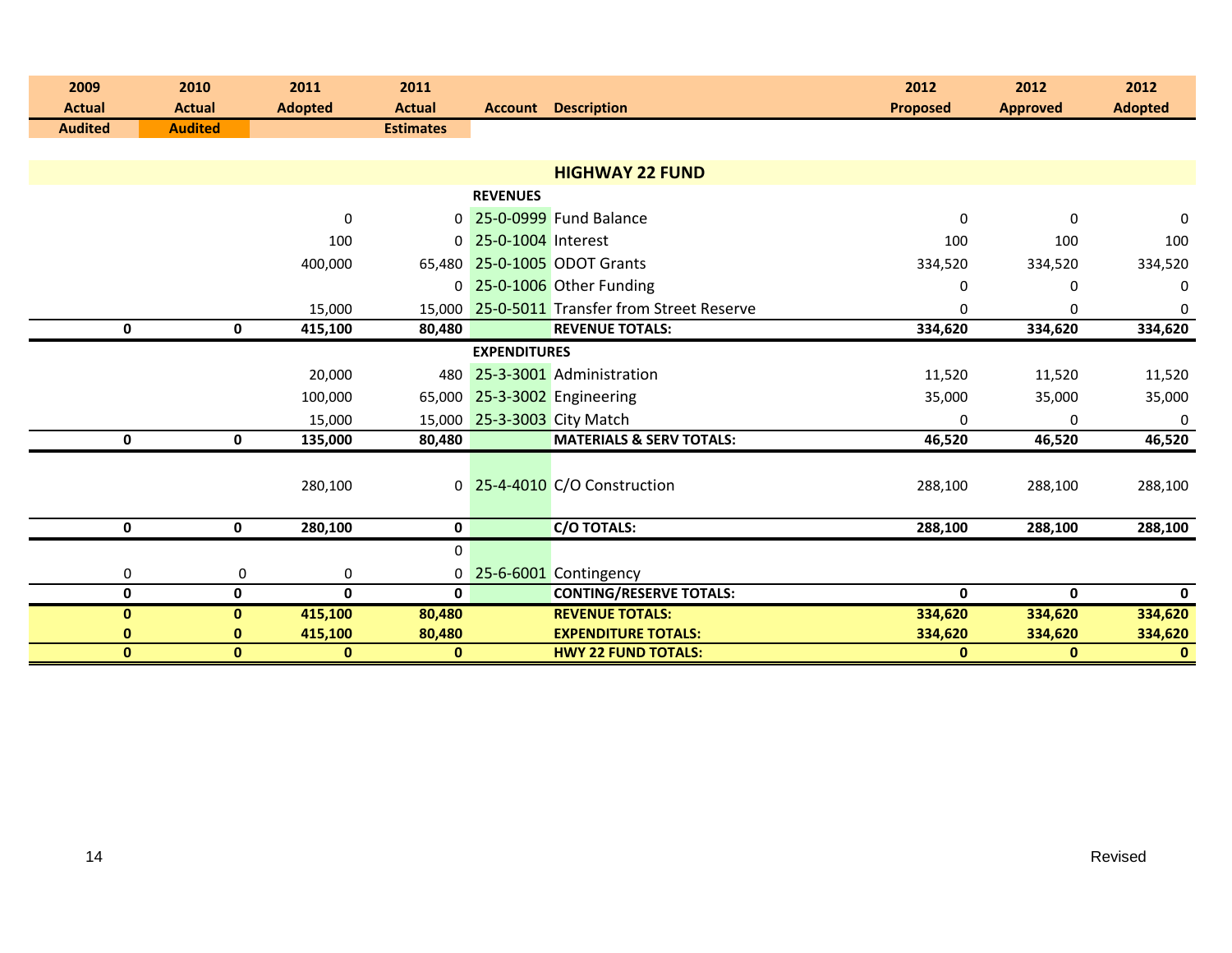| 2009<br><b>Actual</b> | 2010<br><b>Actual</b> | 2011<br><b>Adopted</b>  | 2011<br><b>Actual</b> |                     | <b>Account Description</b>                   | 2012<br>Proposed | 2012<br><b>Approved</b> | 2012<br><b>Adopted</b>   |
|-----------------------|-----------------------|-------------------------|-----------------------|---------------------|----------------------------------------------|------------------|-------------------------|--------------------------|
| <b>Audited</b>        | <b>Audited</b>        |                         | <b>Estimates</b>      |                     |                                              |                  |                         |                          |
|                       |                       |                         |                       |                     |                                              |                  |                         |                          |
|                       |                       |                         |                       |                     | <b>STREET RESERVE FUND</b>                   |                  |                         |                          |
|                       |                       |                         |                       | <b>REVENUES</b>     |                                              |                  |                         |                          |
| 83,045                | 71,281                | 54,731                  |                       |                     | 54,004 29-0-0999 Fund Balance                | 28,547           | 69,360                  | 69,360                   |
| 1,389                 | 503                   | 500                     |                       |                     | 490 29-0-1004 Interest / STRF                | 450              | 450                     | 450                      |
|                       |                       | $\mathbf{0}$            |                       |                     | 0 29-0-5110 Transfer from General Fund       | 77,000           | 82,000                  | 82,000                   |
| 22,500                | 12,000                | 45,000                  |                       |                     | 40,813 29-0-5111 Transfer from Street Fund   | $\Omega$         | 34,230                  | 34,230                   |
| 106,934               | 83,784                | 100,231                 | 95,307                |                     | <b>REVENUE TOTALS:</b>                       | 105,997          | 186,040                 | 186,040                  |
|                       |                       |                         |                       | <b>EXPENDITURES</b> |                                              |                  |                         |                          |
| 18,950                | 19,000                | 19,000                  |                       |                     | 10,944 29-4-4001 C/O Street Citywide         | 0                | 35,813                  | 35,813                   |
|                       | 5,390                 | 19,231                  |                       |                     | 0 29-4-4002 C/O Street Linn Cty              | $\Omega$         | $\Omega$                | $\mathbf 0$              |
|                       |                       | 30,000                  |                       |                     | 0 29-4-4003 C/O RR Bridge Repair             | 30,000           | 30,000                  | 30,000                   |
| 16,703                |                       | $\mathbf 0$             |                       |                     | 3 29-4-4004 Fairview & First                 | 0                | 110,227                 | 110,227                  |
|                       | 5,390                 | 15,000                  |                       |                     | 0 29-4-4006 C/O Street Marion Co.            | $\Omega$         | $\Omega$                | $\Omega$                 |
|                       |                       | 2,000                   |                       |                     | 0 29-4-4010 Sidewalks/Ped Paths              | $\Omega$         | 10,000                  | 10,000                   |
| 35,653                | 29,780                | 85,231                  | 10,947                |                     | <b>C/O TOTALS:</b>                           | 30,000           | 186,040                 | 186,040                  |
|                       |                       |                         |                       |                     | 15,000 29-5-5010 Xfer to Hwy 22 Fund         |                  |                         |                          |
| $\pmb{0}$             | $\mathbf 0$           | 15,000<br>15,000        | 15,000                |                     | <b>TRANSFERS IN/OUT TOTALS:</b>              | $\mathbf 0$      | 0<br>$\mathbf 0$        | 0<br>$\mathsf{O}\xspace$ |
| $\mathsf{O}\xspace$   | $\pmb{0}$             | $\pmb{0}$               |                       |                     | 0 29-6-6001 Contingency                      | $\mathbf 0$      | $\mathbf 0$             | $\mathbf 0$              |
|                       |                       |                         |                       |                     |                                              |                  |                         |                          |
| $\pmb{0}$             | 0                     | 0                       |                       |                     | 0 29-7-7001 Reserved for Street Improvements | 75,997           | $\mathbf 0$             | 0                        |
| $\pmb{0}$             | $\mathbf 0$           | $\pmb{0}$               |                       |                     | 0 29-7-7002 Reserved for bike paths          | 0                | 0                       | $\pmb{0}$                |
|                       |                       | 0                       |                       |                     |                                              |                  |                         |                          |
| 0                     | 0                     | $\mathbf 0$             | $\mathbf 0$           |                     | <b>CONTIN/RESERVED TOTALS:</b>               | 75,997           | $\mathbf 0$             | $\mathbf 0$              |
| $\mathbf 0$           | $\pmb{0}$             | $\pmb{0}$               |                       |                     | 0 29-9-9001 Unappropriated EFB               | $\mathbf 0$      | $\mathbf 0$             | $\mathbf 0$              |
|                       |                       | 0                       |                       |                     |                                              |                  |                         |                          |
| $\mathbf 0$           | $\mathbf 0$           | $\overline{\mathbf{0}}$ | $\mathbf{0}$          |                     | <b>UNAPPROPRIATED TOTALS:</b>                | $\mathbf{0}$     | $\mathbf 0$             | $\mathbf 0$              |
| 106,934               | 83,784                | 100,231                 | 95,307                |                     | <b>REVENUE TOTALS:</b>                       | 105,997          | 186,040                 | 186,040                  |
| 35,653                | 29,780                | 100,231                 | 25,947                |                     | <b>EXPENDITURE TOTALS:</b>                   | 105,997          | 186,040                 | 186,040                  |
| 71,281                | 54,004                | $\pmb{0}$               | 69,360                |                     | <b>STREET RESV FUND TOTALS:</b>              | $\mathbf{0}$     | $\mathbf{0}$            | $\pmb{0}$                |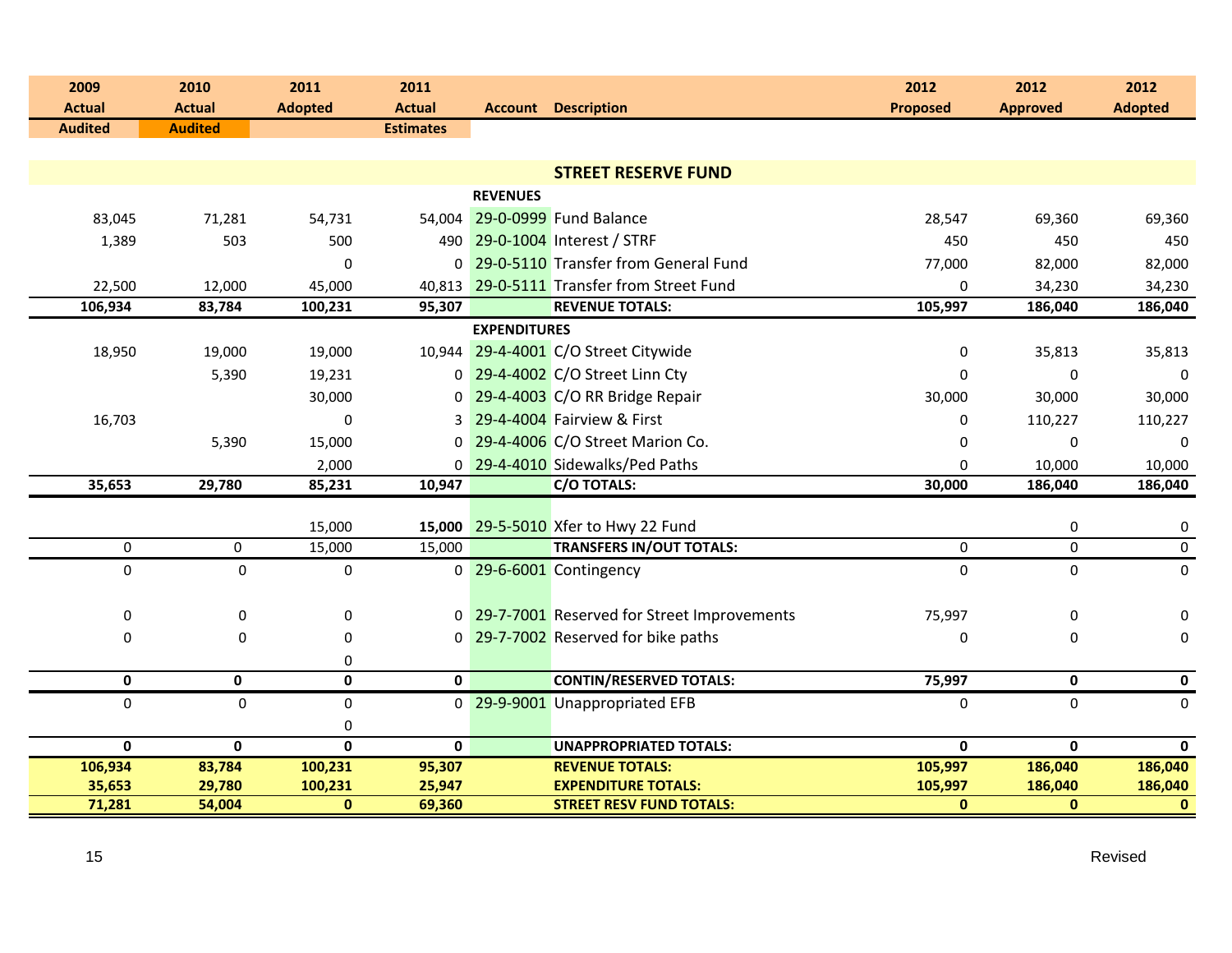| 2009           | 2010           | 2011           | 2011             |                     |                                          | 2012            | 2012            | 2012           |
|----------------|----------------|----------------|------------------|---------------------|------------------------------------------|-----------------|-----------------|----------------|
| <b>Actual</b>  | <b>Actual</b>  | <b>Adopted</b> | <b>Actual</b>    |                     | <b>Account Description</b>               | <b>Proposed</b> | <b>Approved</b> | <b>Adopted</b> |
| <b>Audited</b> | <b>Audited</b> |                | <b>Estimates</b> |                     |                                          |                 |                 |                |
|                |                |                |                  |                     | <b>HOUSING REHABILITATION FUND</b>       |                 |                 |                |
|                |                |                |                  | <b>REVENUES</b>     |                                          |                 |                 |                |
| 139,939        | 142,077        | 139,797        |                  |                     | 140,366 30-0-0999 Fund Balance           | 140,116         | 140,116         | 140,116        |
| 2,633          | 848            | 900            |                  |                     | 750 30-0-1004 Interest / HRG             | 800             | 800             | 800            |
|                |                | 0              |                  |                     | 0 30-0-1006 HR Return to City            | 0               | 0               | 0              |
|                |                | 0              | 0                |                     | 30-0-1008 CDBG 97/99 Grant               | 0               | 0               | 0              |
|                |                | 0              | $\overline{0}$   |                     | 30-0-1009 Lien Repayment (Hsg Code Enf.) | 0               | 0               | 0              |
|                |                | 0              |                  | 0 30-0-1010 Misc HR |                                          | 0               | 0               | 0              |
| 142,572        | 142,925        | 140,697        | 141,116          |                     | <b>REVENUE TOTALS:</b>                   | 140,916         | 140,916         | 140,916        |
|                |                |                |                  | <b>EXPENDITURES</b> |                                          |                 |                 |                |
|                |                | 105,000        |                  |                     | 0 30-3-3001 Housing Rehab Loans 0%       | 105,000         | 105,000         | 105,000        |
|                |                | $\Omega$       |                  |                     | 0 30-3-3002 Commercial Rehab Loans       | 0               | 0               | 0              |
|                |                | 20,000         |                  |                     | 0 30-3-3003 Loan Administration          | 20,000          | 20,000          | 20,000         |
|                |                | 0              |                  |                     | 0 30-3-3004 HRL 97/99 Program            | 0               | 0               | $\Omega$       |
|                |                | 0              | $\overline{0}$   |                     | 30-3-3005 Loan Admin 97/99 Program CSC   | 0               | 0               | 0              |
|                |                | 0              |                  |                     | 0 30-3-3006 City Match Exp 97/99 Program | 0               | 0               | $\Omega$       |
| 495            | 2,559          | 9,000          | 1,000            |                     | 30-3-3007 Housing Code Enforcement       | 9,000           | 9,000           | 9,000          |
| 495            | 2,559          | 134,000        | 1,000            |                     | <b>MATERIALS &amp; SERV TOTALS:</b>      | 134,000         | 134,000         | 134,000        |
| 0              | $\mathbf 0$    | 0              |                  |                     | 0 30-4-4003 C/O Rehab City Bldgs         | 0               | 0               | 0              |
| 0              | 0              | $\mathbf 0$    | 0                |                     | <b>C/O TOTALS:</b>                       | $\mathbf 0$     | $\mathbf{0}$    | $\mathbf 0$    |
|                |                | 0              | 0                |                     | 30-5-5005 Xfer to General Fund           |                 |                 |                |
| $\mathbf 0$    | 0              | $\pmb{0}$      | $\pmb{0}$        |                     | <b>TRANSFERS IN/OUT TOTALS:</b>          | $\mathbf 0$     | 0               | 0              |
| 0              | $\mathbf 0$    | 6,697          |                  |                     | 0 30-6-6001 Contingency / HRL            | 6,916           | 6,916           | 6,916          |
| $\pmb{0}$      | $\mathbf 0$    | 0              | 0                |                     | 30-9-9001 Unappropriated EFB             | 0               | 0               | $\Omega$       |
| $\mathbf{0}$   | $\mathbf{0}$   | 6,697          | $\mathbf{0}$     |                     | <b>CONTING/UNAPP TOTALS:</b>             | 6,916           | 6,916           | 6,916          |
| 142,572        | 142,925        | 140,697        | 141,116          |                     | <b>REVENUE TOTALS:</b>                   | 140,916         | 140,916         | 140,916        |
| 495            | 2,559          | 140,697        | 1,000            |                     | <b>EXPENDITURE TOTALS:</b>               | 140,916         | 140,916         | 140,916        |
| 142,077        | 140,366        | $\mathbf{0}$   | 140,116          |                     | <b>HOUSING REHAB TOTALS:</b>             | $\mathbf{0}$    | $\mathbf{0}$    | $\mathbf{0}$   |
|                |                |                |                  |                     |                                          |                 |                 |                |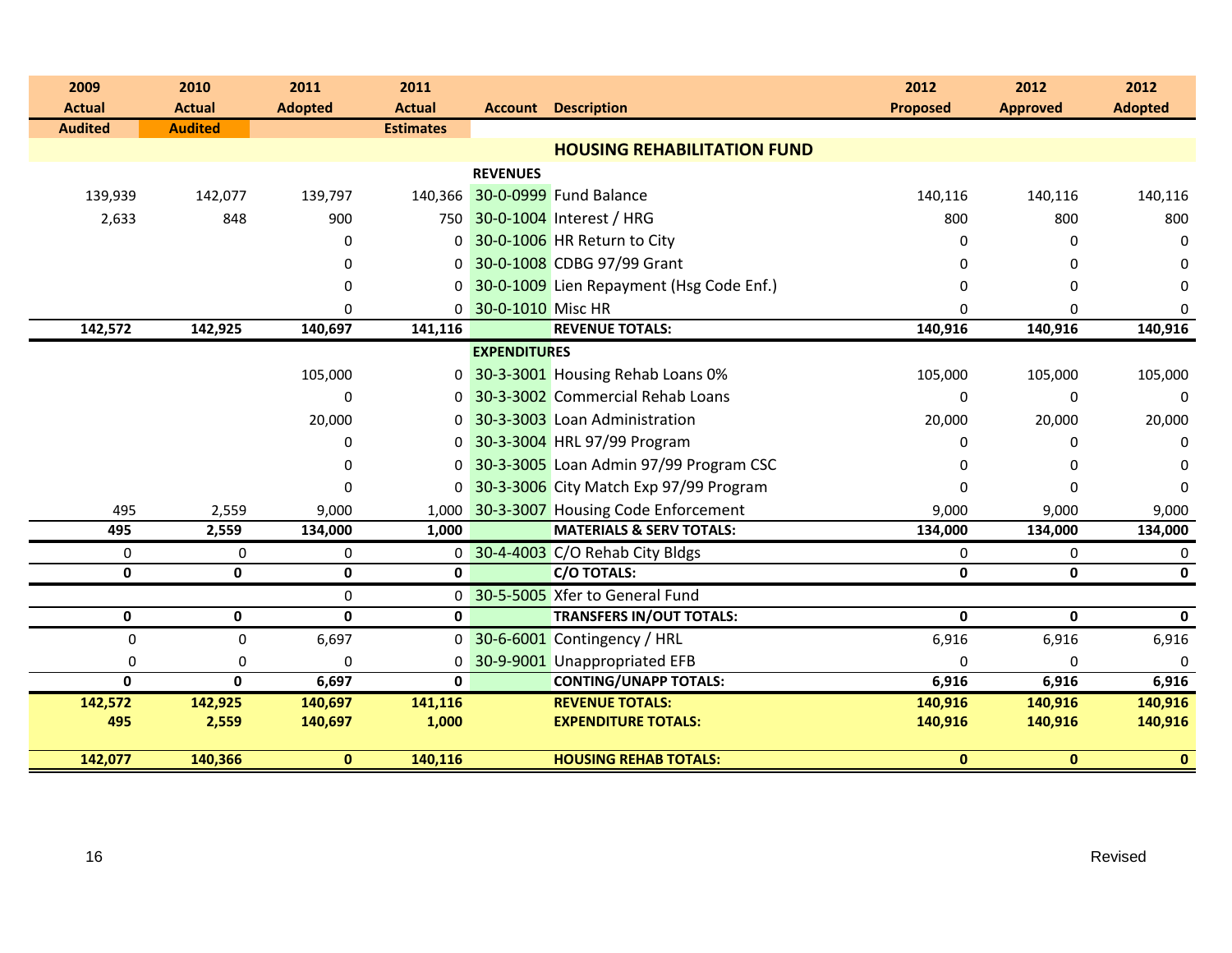| 2009           | 2010             | 2011           | 2011             |                           |                                                    | 2012            | 2012            | 2012             |
|----------------|------------------|----------------|------------------|---------------------------|----------------------------------------------------|-----------------|-----------------|------------------|
| <b>Actual</b>  | <b>Actual</b>    | <b>Adopted</b> | <b>Actual</b>    |                           | <b>Account Description</b>                         | <b>Proposed</b> | <b>Approved</b> | <b>Adopted</b>   |
| <b>Audited</b> | <b>Audited</b>   |                | <b>Estimates</b> |                           |                                                    |                 |                 |                  |
|                |                  |                |                  |                           | <b>SEWER FUND</b>                                  |                 |                 |                  |
|                |                  |                |                  | <b>REVENUES</b>           |                                                    |                 |                 |                  |
| 151,174        | 152,082          | 141,468        |                  |                           | 155,649 31-0-0999 Fund Balance                     | 119,128         | 113,128         | 113,128          |
| 322,082        | 334,349          | 330,000        |                  |                           | 346,000 31-0-1002 Sewer Monthly Chgs               | 346,500         | 346,500         | 346,500          |
|                | $\boldsymbol{0}$ | $\pmb{0}$      |                  |                           | 0 31-0-1003 Sewer Hookup                           | $\mathbf 0$     | $\mathbf 0$     | $\boldsymbol{0}$ |
| 3,106          | 911              | 1,000          |                  |                           | 850 31-0-1004 Interest / Sewer                     | 1,000           | 1,000           | 1,000            |
| 9,109          | 4,455            | 4,000          |                  |                           | 0 31-0-1006 Miscellaneous Sewer                    | 4,400           | 4,400           | 4,400            |
| 6,960          | 6,836            | 6,700          |                  |                           | 4,200 31-0-1008 Late Fee / Sewer                   | 6,800           | 6,800           | 6,800            |
|                |                  |                |                  |                           | 31-0-1025 Sewer LID's                              | $\Omega$        | 0               | $\mathbf 0$      |
| 492,431        | 498,633          | 483,168        | 506,699          |                           | <b>REVENUE TOTALS:</b>                             | 477,828         | 471,828         | 471,828          |
|                |                  |                |                  | <b>EXPENDITURES</b>       |                                                    |                 |                 |                  |
| 12,244         |                  | $\pmb{0}$      |                  |                           | 0 31-2-2001 City Administrator                     | $\mathbf 0$     | $\mathbf 0$     | $\mathbf 0$      |
| 26,163         | 26,911           | 25,221         |                  |                           | 25,221 31-2-2002 Public Works Supervisor           | 27,274          | 27,274          | 27,274           |
| 14,512         | 14,802           | 16,013         |                  |                           | 9,736 31-2-2003 Clerk II - Finance                 | 10,784          | 10,784          | 10,784           |
| 15,735         | $\pmb{0}$        | 19,934         |                  |                           | 19,934 31-2-2004 City Recorder                     | 15,547          | 15,547          | 15,547           |
|                | $\mathbf 0$      | 3,600          |                  | 3,099 31-2-2005 Overtime  |                                                    | 3,600           | 3,600           | 3,600            |
| 12,758         | 12,304           | 13,468         |                  | 12,000 31-2-2006 PERS     |                                                    | 13,871          | 13,871          | 13,871           |
| 616            | 1,116            | 1,237          |                  |                           | 1,000 31-2-2007 Worker's Comp & Benefit Assessment | 1,400           | 1,400           | 1,400            |
| 6,096          | 5,927            | 6,814          |                  | 6,000 31-2-2008 SS & MC   |                                                    | 4,543           | 4,543           | 4,543            |
| 25,152         | 24,345           | 26,647         |                  |                           | 23,984 31-2-2009 Employee Insurance                | 26,647          | 26,647          | 26,647           |
| 1,683          | 1,253            | 500            |                  |                           | 0 31-2-2010 Unemployment                           | 603             | 603             | 603              |
| 8,021          | 8,822            | 10,355         |                  |                           | 10,355 31-2-2013 Utility Maintenance Worker        | 9,305           | 9,305           | 9,305            |
| 8,776          | 30,101           | 11,544         |                  |                           | 11,544 31-2-2015 Clerk I - UB/ Court               | 11,778          | 11,778          | 11,778           |
|                | $\boldsymbol{0}$ | 2,400          |                  | 2,400 31-2-2018 Part Time |                                                    | 2,400           | 2,400           | 2,400            |
| 131,756        | 125,581          | 137,733        | 125,273          |                           | PERSONAL SERVICE TOTALS:                           | 127,752         | 127,752         | 127,752          |
|                |                  |                |                  |                           |                                                    |                 |                 |                  |
| 1,470          | 1,331            | 2,000          |                  |                           | 617 31-3-3001 Office Supplies                      | 1,000           | 1,000           | 1,000            |
| 2,104          | 2,093            | 2,500          |                  | 547 31-3-3002 Postage     |                                                    | 1,750           | 1,750           | 1,750            |
| 2,001          | 1,174            | 2,120          |                  |                           | 2,120 31-3-3003 Schools & Training                 | 3,300           | 3,300           | 3,300            |
| 1,059          | 962              | 1,000          |                  |                           | 750 31-3-3004 Miscellaneous                        | 750             | 750             | 750              |
|                | $\pmb{0}$        | 500            |                  | 416 31-3-3006 Legal       |                                                    | 500             | 500             | 500              |

17

en die staatsland van die koningste verwys van die stadium van die stadium van die koningste verwys van die st<br>Die stadium van die stadium van die stadium van die stadium van die stadium van die stadium van die stadium va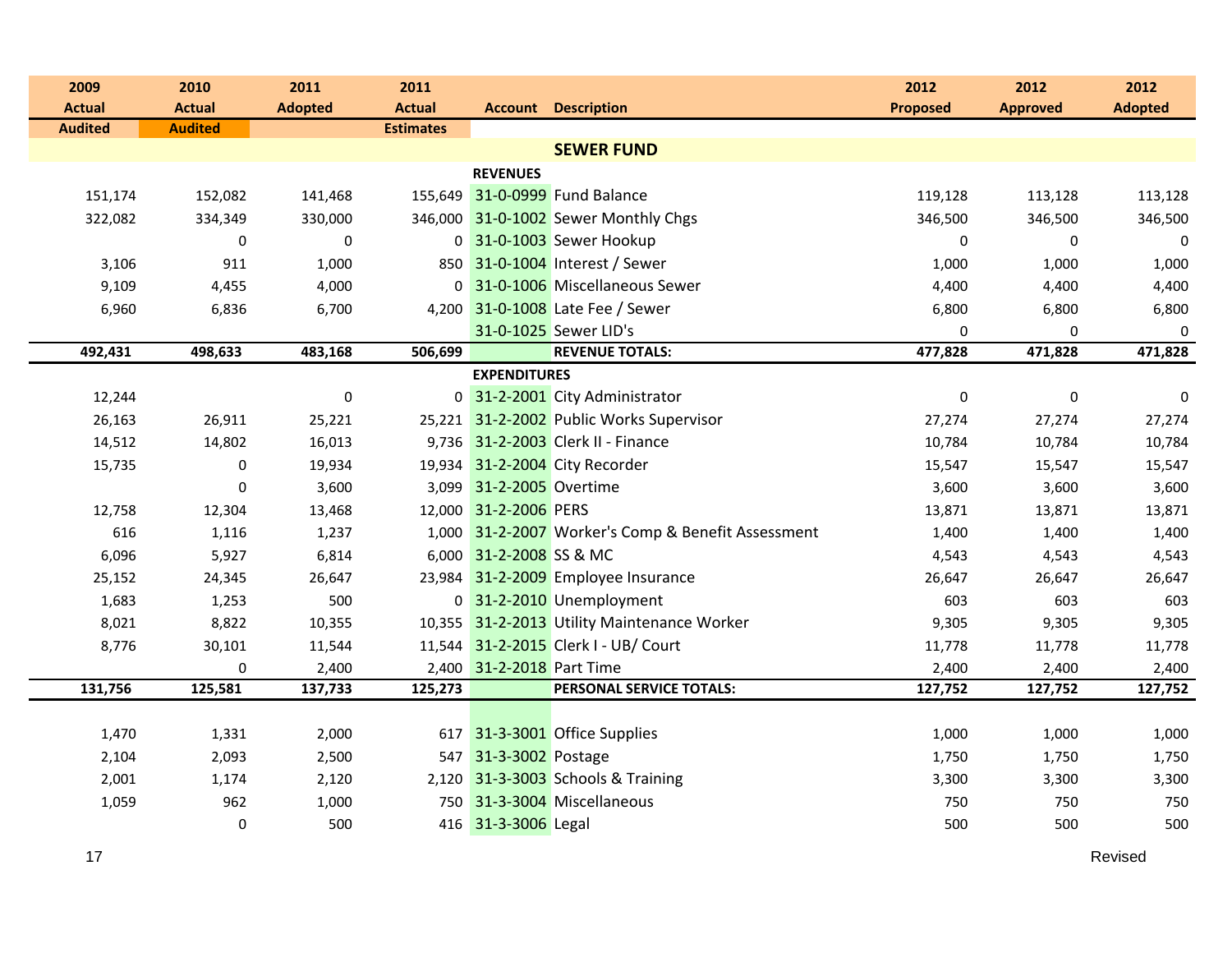| 2009           | 2010              | 2011           | 2011             |                              |                                             | 2012            | 2012             | 2012           |
|----------------|-------------------|----------------|------------------|------------------------------|---------------------------------------------|-----------------|------------------|----------------|
| <b>Actual</b>  | <b>Actual</b>     | <b>Adopted</b> | <b>Actual</b>    |                              | <b>Account Description</b>                  | <b>Proposed</b> | <b>Approved</b>  | <b>Adopted</b> |
| <b>Audited</b> | <b>Audited</b>    |                | <b>Estimates</b> |                              |                                             |                 |                  |                |
| 7,263          | 7,485             | 7,500          |                  | 5,351 31-3-3007 Audit        |                                             | 7,500           | 7,500            | 7,500          |
| 1,500          | $\mathbf 0$       | $\pmb{0}$      |                  |                              | 0 31-3-3009 Consultants                     | $\Omega$        | $\mathbf 0$      | 0              |
| 8,945          | 9,446             | 9,000          |                  | 11,010 31-3-3010 Electricity |                                             | 12,000          | 12,000           | 12,000         |
| 2,173          | 2,753             | 2,700          |                  |                              | 2,230 31-3-3012 Telephone & Pagers          | 2,500           | 2,500            | 2,500          |
| 224            | $\mathbf 0$       | $\mathbf 0$    |                  |                              | 0 31-3-3013 Pump Station Alarms             | $\Omega$        | $\Omega$         | $\mathbf{0}$   |
| 670            | 274               | 1,000          |                  |                              | 250 31-3-3014 Print & Publish               | 750             | 750              | 750            |
| 1,359          | 1,688             | 4,068          |                  |                              | 1,500 31-3-3015 Sewer System Maintenance    | 3,000           | 3,000            | 3,000          |
| 1,108          | 0                 | 500            |                  |                              | 450 31-3-3019 Sewer Plant Supplies          | 500             | 500              | 500            |
| $\pmb{0}$      | 4,115             | $\Omega$       |                  |                              | 0 31-3-3020 GO Bond Management              | $\Omega$        | $\Omega$         | $\mathbf{0}$   |
| 8,113          | 9,067             | 11,000         |                  | 8,000 31-3-3021 Lab Tests    |                                             | 9,000           | 9,000            | 9,000          |
| 2,543          | 3,848             | 1,500          |                  |                              | 2,406 31-3-3022 Computer Expense            | 2,400           | 2,400            | 2,400          |
|                | 3,878 check audit | 4,500          |                  |                              | 5,556 31-3-3023 Insurance / Personnel Bonds | 5,000           | 5,000            | 5,000          |
| 3,385          | 2,668             | 3,000          |                  |                              | 2,700 31-3-3028 Equipment Oper/Fuel         | 3,000           | 3,000            | 3,000          |
|                | $\mathbf 0$       | $\mathbf 0$    |                  |                              | 0 31-3-3029 Sewer Hookup Expense            | $\Omega$        | 0                | $\Omega$       |
| 1,318          | 563               | 1,000          |                  |                              | 107 31-3-3040 Copy machine contract/maint   | 250             | 250              | 250            |
| 582            | 0                 | 2,000          |                  |                              | 1,500 31-3-3054 Generator Fuel              | 1,750           | 1,750            | 1,750          |
| 1,356          | 708               | 1,000          |                  |                              | 750 31-3-3055 Annual DEQ Fee                | 750             | 750              | 750            |
| 1,069          | 492               | 1,000          |                  |                              | 750 31-3-3057 Pump Station Maintenance      | 750             | 750              | 750            |
| 3,432          | 948               | 1,000          |                  |                              | 750 31-3-3058 Sewer Pump Maintenance        | 1,000           | 1,000            | 1,000          |
| 20,568         | 14,788            | 10,000         |                  |                              | 10,000 31-3-3060 Sludge Management          | 10,000          | 10,000           | 10,000         |
| 76,120         | 64,403            | 68,888         | 57,761           |                              | <b>MATERIALS &amp; SERV TOTALS:</b>         | 67,450          | 67,450           | 67,450         |
|                |                   |                |                  |                              |                                             |                 |                  |                |
|                |                   | $\pmb{0}$      |                  |                              | 0 31-4-4001 Sewer Plant c/o                 | 0               | $\boldsymbol{0}$ | 0              |
|                |                   | 0              |                  |                              | $0\overline{31-4-4003}$ Pump Station $c/o$  | 0               | 0                | $\Omega$       |
|                |                   | 0              | $\overline{0}$   |                              | 31-4-4005 Collection System c/o             | 0               | $\mathbf 0$      | 0              |
|                |                   | 0              | 0                |                              | 31-4-4010 Miscellaneous Sewer C/O           |                 | 1,000            | 1,000          |
|                |                   | 0              |                  |                              |                                             |                 |                  |                |
| 0              | 0                 | $\pmb{0}$      | 0                |                              | C/O TOTALS:                                 | $\mathbf 0$     | 1,000            | 1,000          |

0

0 <mark>31-5-5001</mark> Xfer to Bonded Debt Svc 0 0 0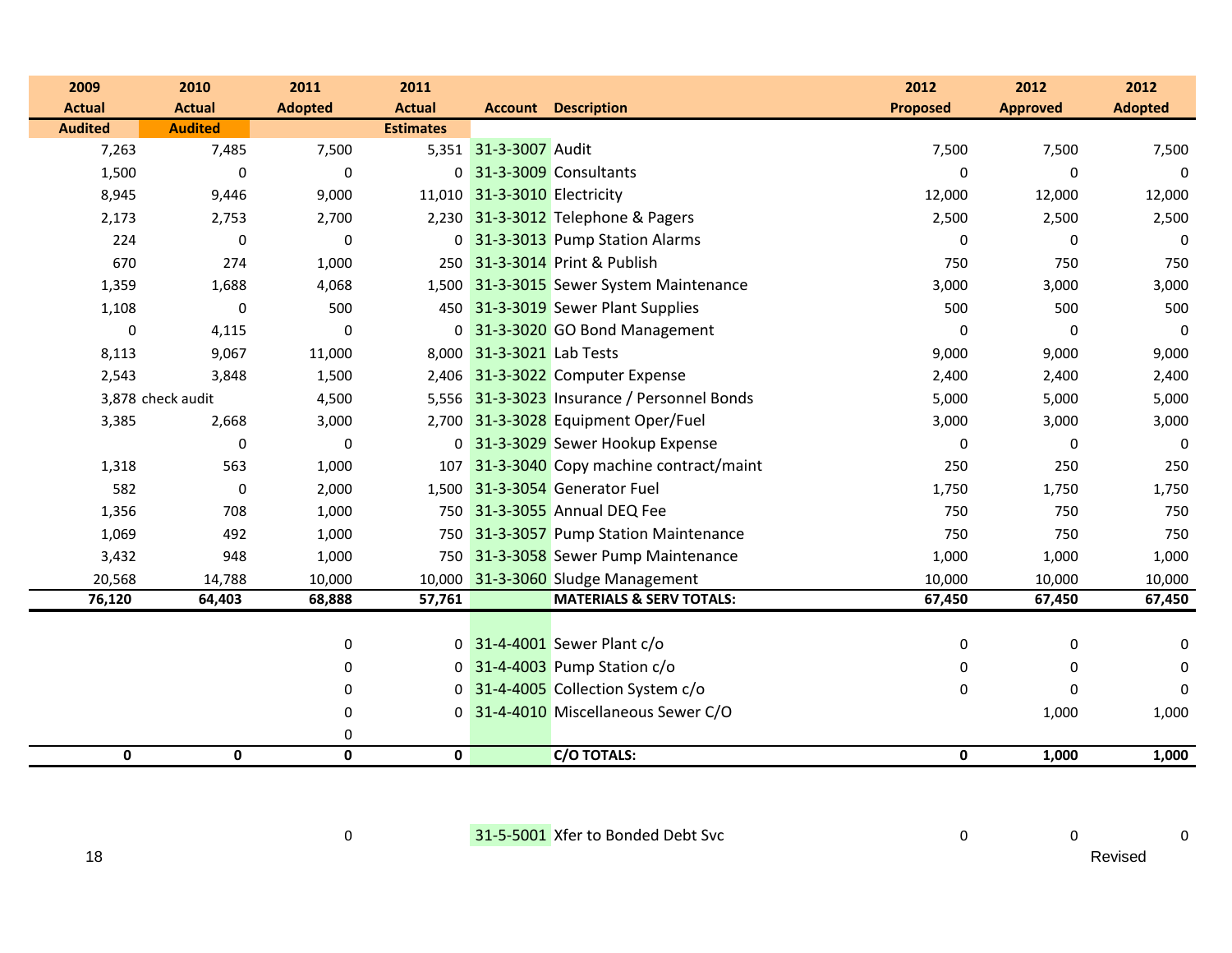| 2009           | 2010           | 2011             | 2011             |                |                                           | 2012            | 2012            | 2012           |
|----------------|----------------|------------------|------------------|----------------|-------------------------------------------|-----------------|-----------------|----------------|
| <b>Actual</b>  | <b>Actual</b>  | <b>Adopted</b>   | <b>Actual</b>    | <b>Account</b> | <b>Description</b>                        | <b>Proposed</b> | <b>Approved</b> | <b>Adopted</b> |
| <b>Audited</b> | <b>Audited</b> |                  | <b>Estimates</b> |                |                                           |                 |                 |                |
| 10,000         |                | 9,789            | 9,789            |                | 31-5-5002 Xfer to Sewer Reserve           | 19,789          | 19,789          | 19,789         |
| 5,000          |                | 0                |                  |                | 31-5-5003 Xfer to Equip Reserve           | 0               | 0               | 0              |
| 8,000          | 18,000         | $\boldsymbol{0}$ |                  |                | 31-5-5004 Xfer to General Fund            | 5,000           | 5,000           | 5,000          |
|                | 10,000         | 25,748           | 25,748           |                | 31-5-5006 Xfer to General Facilities      | 26,000          | 26,000          | 26,000         |
| 115,000        | 125,000        | 169,000          | 169,000          |                | 31-5-5005 Xfer to Bonded Debt(OECDD Loan) | 174,000         | 174,000         | 174,000        |
| 138,000        | 153,000        | 204,537          | 204,537          |                | <b>TRANSFERS IN/OUT TOTALS:</b>           | 224,789         | 224,789         | 224,789        |
|                |                |                  |                  |                |                                           |                 |                 |                |
| 0              | 0              | 42,010           |                  |                | 0 31-6-6001 Contingency                   | 33,000          | 26,000          | 26,000         |
|                |                |                  |                  |                |                                           |                 |                 |                |
| 0              | 0              | 30,000           |                  |                | 0 31-9-9001 Unappropriated EFB            | 24,837          | 24,837          | 24,837         |
|                |                |                  |                  |                |                                           |                 |                 |                |
| 0              | 0              | 72,010           | 0                |                | <b>CONTING/UNAPP TOTALS:</b>              | 57,837          | 50,837          | 50,837         |
|                |                |                  |                  |                |                                           |                 |                 |                |
| 492,431        | 498,633        | 483,168          | 506,699          |                | <b>REVENUE TOTALS:</b>                    | 477,828         | 471,828         | 471,828        |
| 345,876        | 342,984        | 483,168          | 387,571          |                | <b>EXPENDITURE TOTALS:</b>                | 477,828         | 471,828         | 471,828        |
|                |                |                  |                  |                |                                           |                 |                 |                |
| 146,555        | 155,649        | $\mathbf{0}$     | 119,128          |                | <b>SEWER FUND TOTALS:</b>                 | $\mathbf{0}$    | $\mathbf{0}$    | $\bf{0}$       |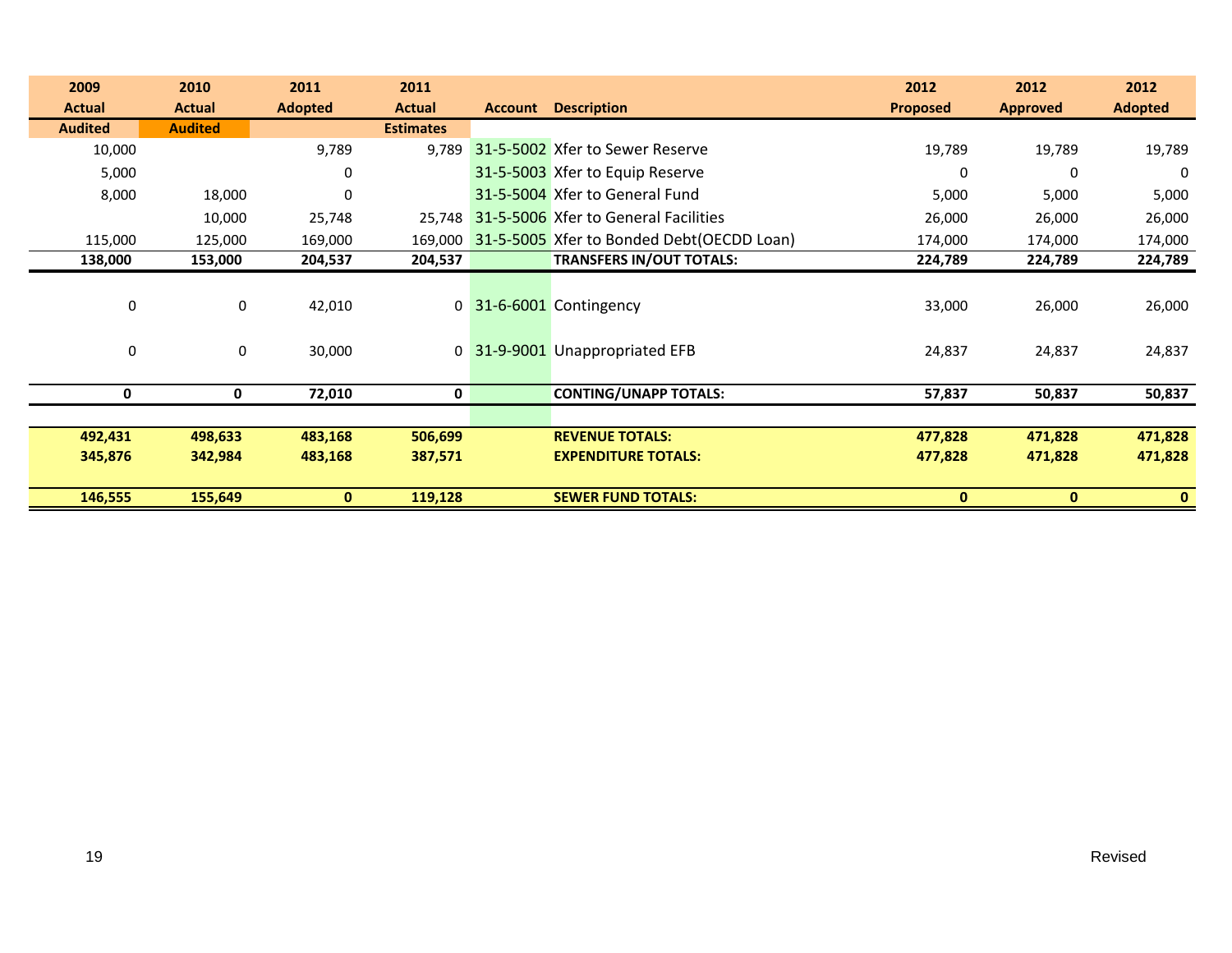| 2009<br><b>Actual</b> | 2010<br><b>Actual</b> | 2011<br><b>Adopted</b> | 2011<br><b>Actual</b> |                 | <b>Account Description</b>                   | 2012<br><b>Proposed</b> | 2012<br><b>Approved</b> | 2012<br><b>Adopted</b> |
|-----------------------|-----------------------|------------------------|-----------------------|-----------------|----------------------------------------------|-------------------------|-------------------------|------------------------|
| <b>Audited</b>        | <b>Audited</b>        |                        | <b>Estimates</b>      |                 |                                              |                         |                         |                        |
|                       |                       |                        |                       |                 |                                              |                         |                         |                        |
|                       |                       |                        |                       |                 | <b>SEWER RESERVE FUND</b>                    |                         |                         |                        |
|                       |                       |                        |                       | <b>REVENUES</b> |                                              |                         |                         |                        |
| 39,978                | 53,987                | 49,083                 | 50.717                |                 | 32-0-0999 Fund Balance                       | 62,228                  | 62,228                  | 50,639                 |
| 764                   | 242                   | 250                    |                       |                 | 100 32-0-1004 Interest / SSRF                | 0                       | $\Omega$                | $\Omega$               |
|                       |                       | $\mathbf 0$            |                       |                 | 0 32-0-1005 Interest SDC SSRF                | <sup>0</sup>            | $\Omega$                | $\Omega$               |
| 3,245                 | 6,488                 | 1,622                  |                       |                 | 1,622 32-0-1007 SDC Sewer                    | 3,244                   | 3,244                   | 3,244                  |
| 10,000                |                       | 9,789                  |                       |                 | 9.789 32-0-5131 Transfer from Sewer Fund     | 19,789                  | 19,789                  | 19,789                 |
| 53,987                | 60,717                | 60,744                 | 62,228                |                 | <b>REVENUE TOTALS:</b>                       | 85,261                  | 85,261                  | 73,672                 |
| 0                     | $\mathbf 0$           | $\mathbf{0}$           | $\mathbf{0}$          |                 | <b>MATERIALS &amp; SERV TOTALS:</b>          | 0                       | $\mathbf{0}$            | $\mathbf{0}$           |
|                       | $\mathbf 0$           | 10,000                 | 0                     |                 | 32-4-4001 C/O WWTP                           | 20,000                  | 20,000                  | 20,000                 |
|                       | 0                     | 10,000                 | $\Omega$              |                 | 32-4-4002 C/O Pump Stations                  | 20,000                  | 20,000                  | 20,000                 |
|                       | 0                     | $\Omega$               |                       |                 | 0 32-4-4003 C/O Collection System            | $\Omega$                | $\Omega$                | $\Omega$               |
|                       | $\Omega$              | 20,000                 | $\Omega$              |                 | 32-4-4004 C/O Equipment                      | 25,000                  | 25,000                  | 25,000                 |
| $\mathbf 0$           | $\mathbf{0}$          | 40,000                 | $\mathbf{0}$          |                 | <b>C/O TOTALS:</b>                           | 65,000                  | 65,000                  | 65,000                 |
|                       | 10,000                | 0                      |                       |                 | 32-5-5001 Xfer to Bonded Debt                | $\mathbf 0$             | $\Omega$                | 0                      |
|                       |                       | 0                      |                       |                 | 32-5-5002 Xfer to Bonded Debt (SDC Eligible) | 0                       | 0                       | 0                      |
|                       |                       | 0                      |                       |                 | 11,589 32-5-5033 Xfer to Sewer Proj Fund     | 17,017                  | 11,589                  | 0                      |
| $\mathbf 0$           | 10,000                | 0                      | 11,589                |                 | <b>TRANSFERS IN/OUT TOTALS:</b>              | 17,017                  | 11,589                  | $\mathbf{0}$           |
| 0                     | $\mathbf{0}$          | $\Omega$               | $\mathbf{0}$          |                 | 32-6-6001 Contingency                        |                         |                         |                        |
| 0                     | 0                     | 20,744                 |                       |                 | 0 32-7-7005 Reserved Sewer                   | 3,244                   | 8,672                   | 8,672                  |
| 0                     | $\mathbf 0$           | 0                      | 0                     |                 | 32-7-7006 Reserved Sewer SDC                 |                         |                         |                        |
| $\mathbf{0}$          | 0                     | 20,744                 | $\mathbf{0}$          |                 | <b>CONTING/RESERVED TOTALS:</b>              | 3,244                   | 8,672                   | 8,672                  |
| 53,987                | 60,717                | 60,744                 | 62,228                |                 | <b>REVENUE TOTALS:</b>                       | 85,261                  | 85,261                  | 73,672                 |
| $\bf{0}$              | 10,000                | 60,744                 | 11,589                |                 | <b>EXPENDITURE TOTALS:</b>                   | 85,261                  | 85,261                  | 73,672                 |
| 53,987                | 50,717                | $\mathbf{0}$           | 50,639                |                 | <b>SEWER RESERVE FUND TOTALS:</b>            | $\mathbf{0}$            | $\mathbf{0}$            | $\mathbf{0}$           |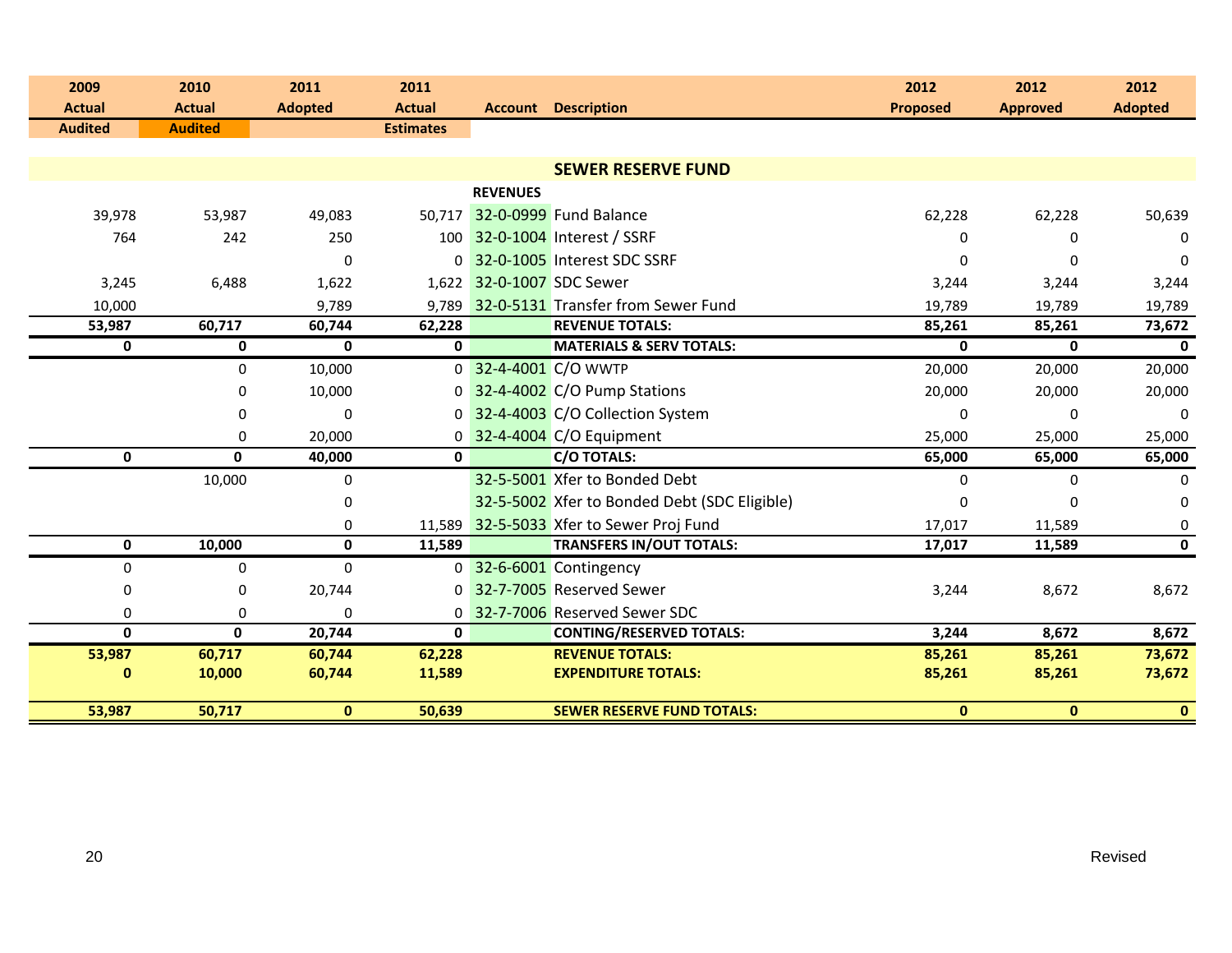| 2009<br><b>Actual</b> | 2010<br><b>Actual</b> | 2011<br>2011<br><b>Adopted</b><br><b>Actual</b> |                     | <b>Account Description</b>                    | 2012<br><b>Proposed</b> | 2012<br><b>Approved</b> | 2012<br><b>Adopted</b> |
|-----------------------|-----------------------|-------------------------------------------------|---------------------|-----------------------------------------------|-------------------------|-------------------------|------------------------|
| <b>Audited</b>        | <b>Audited</b>        | <b>Estimates</b>                                |                     |                                               |                         |                         |                        |
|                       |                       |                                                 |                     |                                               |                         |                         |                        |
|                       |                       |                                                 |                     | <b>SEWER PROJECT FUND</b>                     |                         |                         |                        |
|                       |                       |                                                 | <b>REVENUES</b>     |                                               |                         |                         |                        |
| 100,117               | $-87,024$             |                                                 |                     | (17,017) 33-0-0999 Fund Balance               | 0                       | 0                       | 0                      |
|                       | 47                    |                                                 |                     | 33-0-1004 Interest Earnings                   | $\Omega$                | $\Omega$                | 0                      |
| 211,977               |                       |                                                 |                     | 59,838 33-0-1005 CDBG Grant (P06010           | $\Omega$                | $\Omega$                | 0                      |
| 848,793               |                       |                                                 |                     | 33-0-1006 Water/Wastewater Loan (G06002)      | $\Omega$                | $\Omega$                | 0                      |
|                       | 785,851               |                                                 | 33-0-1007 Grant     |                                               | 0                       | 0                       | 0                      |
|                       | 205,230               |                                                 | 33-0-1008 Loan      |                                               | 0                       | 0                       | $\boldsymbol{0}$       |
| 1,275                 |                       |                                                 |                     | 33-0-1009 WWTP Plans                          | 0                       | $\Omega$                | $\boldsymbol{0}$       |
|                       |                       |                                                 |                     | 11,589 33-0-5032 Xfer from Sewer Reserve Fund | 0                       | $\Omega$                | $\boldsymbol{0}$       |
| 1,162,162             | 904,104               | $\mathbf 0$<br>54,410                           |                     | <b>REVENUE TOTALS:</b>                        | $\mathbf 0$             | $\mathbf 0$             | $\mathbf 0$            |
|                       |                       |                                                 | <b>EXPENDITURES</b> |                                               |                         |                         |                        |
| 0                     |                       |                                                 |                     | 33-3-3010 2007 SEWER IMP PROJECT              | $\pmb{0}$               | 0                       | $\pmb{0}$              |
| 0                     |                       |                                                 | 10,045 33-3-3011    | Engineering                                   | 0                       | 0                       | $\mathbf 0$            |
| 0                     |                       |                                                 | 33-3-3012           | Administration                                | 0                       | 0                       | $\mathbf 0$            |
| 0<br>$\mathbf{0}$     | $\mathbf{0}$          | $\mathbf{0}$<br>10,045                          | 33-3-3013           | Legal<br><b>MATERIAL &amp; SERV TOTALS:</b>   | 0<br>0                  | 0<br>$\mathbf{0}$       | $\pmb{0}$<br>0         |
|                       |                       |                                                 |                     | 33-4-4010 2007 SEWER IMP PROJECT              | $\pmb{0}$               | 0                       | $\pmb{0}$              |
|                       |                       |                                                 |                     | 44,365 33-4-4011 C/O CDBG Construction (WWTP) | 0                       | 0                       | $\boldsymbol{0}$       |
|                       | 921,121               |                                                 | 33-4-4012           | C/O CDBG Construction (Pmp Station)           | 0                       | 0                       | 0                      |
| 22,595                |                       |                                                 | 33-4-4014           | C/O CDBG Land Acquisition                     | $\Omega$                | $\Omega$                | $\mathbf 0$            |
|                       |                       |                                                 | 33-4-4015           | C/O Engineering                               | $\Omega$                | $\Omega$                | 0                      |
| 6,573                 |                       |                                                 | 33-4-4016           | C/O CDBG Administraton/Proj Mgt               | 0                       | 0                       | 0                      |
| 3,028                 |                       |                                                 | 33-4-4020           | C/O CDBG Legal                                | 0                       | 0                       | $\mathbf 0$            |
| 51,243                |                       |                                                 | 33-4-4025           | C/O CDBG Engineering (Pmp Stations)           | 0                       | 0                       | 0                      |
| 122,647               |                       |                                                 | 33-4-4026           | C/O CDBG Engineering (WWTP)                   | $\Omega$                | $\Omega$                | 0                      |
| 896,809               |                       |                                                 | 33-4-4030           | C/O WWW - Construction (Pmp St.)              | $\Omega$                | $\Omega$                | 0                      |
| 52,977                |                       |                                                 |                     | 33-4-4031 C/O WWW - Construction (WWTP)       | 0                       | 0                       | 0                      |
| 85,438                |                       |                                                 | 33-4-4040           | C/O City Match - Construction                 | 0                       | 0                       | 0                      |
| 7,876                 |                       |                                                 |                     | 33-4-4041 City Match - Administration         | $\Omega$                | 0                       | $\pmb{0}$              |
|                       |                       |                                                 |                     |                                               |                         |                         |                        |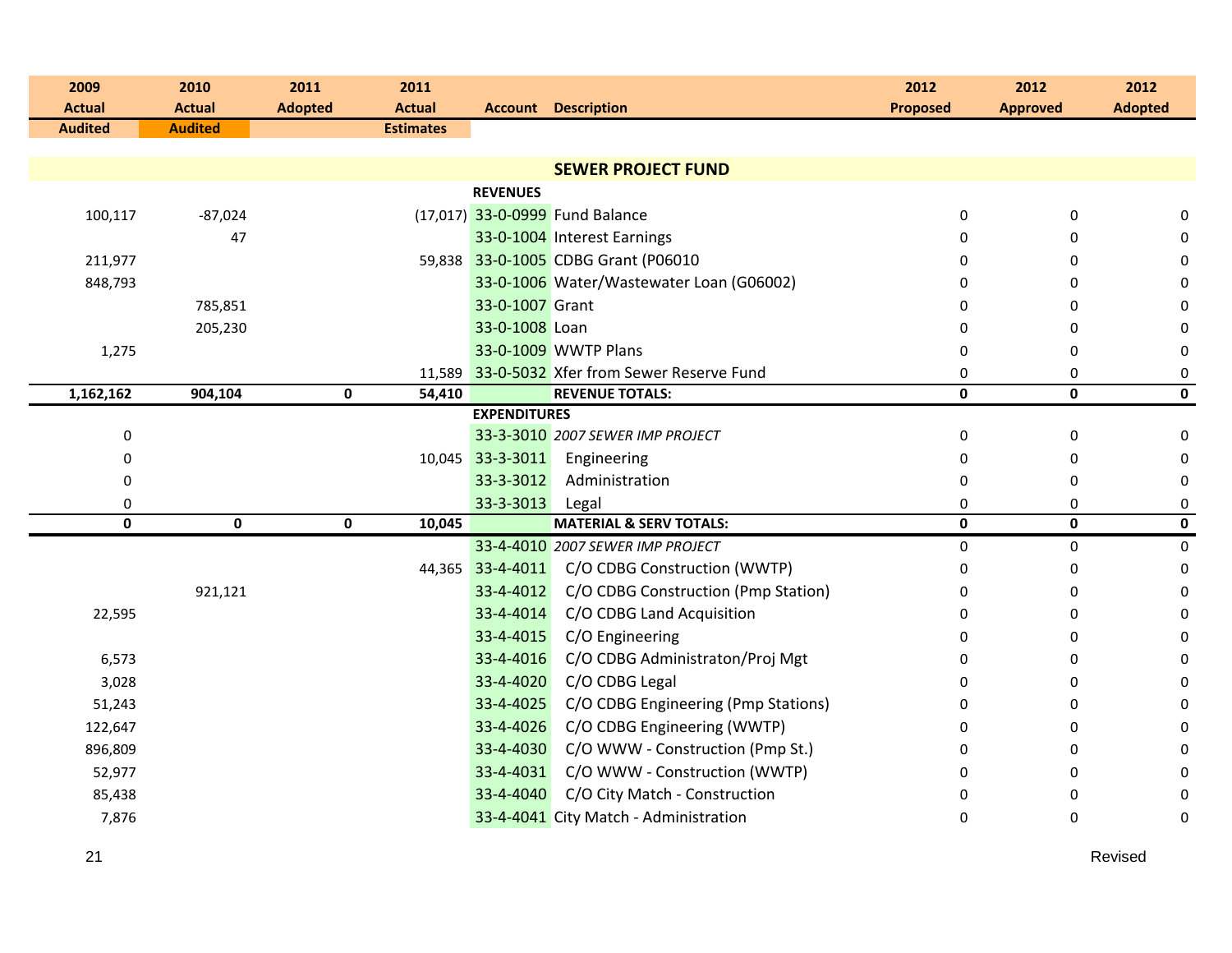| 2009           | 2010           | 2011           | 2011             |                |                                | 2012            | 2012            | 2012           |
|----------------|----------------|----------------|------------------|----------------|--------------------------------|-----------------|-----------------|----------------|
| <b>Actual</b>  | <b>Actual</b>  | <b>Adopted</b> | <b>Actual</b>    | <b>Account</b> | <b>Description</b>             | <b>Proposed</b> | <b>Approved</b> | <b>Adopted</b> |
| <b>Audited</b> | <b>Audited</b> |                | <b>Estimates</b> |                |                                |                 |                 |                |
| 1,249,186      | 921,121        | 0              | 44,365           |                | <b>C/O TOTALS:</b>             | 0               | 0               | 0              |
|                |                |                |                  |                |                                |                 |                 |                |
| 0              | $\mathbf 0$    | $\mathbf 0$    |                  |                |                                |                 |                 |                |
| 0              | 0              | 0              | 0                |                | <b>TRANSFER IN/OUT TOTALS:</b> | 0               | 0               | 0              |
|                |                |                |                  |                |                                |                 |                 |                |
|                |                | $\mathbf 0$    |                  |                |                                |                 |                 | $\mathbf 0$    |
| 0              | $\mathbf 0$    | $\Omega$       |                  |                | 0 33-6-6001 Contingency        | 0               | 0               | $\mathbf 0$    |
|                |                | $\Omega$       |                  |                |                                |                 |                 | 0              |
| 0              | 0              | 0              | 0                |                | <b>CONTIN/UNAPP TOTALS:</b>    | 0               | 0               | 0              |
|                |                |                |                  |                |                                |                 |                 |                |
| 1,162,162      | 904,104        | $\mathbf{0}$   | 54,410           |                | <b>REVENUE TOTALS:</b>         | $\mathbf{0}$    | $\mathbf{0}$    | $\mathbf{0}$   |
| 1,249,186      | 921,121        | $\mathbf{0}$   | 54,410           |                | <b>EXPENDITURE TOTALS:</b>     | $\mathbf{0}$    | $\mathbf{0}$    | $\mathbf{0}$   |
|                |                |                |                  |                |                                |                 |                 |                |
| (87, 024)      | (17, 017)      | $\mathbf{0}$   | $\mathbf{0}$     |                | <b>SEWER PROJECT TOTALS:</b>   | $\mathbf{0}$    | $\mathbf{0}$    | $\mathbf{0}$   |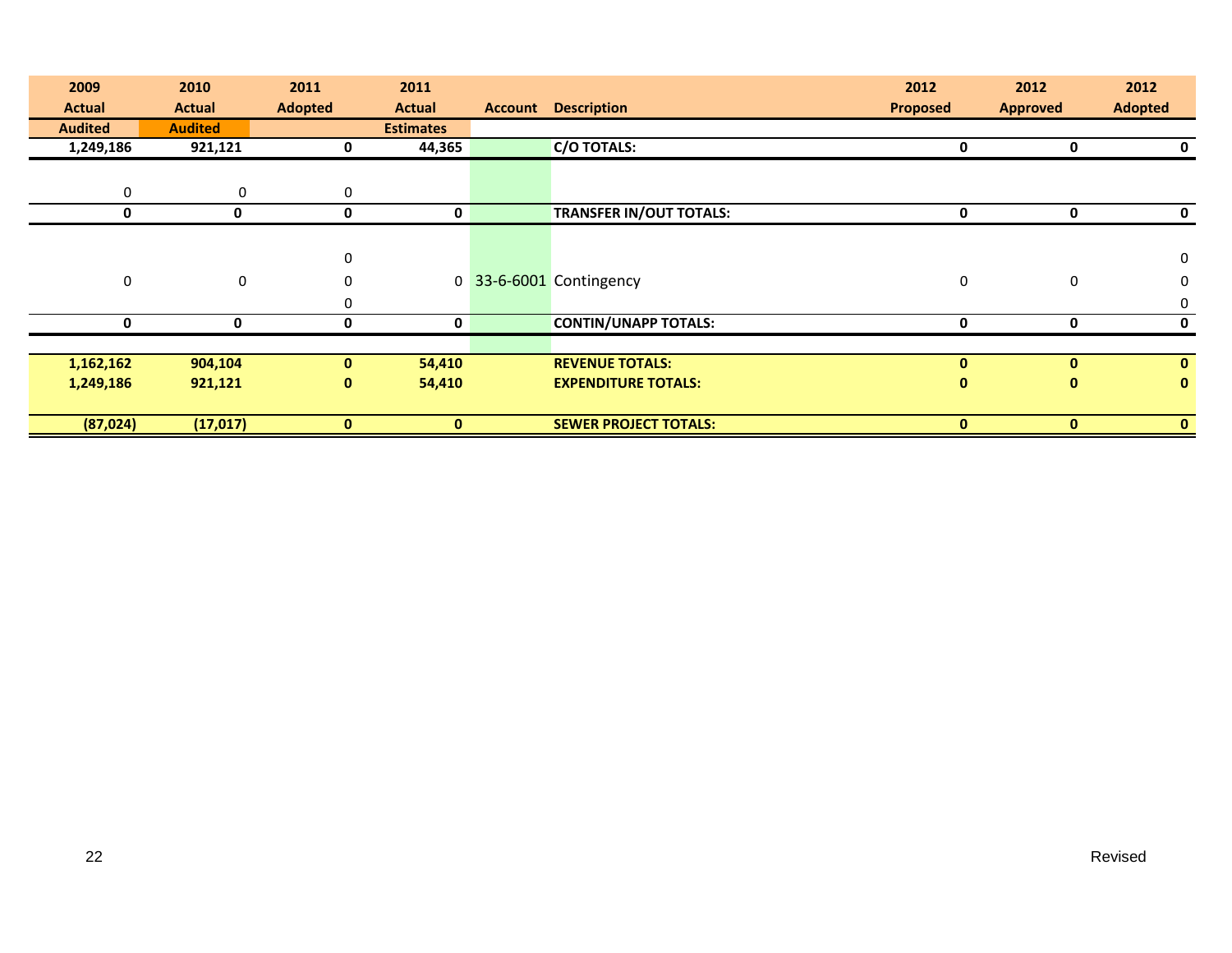| 2009           | 2010             | 2011           | 2011             |                     |                                                         | 2012            | 2012            | 2012           |
|----------------|------------------|----------------|------------------|---------------------|---------------------------------------------------------|-----------------|-----------------|----------------|
| <b>Actual</b>  | <b>Actual</b>    | <b>Adopted</b> | <b>Actual</b>    |                     | <b>Account Description</b>                              | <b>Proposed</b> | <b>Approved</b> | <b>Adopted</b> |
| <b>Audited</b> | <b>Audited</b>   |                | <b>Estimates</b> |                     |                                                         |                 |                 |                |
|                |                  |                |                  |                     | <b>GENERAL FACILITIES RESERVE FUND</b>                  |                 |                 |                |
|                |                  |                |                  | <b>REVENUES</b>     |                                                         |                 |                 |                |
| 17,960         | 4,353            | 52,017         |                  |                     | 52,033 34-0-0999 Fund Balance                           | 288,468         | 288,468         | 288,468        |
| 343            | 109              | 100            |                  |                     | 100 34-0-1004 Interest Earnings                         | 100             | 100             | 100            |
|                | $\Omega$         | $\mathbf 0$    |                  |                     | 0 34-0-4100 Renter/Lease Revenue                        | $\Omega$        | $\Omega$        | $\mathbf{0}$   |
|                | $\pmb{0}$        | 0              |                  |                     | 192,000 34-0-5108 Property Sales / Insurance            | 129,000         | 129,000         | 129,000        |
|                |                  |                |                  |                     | 34-0-5109 Grant Income                                  | 0               | 0               | 0              |
| 5,000          | 49,000           | 34,252         |                  |                     | 34,252 34-0-5110 Transfer from General Fund             | 30,000          | 30,000          | 30,000         |
|                | 13,000           | $\mathbf 0$    |                  |                     | 0 34-0-5111 Transfer from Water Fund                    | 15,000          | 53,669          | 53,669         |
|                | 10,000           | 25,748         |                  |                     | 25,748 34-0-5112 Transfer from Sewer Fund               | 26,000          | 26,000          | 26,000         |
| 23,303         | 76,462           | 112,117        | 304,133          |                     | <b>REVENUE TOTALS:</b>                                  | 488,568         | 527,237         | 527,237        |
|                |                  |                |                  |                     |                                                         |                 |                 |                |
|                |                  |                |                  | <b>EXPENDITURES</b> |                                                         |                 |                 |                |
| 50             |                  | 0              |                  |                     | 0 34-3-3002 Legal & Engineering                         | 0               | 0               | 0              |
| 650            |                  | $\pmb{0}$      |                  |                     | 0 34-3-3003 Building Maintenance                        | 0               | $\Omega$        | $\Omega$       |
|                |                  | 100            |                  |                     | 0 34-3-3004 Miscellaneous                               | 0               | 1,000           | 1,000          |
| 700            | $\mathbf 0$      | 100            | $\pmb{0}$        |                     | <b>MATERIAL &amp; SERV TOTALS:</b>                      | 0               | 1,000           | 1,000          |
|                |                  |                |                  |                     | 34-4-4001 C/O Library (Reid)                            |                 |                 |                |
|                |                  |                |                  |                     |                                                         | 15,000          | $\mathbf 0$     | 0              |
| 18,250         | 24,429           | 16,000         |                  |                     | 15,665 34-4-4002 C/O Land Acquisition                   | 10,000          | $\Omega$        | $\mathbf 0$    |
|                | $\mathbf 0$      | 24,000         |                  |                     | 0 34-4-4003 C/O City Buildings & Facilities (City Hall) | 400,568         | 320,000         | 320,000        |
|                |                  |                |                  |                     | 34-4-4005 C/O City Building Parking Improvements        | $\Omega$        | 50,000          | 50,000         |
|                |                  |                |                  |                     | 34-4-4006 C/O City Building Landscaping Improv.         | 0               | 14,000          | 14,000         |
|                |                  |                |                  |                     | 34-4-4007 C/O City Building Contents                    | 0               | 64,237          | 64,237         |
|                |                  | 50,000         |                  |                     | 0 34-4-4004 C/O Public Works Shop Building              | 50,000          | 50,000          | 50,000         |
| 18,250         | 24,429           | 90,000         | 15,665           |                     | <b>C/O TOTALS:</b>                                      | 460,568         | 498,237         | 498,237        |
|                |                  |                |                  |                     |                                                         |                 |                 |                |
| 0              | $\boldsymbol{0}$ | $\pmb{0}$      | 0                |                     |                                                         |                 |                 |                |
| 0              | $\mathbf 0$      | $\mathbf 0$    | $\mathbf{0}$     |                     | <b>TRANSFER IN/OUT TOTALS:</b>                          | $\mathbf{0}$    | $\mathbf 0$     | $\mathbf 0$    |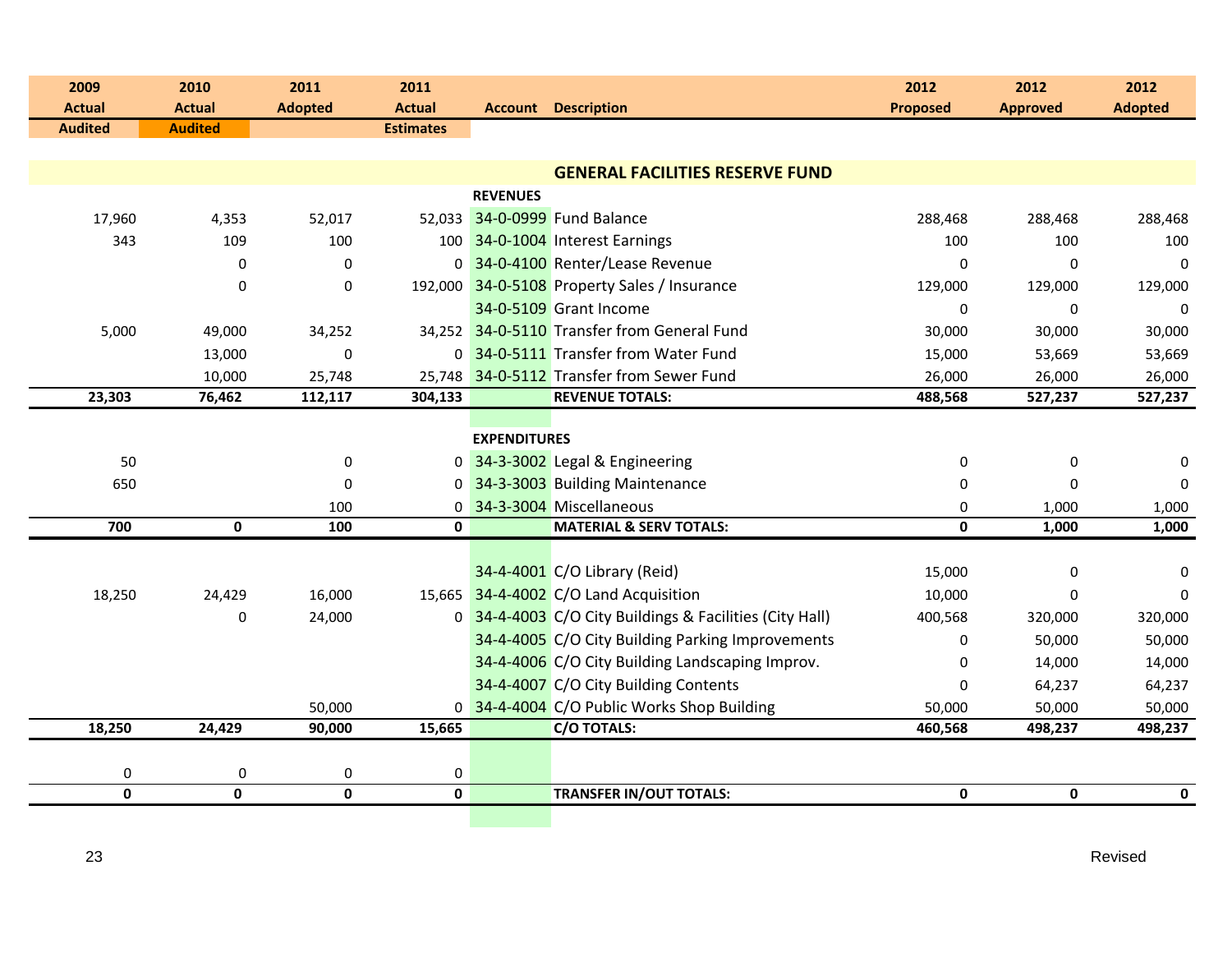| 2009<br><b>Actual</b> | 2010<br><b>Actual</b> | 2011<br><b>Adopted</b> | 2011<br><b>Actual</b> | <b>Account Description</b>          | 2012<br><b>Proposed</b> | 2012<br><b>Approved</b> | 2012<br><b>Adopted</b> |
|-----------------------|-----------------------|------------------------|-----------------------|-------------------------------------|-------------------------|-------------------------|------------------------|
| <b>Audited</b>        | <b>Audited</b>        |                        | <b>Estimates</b>      |                                     |                         |                         |                        |
| $\pmb{0}$             | 0                     | $\pmb{0}$              |                       | 0 34-5-5110 Transfer to             | 0                       | 0                       | 0                      |
|                       |                       |                        |                       |                                     |                         |                         |                        |
| 0                     | $\mathbf 0$           | 0                      | 0                     | <b>TRANSFER IN/OUT TOTALS:</b>      | $\mathbf 0$             | 0                       | $\mathbf 0$            |
|                       |                       |                        |                       |                                     |                         |                         |                        |
|                       |                       |                        |                       |                                     |                         |                         |                        |
|                       |                       |                        |                       |                                     |                         |                         |                        |
| 0                     | $\mathbf 0$           | 1,017                  |                       | 0 34-6-6001 Contingency             |                         |                         |                        |
|                       |                       |                        |                       |                                     |                         |                         |                        |
| $\mathbf 0$           | 0                     | 21,000                 |                       | 0 34-7-7001 Future Exp. (Skatepark) | 28,000                  | 28,000                  | 28,000                 |
| $\mathbf 0$           | 0                     | 0                      |                       | 0 34-8-8003 Debt Service Principal  |                         |                         |                        |
| $\boldsymbol{0}$      | 0                     | $\pmb{0}$              |                       | 0 34-8-8004 Debt Service Interest   |                         |                         |                        |
|                       |                       |                        |                       |                                     |                         |                         |                        |
| $\boldsymbol{0}$      | $\mathbf 0$           | $\pmb{0}$              |                       | 0 34-9-9001 Unappropriated EFB      |                         |                         |                        |
|                       |                       |                        |                       |                                     |                         |                         |                        |
| 0                     | $\mathbf 0$           | 22,017                 | 0                     | <b>CONTIN/UNAPP TOTALS:</b>         | 28,000                  | 28,000                  | 28,000                 |
| 23,303                | 76,462                | 112,117                | 304,133               | <b>REVENUE TOTALS:</b>              | 488,568                 | 527,237                 | 527,237                |
| 18,950                | 24,429                | 112,117                | 15,665                | <b>EXPENDITURE TOTALS:</b>          | 488,568                 | 527,237                 | 527,237                |
|                       |                       |                        |                       |                                     |                         |                         |                        |
| 4,353                 | 52,033                | $\mathbf{0}$           | 288,468               | <b>GENERAL FACILITIES TOTALS:</b>   | $\mathbf{0}$            | $\mathbf{0}$            | $\mathbf{0}$           |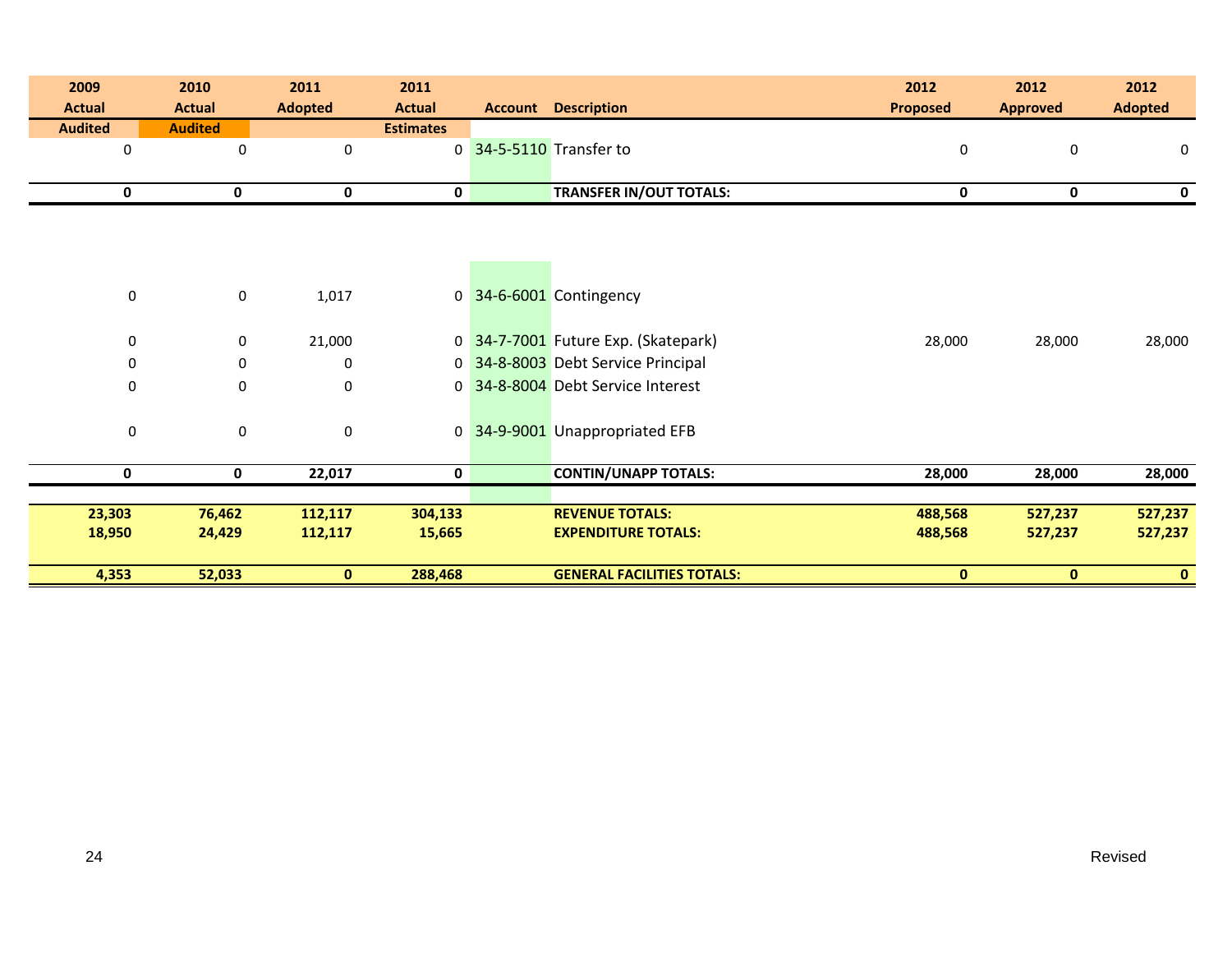| 2009<br><b>Actual</b> | 2010<br><b>Actual</b> | 2011<br><b>Adopted</b> | 2011<br><b>Actual</b> |                     | <b>Account Description</b>           | 2012<br><b>Proposed</b> | 2012<br><b>Approved</b> | 2012<br><b>Adopted</b> |
|-----------------------|-----------------------|------------------------|-----------------------|---------------------|--------------------------------------|-------------------------|-------------------------|------------------------|
| <b>Audited</b>        | <b>Audited</b>        |                        | <b>Estimates</b>      |                     |                                      |                         |                         |                        |
|                       |                       |                        |                       |                     |                                      |                         |                         |                        |
|                       |                       |                        |                       |                     | <b>9-1-1 FUND</b>                    |                         |                         |                        |
|                       |                       |                        |                       | <b>REVENUES</b>     |                                      |                         |                         |                        |
|                       |                       | $\boldsymbol{0}$       |                       |                     | 36-0-3000 Fund Balance               | 0                       | 0                       | $\pmb{0}$              |
| 8,618                 | 8,563                 | 9,000                  |                       |                     | 36-0-1002 911 Grant Funds from St OR | 9,000                   | 9,000                   | 9,000                  |
|                       |                       |                        |                       |                     |                                      |                         |                         |                        |
| 8,618                 | 8,563                 | 9,000                  | $\mathbf 0$           |                     | <b>REVENUE TOTALS:</b>               | 9,000                   | 9,000                   | 9,000                  |
|                       |                       |                        |                       |                     |                                      |                         |                         |                        |
|                       |                       |                        |                       | <b>EXPENDITURES</b> |                                      |                         |                         |                        |
| 8,618                 | 8,563                 | 9,000                  |                       |                     | 36-3-3002 911 Services               | 9,000                   | 9,000                   | 9,000                  |
|                       |                       |                        |                       |                     |                                      |                         |                         |                        |
| 8,618                 | 8,563                 | 9,000                  | 0                     |                     | <b>MATERIAL &amp; SERV TOTALS:</b>   | 9,000                   | 9,000                   | 9,000                  |
|                       |                       |                        |                       |                     |                                      |                         |                         |                        |
| $\pmb{0}$             | $\pmb{0}$             | $\mathbf 0$            |                       |                     | 0 36-9-9001 Unappropriated EFB       |                         |                         |                        |
|                       |                       |                        |                       |                     |                                      |                         |                         |                        |
| $\mathbf 0$           | $\mathbf 0$           | $\mathbf 0$            | 0                     |                     | <b>UNAPPROPRIATED TOTALS:</b>        | $\mathbf 0$             | $\mathbf 0$             | $\mathbf 0$            |
|                       |                       |                        |                       |                     |                                      |                         |                         |                        |
| 8,618                 | 8,563                 | 9,000                  | $\mathbf{0}$          |                     | <b>REVENUE TOTALS:</b>               | 9,000                   | 9,000                   | 9,000                  |
| 8,618                 | 8,563                 | 9,000                  | $\bf{0}$              |                     | <b>EXPENDITURE TOTALS:</b>           | 9,000                   | 9,000                   | 9,000                  |
| $\mathbf{0}$          | $\mathbf{0}$          | $\mathbf{0}$           | $\mathbf{0}$          |                     | <b>911 GRANT FUND TOTALS:</b>        | $\mathbf{0}$            | $\mathbf{0}$            | $\bullet$              |
|                       |                       |                        |                       |                     |                                      |                         |                         |                        |
|                       |                       |                        |                       |                     |                                      |                         |                         |                        |
| 3,855,479             | 3,667,730             | 3,907,786              | 3,240,646             |                     | <b>REVENUE TOTALS:</b>               | 4,213,721               | 4,316,994               | 4,305,405              |
| 2,840,231             | 2,575,177             | 3,907,786              | 1,847,822             |                     | <b>EXPENDITURE TOTALS:</b>           | 4,213,721               | 4,316,994               | 4,305,405              |
|                       |                       |                        |                       |                     |                                      |                         |                         |                        |
| 1,015,248             | 1,092,553             | $\mathbf{0}$           | 1,392,824             |                     | <b>ALL FUNDS TOTAL:</b>              | (0)                     | $\mathbf{0}$            | $\mathbf{0}$           |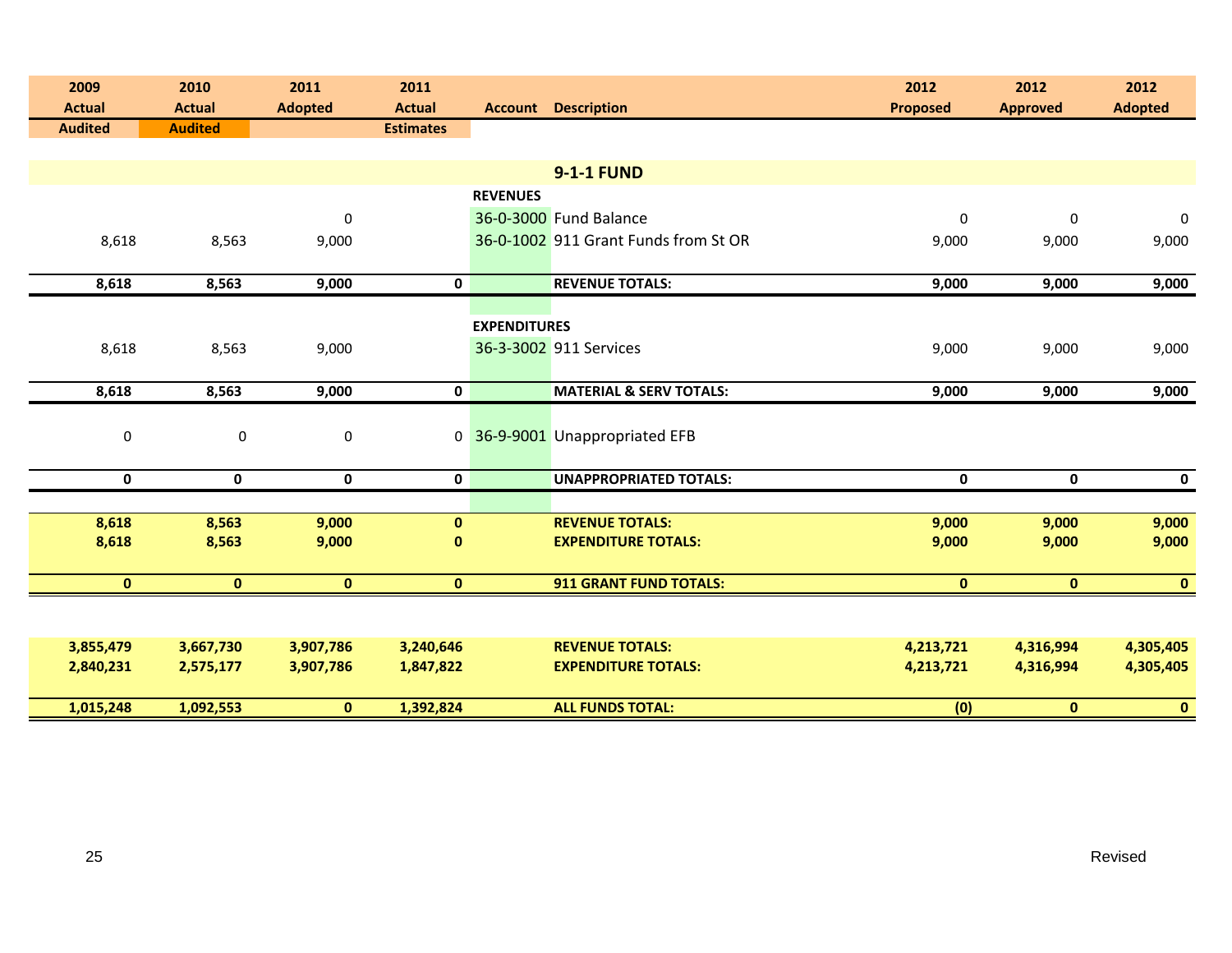| 2009              | 2010           | 2011           | 2011             |  |                                               | 2012     | 2012            | 2012           |
|-------------------|----------------|----------------|------------------|--|-----------------------------------------------|----------|-----------------|----------------|
| <b>Actual</b>     | <b>Actual</b>  | <b>Adopted</b> | <b>Actual</b>    |  | <b>Account Description</b>                    | Proposed | <b>Approved</b> | <b>Adopted</b> |
| <b>Audited</b>    | <b>Audited</b> |                | <b>Estimates</b> |  |                                               |          |                 |                |
|                   |                |                |                  |  |                                               |          |                 |                |
|                   |                |                |                  |  |                                               |          |                 |                |
|                   |                |                |                  |  | <b>General Fund</b>                           | $+$      |                 |                |
|                   |                |                |                  |  | 10-0-5007 Xfer from Sewer Fund                | 5,000    |                 |                |
|                   |                |                |                  |  | 10-5-5004 Xfer to Street Reserve Fund         |          | 52,000          |                |
|                   |                |                |                  |  | 10-5-5111 Xfer to Street Fund                 |          | 0               |                |
|                   |                |                |                  |  | 10-5-5002 Xfer to Equipment Fund              |          | $\mathbf 0$     |                |
|                   |                |                |                  |  | 10-5-5003 Xfer to Gen Facilities Res Fund     |          | 30,000          |                |
|                   |                |                |                  |  | 10-5-5004 Xfer to St. Res for RR Bridge Maint |          | 30,000          |                |
|                   |                |                |                  |  | 10-5-5005 Xfer to Canyon Journ Trail Fund     |          | 16,000          |                |
|                   |                |                |                  |  |                                               |          |                 |                |
|                   |                |                |                  |  | 11-5-5002 Streets Res Fund                    |          | 34,230          |                |
|                   |                |                |                  |  |                                               |          |                 |                |
|                   |                |                |                  |  | <b>Water Fund</b>                             |          |                 |                |
|                   |                |                |                  |  | 19-5-5004 WTR transfer to Bonded Debt         |          | 143,000         |                |
|                   |                |                |                  |  | 19-5-5008 Transfer to General Facilities      |          | 53,669          |                |
|                   |                |                |                  |  |                                               |          |                 |                |
|                   |                |                |                  |  | <b>Bonded Debt Service Fund</b>               |          |                 |                |
|                   |                |                |                  |  | 21-0-5119 Transfer from Water Fund            | 143,000  |                 |                |
|                   |                |                |                  |  | 21-0-5131 Transfer from Sewer Fund            | 174,000  |                 |                |
|                   |                |                |                  |  |                                               |          |                 |                |
|                   |                |                |                  |  | <b>Canyon Journies Trail Fund</b>             |          |                 |                |
|                   |                |                |                  |  | 24-0-5031 Transfer from General Fund          | 16,000   |                 |                |
|                   |                |                |                  |  |                                               |          |                 |                |
|                   |                |                |                  |  | 29-0-5110 Transfer from General Fund          | 82,000   |                 |                |
|                   |                |                |                  |  | 29-0-5111 Transfer from Street Fund           | 34,230   |                 |                |
|                   |                |                |                  |  |                                               |          |                 |                |
| <b>Sewer Fund</b> |                |                |                  |  |                                               |          |                 |                |
|                   |                |                |                  |  | 31-5-5002 Xfer to Sewer Reserve               |          | 19,789          |                |
|                   |                |                |                  |  | 31-5-5006 Xfer to General Facilities          |          | 26,000          |                |
|                   |                |                |                  |  | 31-5-5005 Xfer to Bonded Debt(OECDD Loan)     |          | 174,000         |                |
| 26                |                |                |                  |  |                                               |          |                 | Revised        |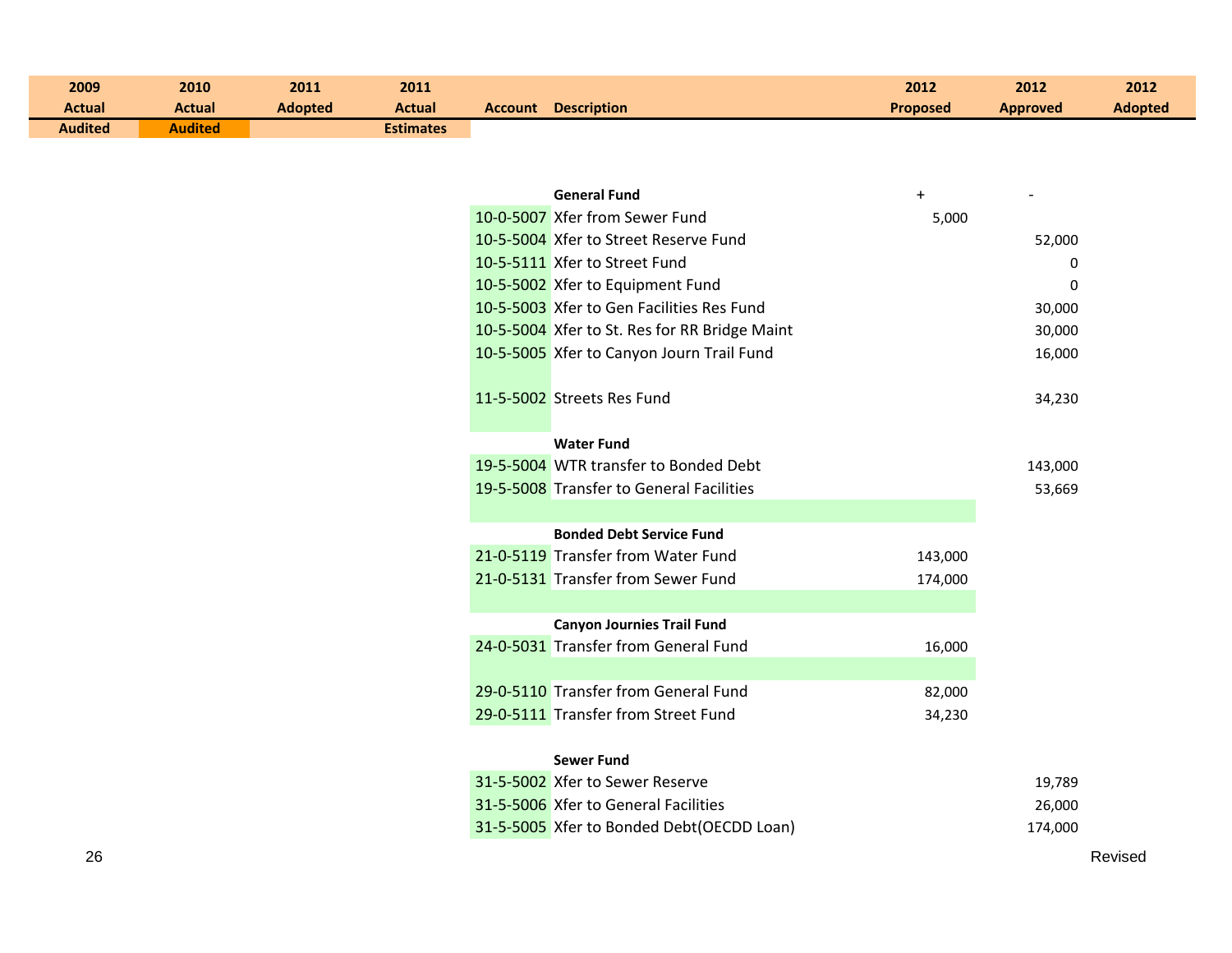| 2009           | 2010           | 2011    | 2011             |                                        | 2012            | 2012            | 2012           |
|----------------|----------------|---------|------------------|----------------------------------------|-----------------|-----------------|----------------|
| <b>Actual</b>  | <b>Actual</b>  | Adopted | <b>Actual</b>    | <b>Account Description</b>             | <b>Proposed</b> | <b>Approved</b> | <b>Adopted</b> |
| <b>Audited</b> | <b>Audited</b> |         | <b>Estimates</b> |                                        |                 |                 |                |
|                |                |         |                  | 31-5-5004 Xfer to General Fund         |                 | 5,000           |                |
|                |                |         |                  |                                        |                 |                 |                |
|                |                |         |                  | <b>Sewer Reserve Fund</b>              |                 |                 |                |
|                |                |         |                  | 32-0-5131 Transfer from Sewer Fund     | 19,789          |                 |                |
|                |                |         |                  | 32-5-5033 Xfer to Sewer Proj Fund      |                 |                 |                |
|                |                |         |                  |                                        |                 |                 |                |
|                |                |         |                  | <b>Sewer Project Fund</b>              |                 |                 |                |
|                |                |         |                  | 33-0-5032 Xfer from Sewer Reserve Fund |                 |                 |                |
|                |                |         |                  |                                        |                 |                 |                |
|                |                |         |                  | <b>General Facilities Reserve</b>      |                 |                 |                |
|                |                |         |                  | 34-0-5110 Transfer from General Fund   | 30,000          |                 |                |
|                |                |         |                  | 34-0-5111 Transfer from Water Fund     | 53,669          |                 |                |
|                |                |         |                  | 34-0-5112 Transfer from Sewer Fund     | 26,000          |                 |                |
|                |                |         |                  | <b>Totals -- All Funds</b>             | 583,688         | 583,688         |                |
|                |                |         |                  | <b>Difference</b>                      |                 | $\blacksquare$  |                |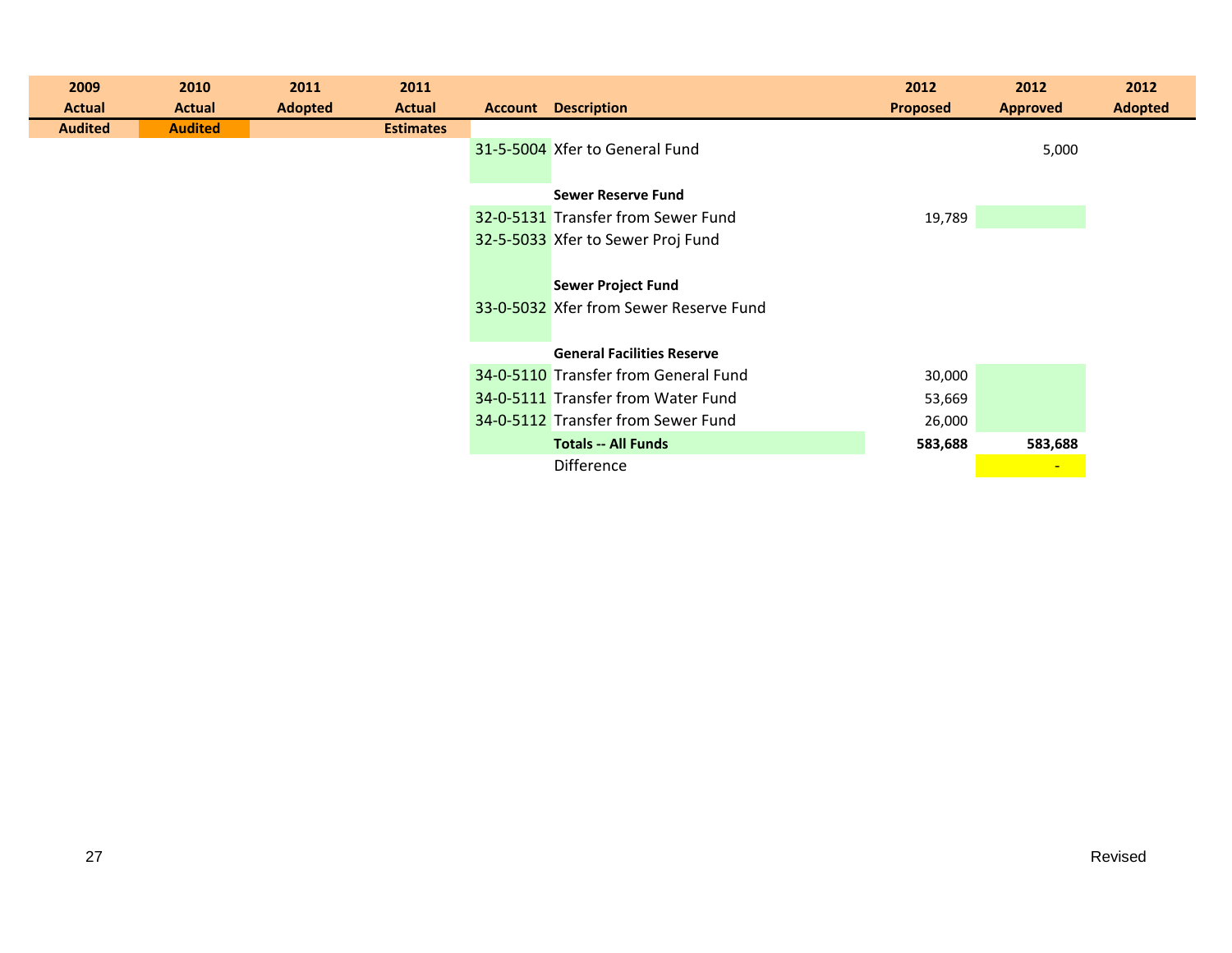| 2009<br><b>Actual</b> | 2010<br><b>Actual</b> | 2011<br><b>Adopted</b> | 2011<br><b>Actual</b> | <b>Account Description</b> |                                                                     | 2012<br><b>Proposed</b> | 2012<br><b>Approved</b> | 2012<br><b>Adopted</b> |
|-----------------------|-----------------------|------------------------|-----------------------|----------------------------|---------------------------------------------------------------------|-------------------------|-------------------------|------------------------|
| <b>Audited</b>        | <b>Audited</b>        |                        | <b>Estimates</b>      |                            |                                                                     |                         |                         |                        |
|                       |                       |                        |                       |                            |                                                                     |                         |                         |                        |
|                       |                       |                        |                       |                            | <b>State Shared Revenue Projections per League of Oregon Cities</b> |                         |                         |                        |
|                       |                       |                        |                       | State Gas T LOC Per Capita |                                                                     | Population              | Revenues                |                        |
|                       |                       |                        |                       | 2004-2005                  | 49.29                                                               | 1540                    | 75,906.60               |                        |
|                       |                       |                        |                       | 2005-2006                  | 49.91                                                               | 1555                    | 77,610.05               |                        |
|                       |                       |                        |                       | 2006-2007                  | 46.93                                                               | 1555                    | 72,976.15               |                        |
|                       |                       |                        |                       | 2007-2008                  | 45.90                                                               | 1580                    | 72,522.00               |                        |
|                       |                       |                        |                       | 2008-2009                  | 43.75                                                               | 1620                    | 70,875.00               |                        |
|                       |                       |                        |                       | 2009-2010                  | 41.62                                                               | 1640                    | 68,256.80               |                        |
|                       |                       |                        |                       | 2010-2011                  | 50.04                                                               | 1640                    | 82,065.60               |                        |
|                       |                       |                        |                       | 2011-2012                  | 45.00                                                               | 1660                    | 74,700.00               |                        |
|                       |                       |                        |                       |                            |                                                                     |                         |                         |                        |
|                       |                       |                        |                       | Liquor Reve LOC Per Capita |                                                                     | Population              | Revenues                |                        |
|                       |                       |                        |                       | 2004-2005                  | 8.98                                                                | 1540                    | 13,829.20               |                        |
|                       |                       |                        |                       | 2005-2006                  | 9.79                                                                | 1555                    | 15,223.45               |                        |
|                       |                       |                        |                       | 2006-2007                  | 9.92                                                                | 1555                    | 15,425.60               |                        |
|                       |                       |                        |                       | 2007-2008                  | 11.67                                                               | 1580                    | 18,438.60               |                        |
|                       |                       |                        |                       | 2008-2009                  | 12.29                                                               | 1620                    | 19,909.80               |                        |
|                       |                       |                        |                       | 2009-2010                  | 11.71                                                               | 1640                    | 19,204.40               |                        |
|                       |                       |                        |                       | 2010-2011                  | 14.00                                                               | 1640                    | 22,960.00               |                        |
|                       |                       |                        |                       | 2011-2012                  | 11.94                                                               | 1660                    | 19,820.40               |                        |
|                       |                       |                        |                       |                            |                                                                     |                         |                         |                        |
|                       |                       |                        |                       | Cigarette T LOC Per Capita |                                                                     | Population              | Revenues                |                        |
|                       |                       |                        |                       | 2004-2005                  | 1.80                                                                | 1540                    | 2,772.00                |                        |
|                       |                       |                        |                       | 2005-2006                  | 1.67                                                                | 1555                    | 2,596.85                |                        |
|                       |                       |                        |                       | 2006-2007                  | 1.59                                                                | 1555                    | 2,472.45                |                        |
|                       |                       |                        |                       | 2007-2008                  | 1.72                                                                | 1580                    | 2,717.60                |                        |
|                       |                       |                        |                       | 2008-2009                  | 1.63                                                                | 1620                    | 2,640.60                |                        |
|                       |                       |                        |                       | 2009-2010                  | 1.42                                                                | 1640                    | 2,328.80                |                        |
|                       |                       |                        |                       | 2010-2011                  | 1.34                                                                | 1640                    | 2,197.60                |                        |
|                       |                       |                        |                       | 2010-2011                  | 1.34                                                                | 1640                    | 2,197.60                |                        |
| 28                    |                       |                        |                       |                            |                                                                     |                         |                         | Revised                |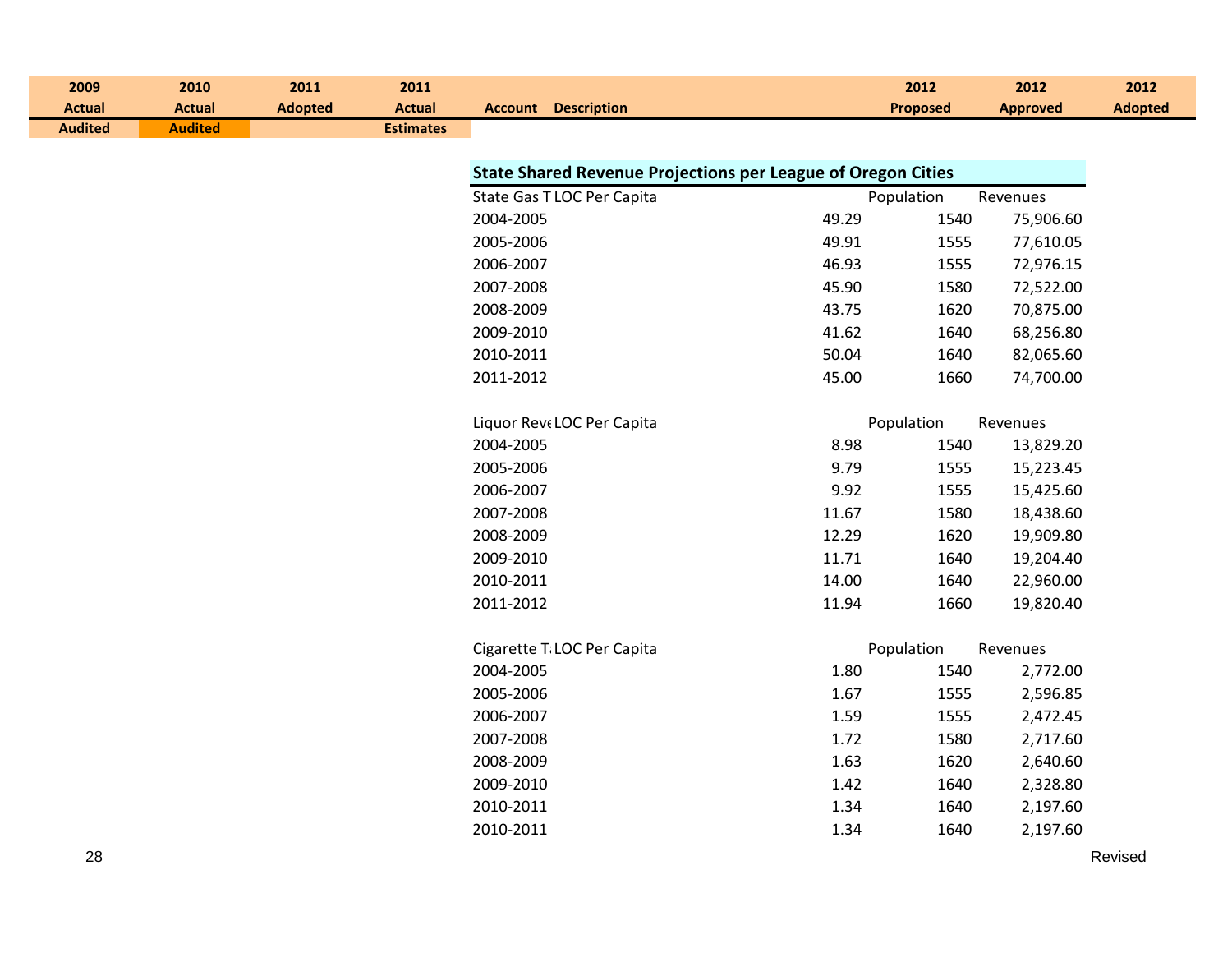| 2009           | 2010           | 2011           | 2011             |           |                            |      | 2012            | 2012            | 2012           |
|----------------|----------------|----------------|------------------|-----------|----------------------------|------|-----------------|-----------------|----------------|
| <b>Actual</b>  | <b>Actual</b>  | <b>Adopted</b> | <b>Actual</b>    |           | <b>Account Description</b> |      | <b>Proposed</b> | <b>Approved</b> | <b>Adopted</b> |
| <b>Audited</b> | <b>Audited</b> |                | <b>Estimates</b> |           |                            |      |                 |                 |                |
|                |                |                |                  | 2011-2012 |                            | 1.45 | 1660            | 2,407.00        |                |
|                |                |                |                  |           |                            |      |                 |                 |                |
|                |                |                |                  | 911 Tax   | LOC Per Capita             |      | Population      | Revenues        |                |
|                |                |                |                  | 2004-2005 |                            | 4.88 | 1540            | 7515.20         |                |
|                |                |                |                  | 2005-2006 |                            | 4.96 | 1555            | 7712.80         |                |
|                |                |                |                  | 2006-2007 |                            | 4.88 | 1555            | 7588.40         |                |
|                |                |                |                  | 2007-2008 |                            | 4.49 | 1580            | 7094.20         |                |
|                |                |                |                  | 2008-2009 |                            | 5.32 | 1620            | 8618.40         |                |
|                |                |                |                  | 2009-2010 |                            | 5.2  | 1640            | 8528.00         |                |
|                |                |                |                  | 2010-2011 |                            | 4.99 | 1640            | 8183.60         |                |
|                |                |                |                  | 2011-2012 |                            | 4.93 | 1660            | 8183.80         |                |